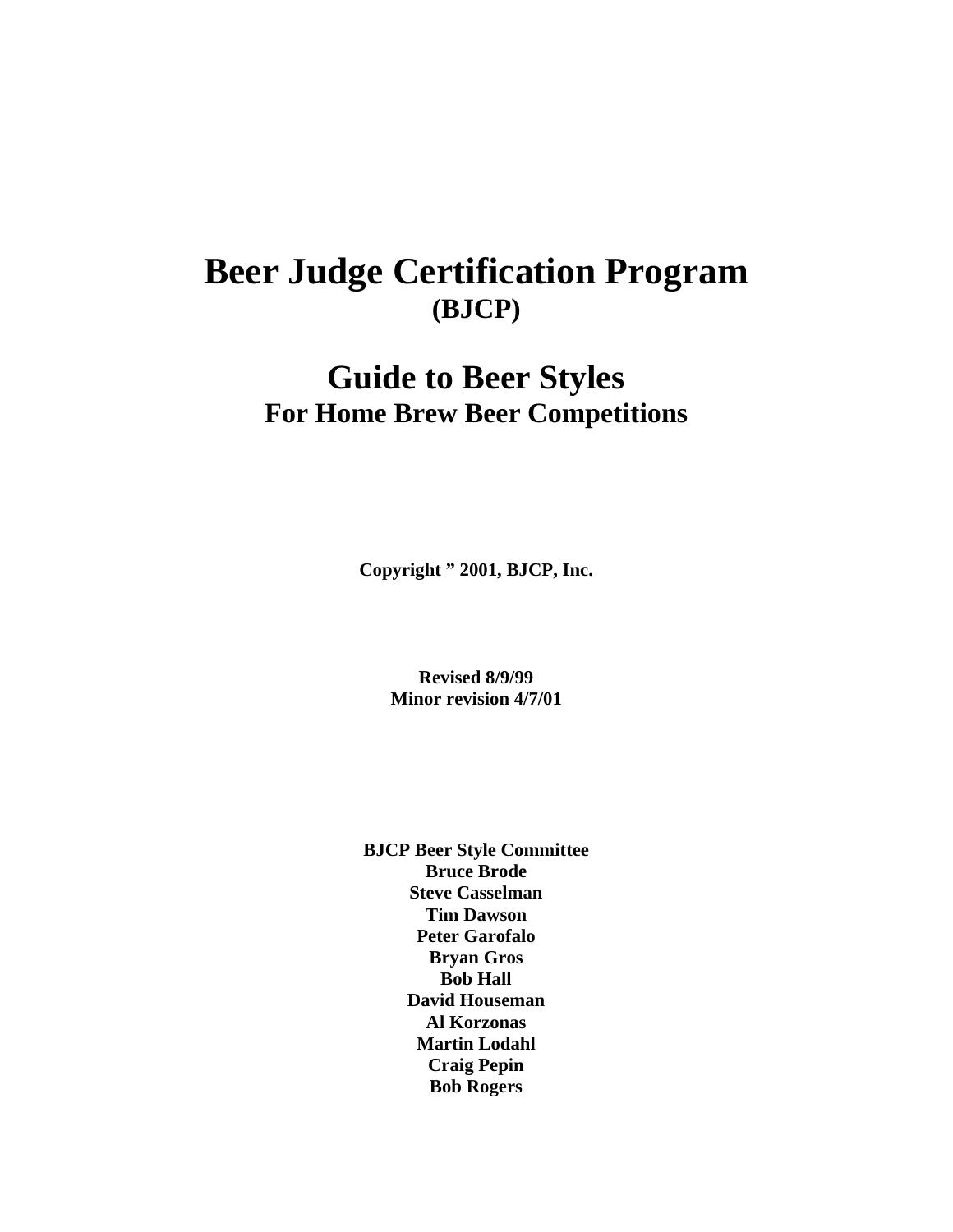# **1. AMERICAN LAGER**

### **1A. Light/Standard/Premium**

**Aroma:** Little to no malt aroma. Hop aroma may range from none to light, flowery hop presence. Slight fruity aromas from yeast and hop varieties used may exist, as well as perceptible levels of green apples due to acetaldehyde. Low levels of "cooked-corn" aroma from DMS may be present. No diacetyl.

**Appearance:** Very pale straw to pale gold color. White head seldom persists. Very clear.

**Flavor:** Crisp and dry flavor with some low levels of sweetness. Hop flavor ranges from none to low levels. Hop bitterness at low to medium level. Balance may vary from slightly malty to slightly bitter, but is relatively close to even. High levels of carbonation may provide a slight acidity or dry "sting." No diacetyl. No fruitiness.

**Mouthfeel:** Very light body from use of a high percentage of adjuncts such as rice or corn. Very well carbonated with slight carbonic bite on the tongue.

**Overall Impression:** Very refreshing and thirst quenching. "Light" beers will have a lower gravity and less resulting alcohol than the standard. Premium beers tend to have fewer adjuncts or can be all-malt.

**Ingredients:** Two- or six-row barley with high percentage (up to 40%) of rice or corn as adjuncts.

**Vital Statistics:** OG: 1.035-1.050<br>IBUs: 8-22 FG: 0.098-1.012 FG: 0.098-1.012 SRM: 2-8 ABV: 3.5-5.1%

**Commercial Examples:** Standard: Budweiser, Molson Golden, Kirin, Corona, Fosters; Premium: Michelob; Light: Bud Light, Miller Lite.

### **1B. Dark**

**Aroma:** Little to no malt aroma. Little or no roast malt aroma since the color is usually derived artificially from the addition of dark caramel brewing syrups. Hop aroma may range from none to light flowery hop presence. Slight fruity aromas may exist from yeast and hop varieties used. Low levels of "cooked-corn" aroma due to DMS may be noticeable. No diacetyl.

**Appearance:** Deep copper to dark brown with bright clarity. Foam stand may not be long lasting.

**Flavor:** Crisp with some low levels of sweetness. Roasted malt flavors, very low to none; often the dark color is from dark caramel brewing syrups rather than roasted malts. Hop flavor ranges from none to low levels. Hop bitterness at low to medium levels. No diacetyl. No fruitiness.

**Mouthfeel:** Light to somewhat medium body. Smooth, although a well-carbonated beer.

**Overall Impression:** A colored version of lighter American lagers with little or no dark malts used. Somewhat sweeter than its pale cousins with a little more body.

**Ingredients:** Two- or six-row barley, corn or rice as adjuncts and potentially artificially colored with dark caramel brewing syrups.

| <b>Vital Statistics:</b> | $OG: 1.040-1.050$  |
|--------------------------|--------------------|
| IBUs: 14-20              | FG: 1.010-1.012    |
| SRM: 10-20               | $ABV: 4.1 - 5.1\%$ |
|                          | .                  |

**Commercial Examples:** Michelob Dark, Lowenbrau Dark, Beck's Dark, Saint Pauli Girl Dark.

#### **1C. Classic American Pilsner**

**Aroma:** Low to medium clean, grainy and sweet maltiness may be evident. Medium to high hop aroma, often classic noble hops. No fruitiness or diacetyl. Some "cooked-corn" aroma due to DMS may be noticeable.

**Appearance:** Light to gold color. Substantial, long lasting head. Bright clarity.

**Flavor:** Medium to high maltiness similar to the Bohemian Pilsners but somewhat lighter due to the use of up to 30% flaked maize (corn) used as an adjunct. Slight grainy sweetness from the use of maize with substantial offsetting hop bitterness. Medium to high hop flavor from noble hops. Medium to high hop bitterness. No fruitiness or diacetyl.

**Mouthfeel:** Medium body and rich, creamy mouthfeel. Medium to high carbonation levels.

**Overall Impression:** A substantial Pilsner that can stand up to the classic European Pilsners, but exhibiting the native American grains and water available to German brewers who initially brewed it in the USA. Refreshing, but with the underlying malt and hops that stand out when compared to other modern American light lagers. The maize presents a unique grainy sweetness that is indicative of the style.

**History:** A version of Pilsner brewed in the USA by immigrant German brewers who brought the process and yeast with them when they settled in America. They worked with the ingredients that were native to America to create a unique version of the original Pilsner. This style died out with Prohibition but was resurrected as a home-brewed style by advocates of the hobby.

**Comments:** The classic American Pilsner was brewed both pre-Prohibition and post-Prohibition with some differences. OGs of 1.050-1.060 would have been appropriate for pre-Prohibition beers while gravities dropped to 1.044-1.049 after Prohibition. Corresponding IBUs dropped from a pre-Prohibition level of 25-40 to 20-35 after Prohibition.

**Ingredients:** Six-row barley with 20% to 30% flaked maize to dilute the excessive protein levels. Native American hops such as Clusters or traditional noble German hops. Modern Hallertau crosses (Ultra, Liberty,Crystal) are also appropriate.

| $OG: 1.044-1.060$ |
|-------------------|
| FG: 1.010-1.015   |
| $ABV: 4.5-6%$     |
|                   |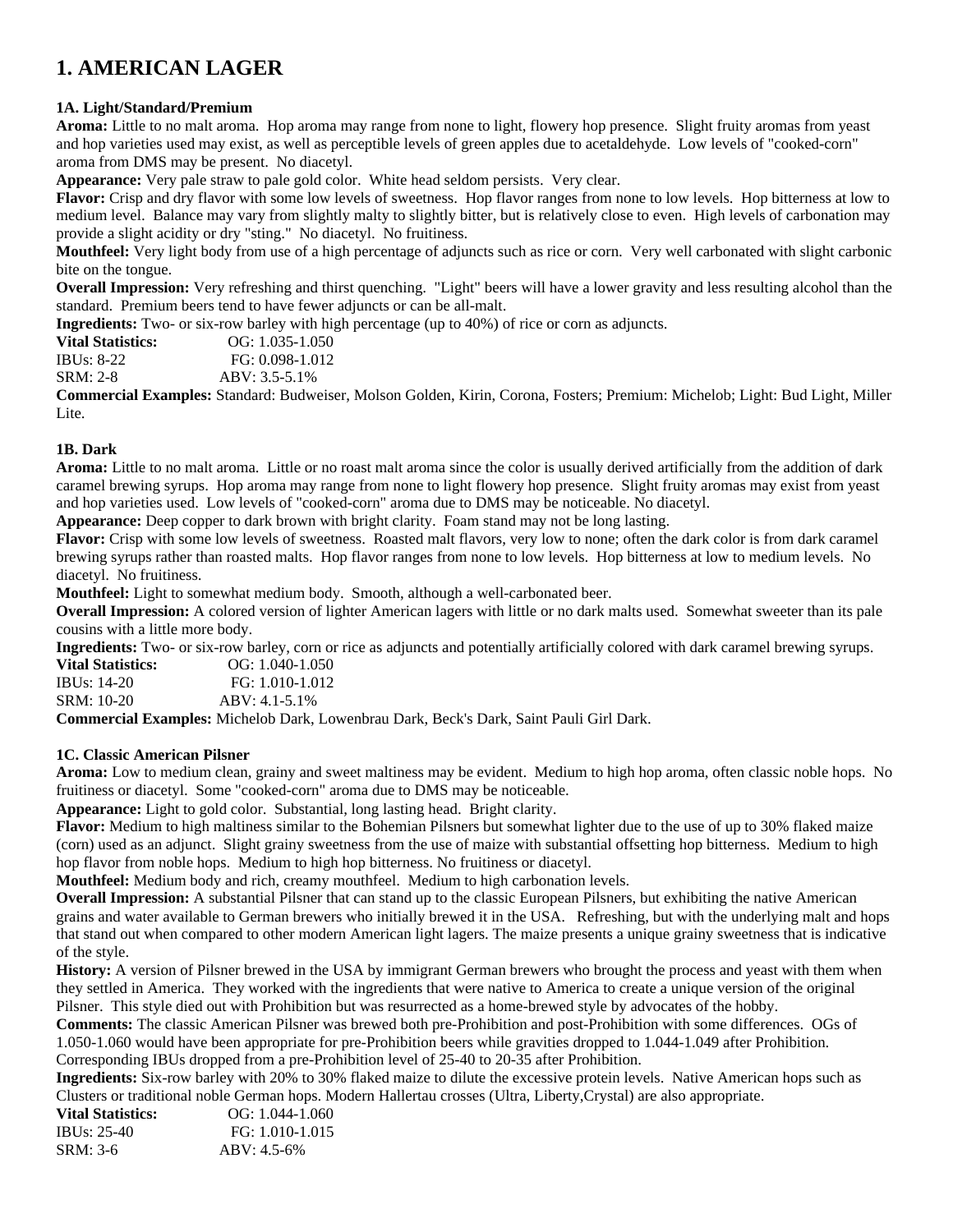# **2. EUROPEAN PALE LAGER**

#### **2A. Bohemian Pilsner**

**Aroma:** Rich with a complex malt and a spicy, floral, Saaz hop bouquet. Moderate diacetyl acceptable.

**Appearance:** Light gold to deep copper-gold, clear, with a dense, creamy white head.

**Flavor:** Rich, complex maltiness combined with pronounced soft, rounded bitterness and flavor from Saaz hops. Moderate diacetyl acceptable. Bitterness is prominent but never harsh, and does not linger: The aftertaste is balanced between malt and hops. Clean, no fruitiness or esters.

**Mouthfeel:** Medium-bodied, medium carbonation.

**Overall Impression:** Crisp, complex and well-rounded yet refreshing.

**History:** First brewed in 1842, this style was the original clear, light-colored beer.

**Comments:** Uses Moravian malted barley and a decoction mash for rich, malt character. Saaz hops and low sulfate, low carbonate water provide a distinctively soft, rounded hop profile.

**Ingredients:** Low sulfate and low carbonate water, Saaz hops, Moravian malted barley.

| <b>Vital Statistics:</b> |  | $OG: 1.044-1.056$                                              |  |
|--------------------------|--|----------------------------------------------------------------|--|
| IBUs: 35-45              |  | FG: 1.013-1.017                                                |  |
| SRM: 3-5                 |  | $ABV: 4-5.3%$                                                  |  |
| $\sim$ $\sim$<br>.       |  | $\mathbf{D}^{11}$ $\mathbf{I}^T$ $\mathbf{I}^T$ $\mathbf{A}^T$ |  |

**Commercial Examples:** Pilsner Urquell, Gambrinus Pilsner, Budweiser Budvar, Staropramen.

#### **2B. Northern German Pilsner**

**Aroma:** May feature grain and distinctive, flowery, noble hops. Clean, no fruitiness or esters.

**Appearance:** Straw to medium gold, clear, with a creamy white head.

**Flavor:** Crisp, dry and bitter. Maltiness is low, although some grainy flavors and slight sweetness are acceptable. Hop bitterness dominates taste and continues through the finish and lingers into the aftertaste. Hop flavor can range from low to high but should only be derived from German noble hops. Clean, no fruitiness or esters.

**Mouthfeel:** Light to medium body, medium to high carbonation.

**Overall Impression:** Crisp, clean, refreshing beer that prominently features noble German hop bitterness accentuated by sulfates in the water.

**History:** A copy of Bohemian Pilsner adapted to brewing conditions in Northern and Central Germany.

**Comments:** Drier than Bohemian Pilsner with a bitterness that tends to linger more in the aftertaste due to higher attenuation and higher-sulfate water.

**Ingredients:** Pilsner malt, German hop varieties (especially noble varieties for taste and aroma), medium sulfate water.

| <b>Vital Statistics:</b> | $OG: 1.044-1.050$ |
|--------------------------|-------------------|
| IBUs: 25-45              | FG: 1.008-1.013   |
| SRM: 2-4                 | $ABV: 4.4-5.2\%$  |

**Commercial Examples:** Bitburger, Kulmbacher Moenchshof Pils, Jever Pils, Holsten Pils, Paulaner Premium Lager.

#### **2C. Dortmunder Export**

**Aroma:** Low to medium German or Czech hop aroma. Malt aroma is moderate.

**Appearance:** Light gold to medium gold, clear with a noticeable white head.

**Flavor:** Neither malt nor hops are distinctive, but both are in good balance with a touch of sweetness, providing a smooth yet crisply refreshing beer. Balance continues through the finish and the hop bitterness lingers in aftertaste. Clean, no fruitiness or esters. **Mouthfeel:** Medium body, medium carbonation.

**Overall Impression:** Balance is the hallmark of this style.

**History:** A style indigenous to the Dortmund industrial region, Export has been on the decline in Germany in recent years. **Comments:** Brewed to a slightly higher starting gravity than other light lagers, providing a firm malty body and underlying maltiness to complement the sulfate-accentuated hop bitterness.

**Ingredients:** High sulfate water, German or Czech hops, Pilsner malt.

| <b>Vital Statistics:</b> | $OG: 1.048-1.060$ |
|--------------------------|-------------------|
| <b>IBUs: 23-30</b>       | FG: 1.010-1.015   |
| SRM: 4-6                 | $ABV: 4.8-6.0\%$  |

**Commercial Examples:** DAB Export, Dortmunder Union Export, Kronen Export, Saratoga Lager.

#### **2D. Muenchner Helles**

**Aroma:** Grain and malt aromas predominate. May also have a very light hop aroma.

**Appearance:** Medium to deep gold, clear, with a creamy white head.

**Flavor:** Slightly sweet, malty profile. Grain and malt flavors predominate, with just enough hop bitterness to balance. Very slight hop flavor acceptable. Finish and aftertaste remain malty. Clean, no fruitiness or esters.

**Mouthfeel:** Medium body, medium carbonation, smooth maltiness with no trace of astringency.

**Overall Impression:** Characterized by rounded maltiness without heaviness.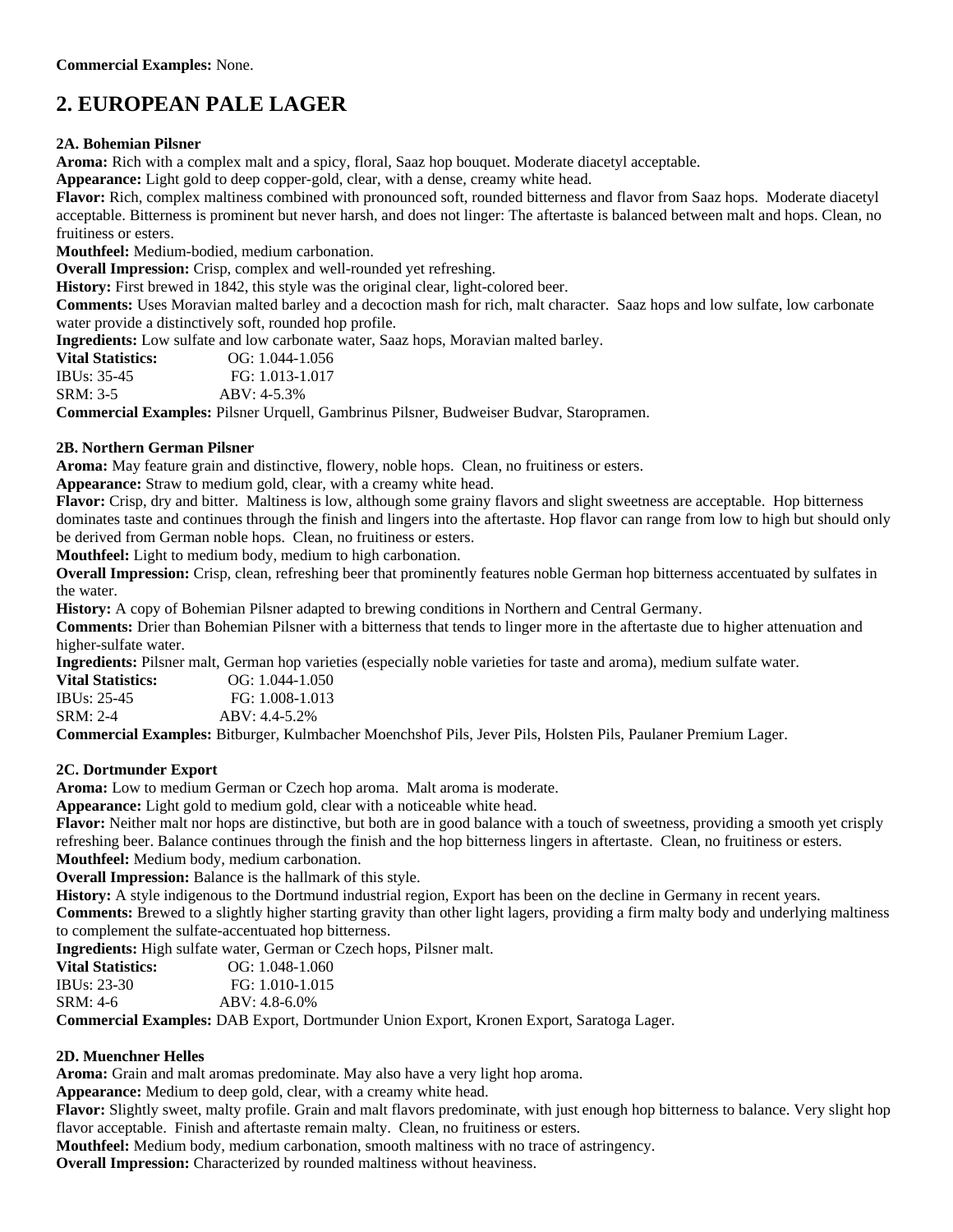**History:** Created in Munich in 1895 at the Spaten brewery by Gabriel Sedlmayr to compete with Pilsner-style beers.

**Comments:** Unlike Pilsner but like its cousin, Munchner Dunkel, Helles is a malt-accentuated beer that is not overly sweet, but rather focuses on malt flavor with underlying hop bitterness in a supporting role.

**Ingredients:** Moderate carbonate and sulfate water, Pilsner malt, German hop varieties.

| <b>Vital Statistics:</b> | $OG: 1.044-1.055$                                                         |  |
|--------------------------|---------------------------------------------------------------------------|--|
| <b>IBUs: 18-25</b>       | FG: 1.012-1.017                                                           |  |
| SRM: 3-5                 | ABV: 4.5-5.5%                                                             |  |
|                          | <b>Commercial Examples:</b> Hacker Pschorr Munich Edelbell, Spaten Premiu |  |

**Commercial Examples:** Hacker Pschorr Munich Edelhell, Spaten Premium Lager.

## **3. LIGHT ALE**

#### **3A. Blond Ale**

**Aroma:** Some fruitiness; may have low to medium hop bouquet, principally from American hop varieties. Light maltiness. Low diacetyl OK.

**Appearance:** Pale straw to deep gold in color. Clear to brilliant. Good head retention.

**Flavor:** Soft, lightly malty palate, some fruitiness and hop flavor present. Usually balanced with a light to medium bitterness, though the accent tilts towards malt. Hop bitterness low to medium, although some versions are very restrained with hops, making the beer sweet in character. Low levels of diacetyl acceptable.

**Mouthfeel:** Medium body, though lighter mouthfeel from higher carbonation may be noticed.

**Overall Impression:** This beer is generally balanced with light hops and malt as an introduction to alternate beer styles for the massmarket beer consumer.

**History:** Currently produced by (American) microbreweries and brewpubs.

**Ingredients:** Generally all malt.

| <b>Vital Statistics:</b> | $OG: 1.045-1.060$ |
|--------------------------|-------------------|
| <b>IBUs: 15-33</b>       | FG: 1.008-1.015   |
| SRM: 2-8                 | $ABV: 4-6%$       |

**Commercial Examples:** Catamount Gold, Goose Island Blonde, Bridgeport Pintail Ale.

#### **3B. American Wheat**

**Aroma:** Characteristic of wheat with some graininess. Bavarian Weizen's clovey and banana aromas are inappropriate. Hop aroma may be high or low but if present will be from American hop varieties.

**Appearance:** Usually pale straw to gold. Dark versions approximating Dunkel Weizens are acceptable. Clarity may range from brilliant to hazy with yeast approximating the hefe Weizen style of beer. Big, long-lasting head.

**Flavor:** Light graininess. Bavarian Weizenbier flavors such are banana esters and clove-like phenols are inappropriate. Hop flavor may be from low to high. Hop bitterness low to medium. Some fruitiness from ale fermentation acceptable; however, the use of a fairly neutral American ale yeast usually results in a clean fermentation. Little to no diacetyl.

**Mouthfeel:** Light to medium body. Higher carbonation is appropriate. Mouthfeel will appear lighter than actual body due to higher levels of carbonation.

**Overall Impression:** A light, refreshing beer that exhibits balanced hop and wheat maltiness.

**Ingredients:** Standard ale yeast. Often 50% wheat malt or more.

| <b>Vital Statistics:</b> | $OG: 1.035-1.055$ |
|--------------------------|-------------------|
| <b>IBUs: 10-30</b>       | FG: 1.008-1.015   |
| SRM: 2-8                 | $ABV: 3.7-5.5\%$  |

**Commercial Examples:** Otter Creek Summer Wheat, Anchor Wheat, Boulevard Wheat, Pyramid Hefe-Weizen.

#### **3C. Cream Ale**

**Aroma:** Low hop aroma may be present. Low levels of DMS acceptable. Low maltiness. Some character from the use of corn as an adjunct may be present.

**Appearance:** Pale straw to pale gold. Clear to brilliant. Good head retention.

**Flavor:** Low hop bittering. Low maltiness; however, grainy sweetness from corn may be present. Low levels of fruitiness OK. Balanced, clean fermentation. No diacetyl.

**Mouthfeel:** Light body. Well carbonated. Smooth mouthfeel.

**Overall Impression:** A light, refreshing, thirst-quenching beer.

**History:** Adaptation of American light lager. Fermented as an ale, followed by cold conditioning or a blending of ale and lager beers, which reduces the fermentation byproducts.

**Ingredients:** Corn or rice is often used as adjuncts.

| <b>Vital Statistics:</b> | $OG: 1.044-1.055$ |
|--------------------------|-------------------|
| <b>IBUs:</b> 10-22       | FG: 1.007-1.010   |
| SRM: 2-4                 | $ABV: 4.4-5.7\%$  |

**Commercial Examples:** Genesee Cream Ale, Little Kings Cream Ale.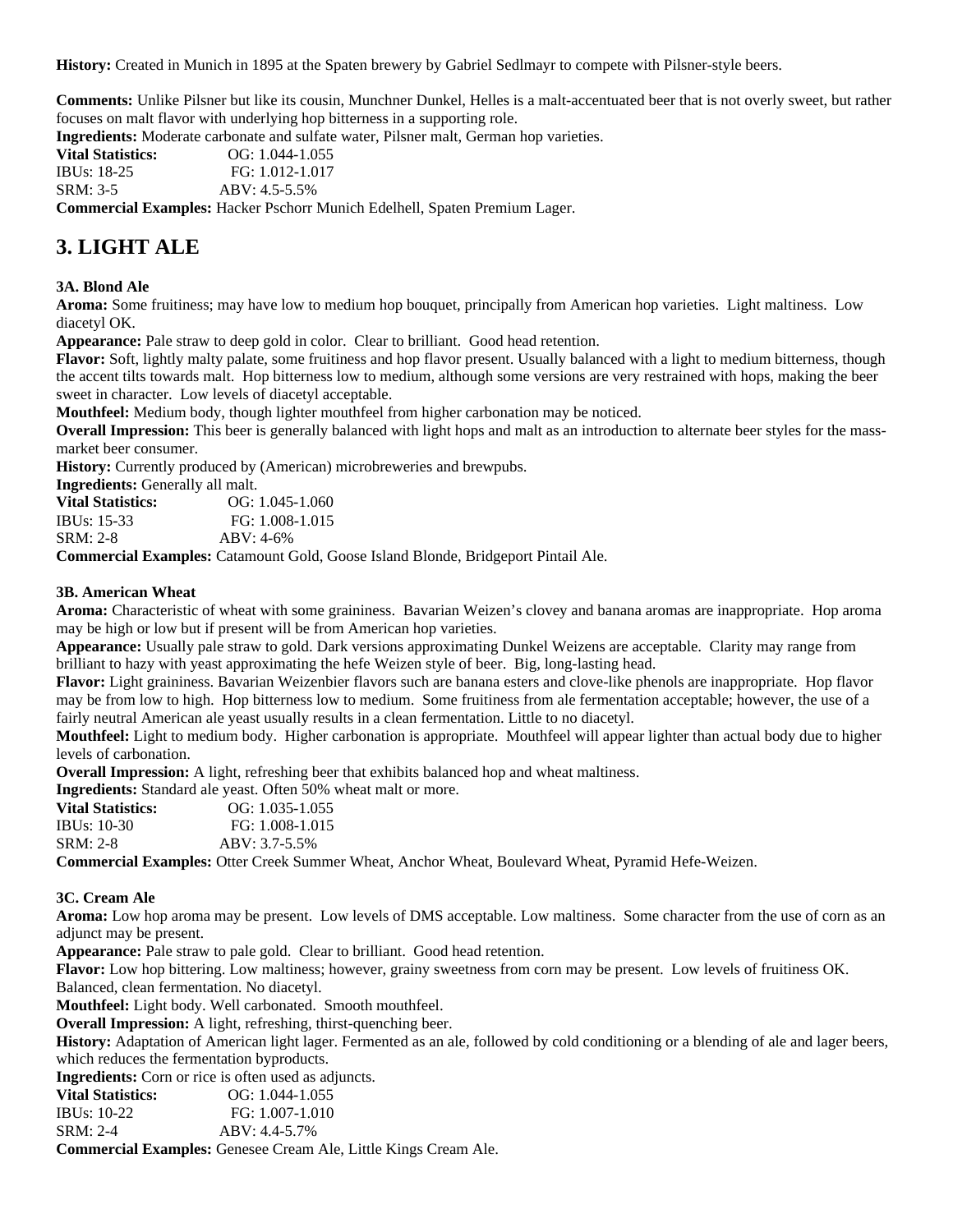# **4. BITTER AND ENGLISH PALE ALE**

#### **4A. Ordinary Bitter**

**Aroma:** Hop aroma can range from moderate to none. Diacetyl and caramel aromas also moderate to none. Should have mild to moderate fruitiness. The best examples have some malt aroma.

**Appearance:** Medium gold to medium copper-brown. May have very little head due to low carbonation.

**Flavor:** Medium to high bitterness. May or may not have hop flavor, diacetyl and fruitiness. Crystal malt flavor very common.

Balance varies from even to decidedly bitter, although the bitterness should not completely overpower the malt flavor. **Mouthfeel:** Light to medium-light body. Carbonation low, although bottled examples can have moderate carbonation.

**Overall Impression:** Low gravity, low alcohol levels and low carbonation make this an easy-drinking beer.

**History:** Originally a draught ale served very fresh under no pressure (gravity or hand pump only) at cellar temperatures. Note that recently some British brewers have been using American hops (e.g., Cascade), but beers made like this fit better into the American pale ale guideline.

**Comments:** The lightest of the bitters.

**Ingredients:** Pale ale malt, crystal malts, English hops, often medium sulfate water are used.

**Vital Statistics:** OG: 1.030-1.038<br> **IBUs: 20-40** FG: 1.008-1.013 FG: 1.008-1.013 SRM: 6-14 ABV: 3-3.8%

**Commercial Examples:** Henley's Brakspear Bitter, Boddington's Pub Draught, Thomas Hardy Country Bitter, Young's Bitter, Fuller's Chiswick Bitter.

#### **4B. Special or Best Bitter**

**Aroma:** Hop aroma can range from high to none. Diacetyl and caramel aroma moderate to none. Moderate fruitiness. The best examples have some malt aroma.

**Appearance:** Medium gold to medium copper-brown. May have very little head due to low carbonation.

**Flavor:** Diacetyl and fruitiness moderate to none. Malt flavor apparent. Medium to high bitterness. Some crystal malt flavor and a moderate amount of hop flavor are common. Balance varies from even to decidedly bitter, although the bitterness should not completely overpower the malt flavor.

**Mouthfeel:** Medium-light to medium body. Carbonation low, although bottled examples can have moderate carbonation. **Overall Impression:** A flavorful, yet refreshing, session beer.

**History:** Originally a draught ale served very fresh under no pressure (gravity or hand pump only) at cellar temperatures. Note that recently some British brewers have been using American hops (e.g., Cascade), but beers made like this fit better into the American pale ale guideline.

**Comments:** More evident malt flavor than in an ordinary bitter.

**Ingredients:** Pale ale malt, crystal malt, English hops, often medium sulfate water is used.

| Vital Statistics: | $OG: 1.039-1.045$ |
|-------------------|-------------------|
| IBUs: 20-45       | FG: 1.009-1.014   |
| SRM: 6-14         | ABV: 3.7-4.8%     |
| .                 | ** ** *           |

**Commercial Examples:** Young's Ramrod, Fuller's London Pride, Adnam's Suffolk Extra, Timothy Taylor Landlord, Shepherd Neame Masterbrew Bitter, Goose Island Honkers Ale, Spanish Peaks Black Dog Ale, Nor'Wester Best Bitter.

#### **4C. Strong Bitter/English Pale Ale**

**Aroma:** Hop aroma high to none. Diacetyl and caramel aroma moderate to none. Moderate fruitiness. Malt aroma apparent. **Appearance:** Copper to dark amber-brown. May have very little head.

**Flavor:** Malt flavors evident. Crystal malt flavor common. Hop flavor ranges from low to strong. Diacetyl and fruitiness moderate to none. Balance varies from even to quite bitter, although malt flavor should not be completely overpowered.

**Mouthfeel:** Medium to medium-full body. Carbonation low, although bottled pale ales tend to have moderate carbonation. Warming from alcohol may be noticeable, but should not be strong.

**Overall Impression:** A solidly flavored beer both in terms of malt and hops.

**History:** Originally a draught ale served very fresh under no pressure(gravity or hand pump only) at cellar temperatures. Note that recently some British brewers have been using American hops (e.g., Cascade), but beers made like this fit better into the American pale ale guideline.

**Comments:** More evident malt and hop flavors than in a special or best bitter. English pale ale has long been referred to as "bottled bitter."

**Ingredients:** Pale ale malt, crystal malt, English hops, often medium sulfate water is used.

| <b>Vital Statistics:</b> | $OG: 1.046-1.065$ |
|--------------------------|-------------------|
| IBUs: 30-65              | FG: 1.011-1.020   |
| SRM: 6-14                | $ABV: 4.4-6.2\%$  |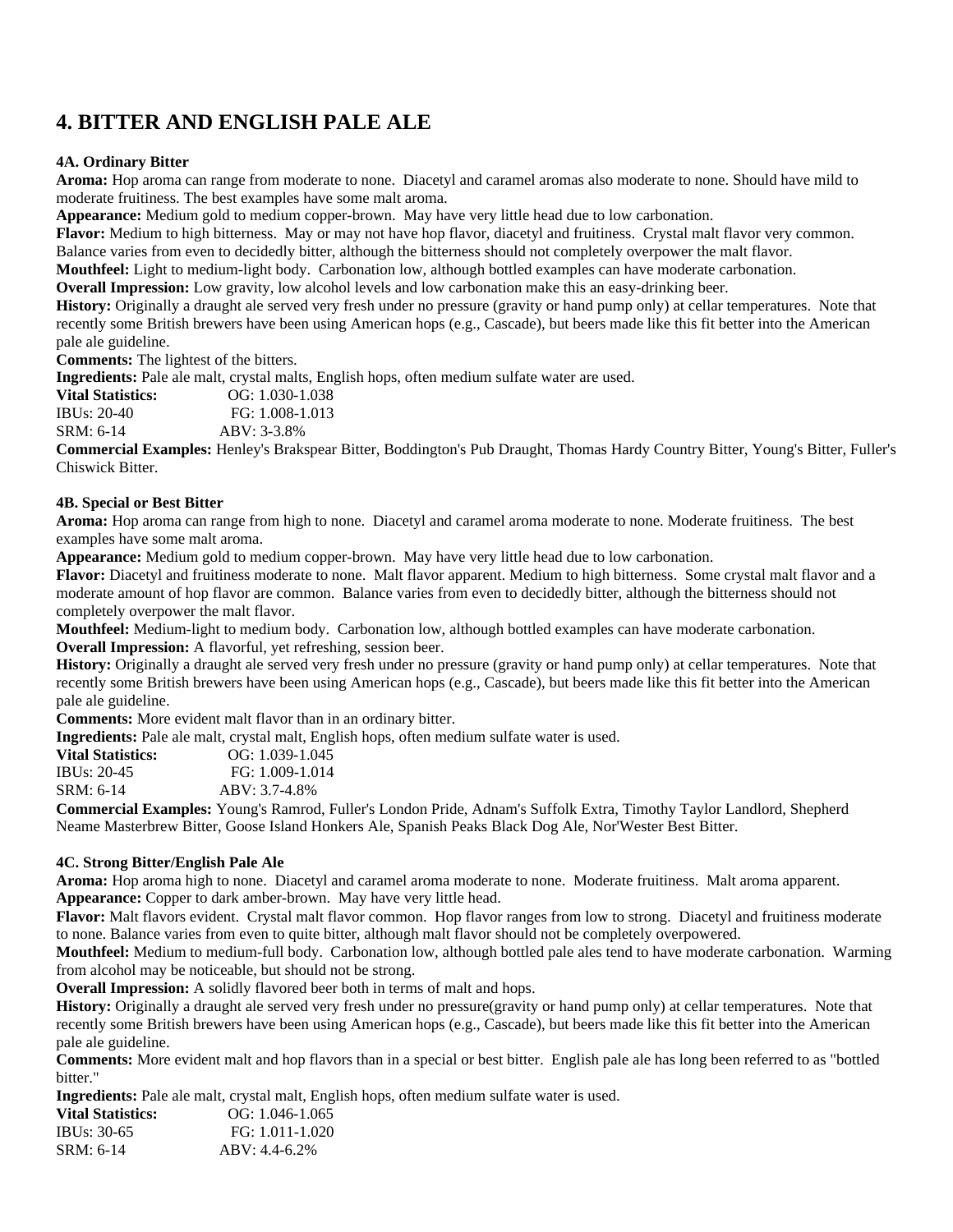**Commercial Examples:** Fullers ESB, Bateman's XXXB, Young's Strong Export Bitter (sold in the US as Young's Special London Ale), Ushers 1824 Particular Ale, Oasis ESB, Big Time ESB, Shepherd Neame Bishop's Finger, Fullers 1845, bottled Bass Ale, Whitbread, Royal Oak, Shepherd Neame Spitfire.

### **5. SCOTTISH ALES**

#### **5A. Light 60/-**

**Aroma:** Malt is evident; some examples have a low level of hop aroma. Fruitiness low to none. A very faint smoky and/or toasty/roasty characteristic sometimes present. May have some diacetyl.

**Appearance:** Amber to dark brown. Draught examples often have a creamy, long-lasting head.

**Flavor:** Malt-dominated flavor, with subdued esters and just enough hop bitterness to prevent the beer from being cloyingly sweet. A very slight toasty, roasty and/or chocolate-like character is sometimes present. Caramel flavor from crystal malt medium to none. May have some diacetyl.

**Mouthfeel:** Creamy, with low carbonation. Body is medium-light, but full for the gravity.

**Overall Impression:** Cleanly malty, with perhaps a faint touch of smoke and few esters.

**History:** More recent commercial interpretations from Scotland have begun to drift towards English bitter in terms of bitterness, balance, attenuation, esters and dry-hopping. These guidelines don't account for these recent commercial examples which would more accurately be described as bitters. Traditionally, these beers were dispensed via pumps, which forced air into the headspace of the cask, thus forcing the beer out. These air-powered systems are referred to as "tall fonts." The "light" name associated with this style refers to the gravity rather than the color.

**Comments:** Though similar in gravity to ordinary bitter, the malt-hop balance is decidedly to the malt side. Long, cool fermentation leads to clean malt character (which may include some faint peat or smoke character). Note that the smoky character can be due to the yeast as often as to smoked or peat-kilned malt. Strongly smoky beers should be entered in the Smoked Beer category rather than here.

**Ingredients:** Scottish or English pale malt with small proportions of roasted barley, crystal or chocolate malt. English hops. Clean, relatively un-attenuative ale yeast.

**Vital Statistics:** OG: 1.030-1.034 IBUs: 9-15 FG: 1.010-1.013 SRM: 12-34 ABV: 2.5-3.3%

**Commercial Examples:** Belhaven 60/-, Caledonian 60/-, Maclay 60/- Light, Highland Dark Light (HDL).

#### **5B. Heavy 70/-**

**Aroma:** Malt is evident; some examples have a low level of hop aroma. Fruitiness is low to none with a mild smoky character and/or toasty/roasty aroma, which is sometimes present. May have some diacetyl.

**Appearance:** Amber to dark brown; draught examples often have a creamy, long-lasting head.

**Flavor:** Malt-dominated flavor, with subdued esters and just enough hop bitterness to prevent the beer from being cloyingly sweet. A very slight toasty/roasty or chocolate-like character is sometimes present. Caramel flavor from crystal malt medium to none. May have some diacetyl.

**Mouthfeel:** Creamy, with low carbonation. Body is medium to medium-light.

**Overall Impression:** Cleanly malty, with perhaps a faint touch of smoke and few esters.

**History:** More recent commercial interpretations from Scotland have begun to drift towards English bitter in terms of bitterness, balance, attenuation, esters and dry-hopping. These guidelines don't account for these recent commercial examples which would more accurately be described as bitters. Traditionally, these beers were dispensed via pumps, which forced air into the headspace of the cask, thus forcing the beer out. These air-powered systems are referred to as "tall fonts."

**Comments:** Though similar in gravity to special bitter, the malt-hop balance is decidedly to the malt side. Long, cool fermentation leads to clean malt character (which may include some faint peat or smoke character). Note that the smoky character can be due to the yeast as often as to smoked or peat-kilned malt. Strongly smoky beers should be entered in the Smoked Beer category instead. **Ingredients:** Scottish or English pale malt with small proportions of roasted barley, crystal or chocolate malt. English hops. Clean, relatively un-attenuative ale yeast.

**Vital Statistics:** OG: 1.034-1.040 IBUs: 10-25 FG: 1.011-1.015 SRM: 10-19 ABV: 3.2-3.9%

**Commercial Examples:** Orkney Raven Ale, Greenmantle Ale, Borve Heavy Ale, Waverly Ale 70/-, Highland Heavy, Belhaven 70/-, Caledonian 70/-,Maclay 70/-, McEwans 70/- (also sold as Younger's Scotch Ale and Tartan Special).

#### **5C. Export 80/-**

**Aroma:** Malt is evident; some examples have a low level of hop aroma. Fruitiness is low to none. A mild smoky and/or toasty/roasty character is sometimes present. May have some diacetyl.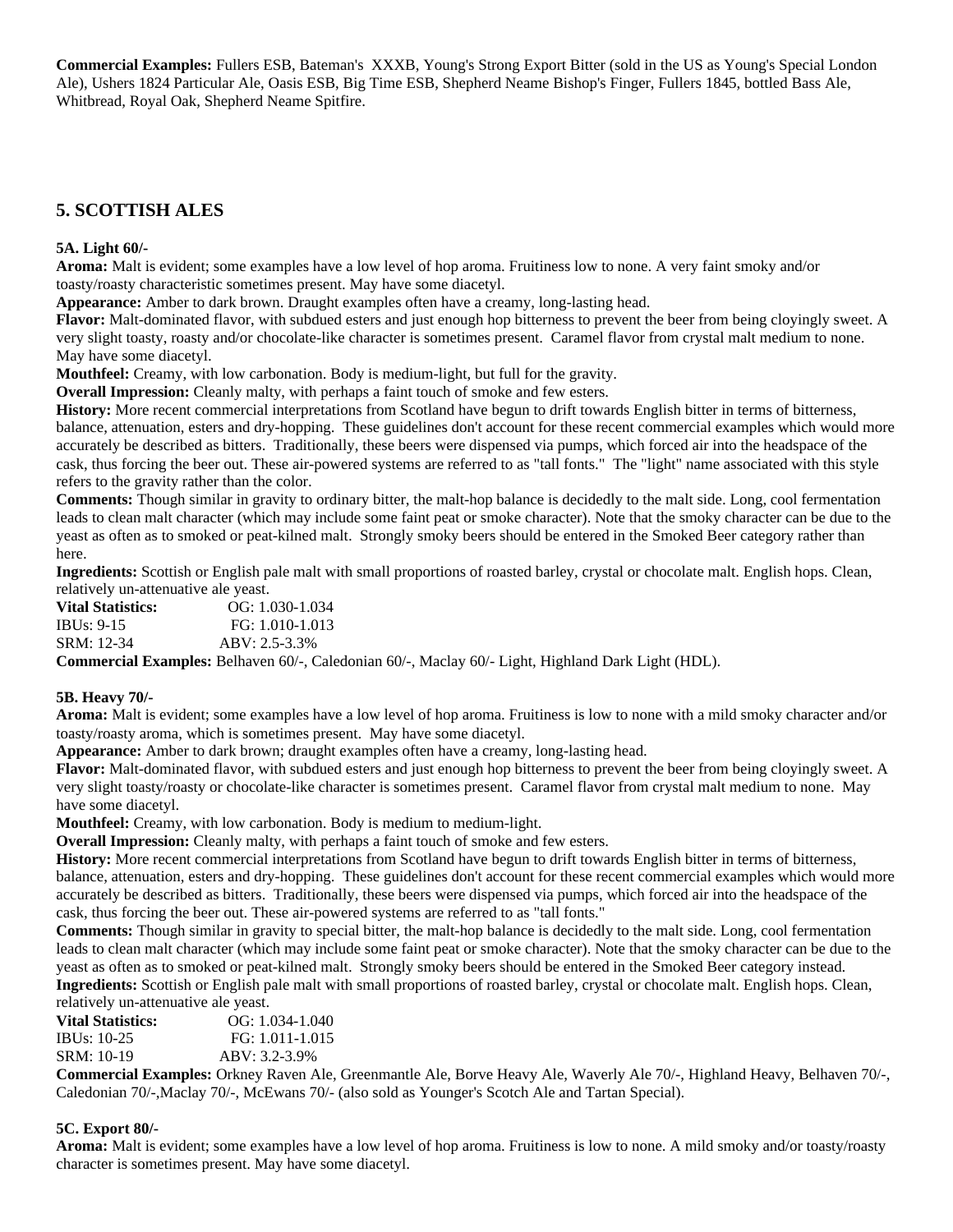**Appearance:** Amber to dark brown. Draught examples often have a creamy, long-lasting head.

**Flavor:** Malt-dominated flavor, with subdued esters and just enough hop bitterness to prevent the beer from being cloyingly sweet. A very slight toasty/roasty and/or chocolate-like character is sometimes present. Caramel flavor from crystal malt medium to none. May have some diacetyl.

**Mouthfeel:** Creamy, with low carbonation. Body is medium to medium-full.

**Overall Impression:** Cleanly malty, with perhaps a faint touch of smoke and few esters.

**History:** More recent commercial interpretations from Scotland have begun to drift towards English bitter in terms of bitterness, balance, attenuation, esters and dry-hopping. These guidelines don't account for these recent commercial examples which would more accurately be described as bitters. Traditionally, these beers were dispensed via pumps, which forced air into the headspace of the cask, thus forcing the beer out. These air-powered systems are referred to as "tall fonts."

**Comments:** Though similar in gravity to strong bitter, the malt-hop balance is decidedly to the malt side. Long, cool fermentation leads to clean malt character (which may include some faint peat or smoke character). Note that the smoky character can be due to the yeast as often as to smoked or peat-kilned malt. Strongly smoky beers should be entered in the Smoked Beer category instead. It is important to note that while the IBUs on some of these beers can be rather high, the low attenuation and solid maltiness results in a balance that is still even at best and more than likely towards malt.

**Ingredients:** Scottish or English pale malt with small proportions of roasted barley, crystal or chocolate malt. English hops. Clean, relatively un-attenuative ale yeast.

| $OG: 1.040-1.050$  |
|--------------------|
| FG: 1.013-1.017    |
| $ABV: 3.9$ to 4.9% |
|                    |

**Commercial Examples:** Orkney Dark Island, Harviestown 80/-, Sherlock's Home Piper's Pride, Greenmantle 80/- Export, Arrol's 80/- , Highland Severe, Younger's No. 3, McEwan's 80/- (despite the "India Pale Ale" on the label), Arrol's 80/-, Belhaven 80/- (Belhaven Scottish Ale in the US), Caledonian 80/- Export Ale (Caledonian Amber Ale in the US), Maclay Scotch Ale, Maclay 80/- Export (Maclay 80 Shilling Export Ale in the US).

### **6. AMERICAN PALE ALES**

#### **6A. American Pale Ale**

**Aroma:** Usually moderate to strong hop aroma from dry hopping or late kettle additions of American hop varieties. Citrusy hop aroma very common. Esters vary from low to high. Diacetyl moderate to none.

**Appearance:** Pale golden to amber.

**Flavor:** Often moderate to high hop flavor. Citrusy hop flavor very common (such as from Cascades), but also other American hop variety flavors are found. Malt flavor moderate relative to aggressive hop flavor and bitterness. Balance towards bitterness. Caramel flavor is usually restrained. Diacetyl moderate to none.

**Mouthfeel:** Many are rather light, refreshing and more highly carbonated than many other styles, but body can reach medium. Carbonation borders on effervescent in some examples.

**Overall Impression:** Should be refreshing.

**History:** An American adaptation of English pale ale.

**Comments:** In the past, this category also covered what is now called American amber ale. American pale ales differ from American amber ales notably by being lighter in color, but also in having less caramel flavor and usually being balanced more towards hop bitterness.

**Ingredients:** Pale ale malt, typically American two-row. Light to medium crystal malts. American hops, often the citrusy ones such as Cascade, Centennial and Columbus, but others may also be used (e.g., Brewer's Gold or Willamette). Water can vary in sulfate content, but carbonate content should be relatively low.

| <b>Vital Statistics:</b> | $OG: 1.045 - 1.056$ |
|--------------------------|---------------------|
| IBUs: $20-40$            | FG: 1.010-1.015     |
| $SRM: 4-11$              | $ABV: 4.5-5.7\%$    |

**Commercial Examples:** Sierra Nevada Pale Ale, Summit Pale Ale, Great Lakes Burning River Pale Ale.

#### **6B. American Amber Ale**

**Aroma:** Often a mild to strong hop aroma from dry hopping or late kettle additions of American hop varieties. Some caramel aroma common. Esters vary from low to high. Diacetyl medium-high to none.

**Appearance:** Light copper to light brown.

**Flavor:** Moderate to high hop flavor from American hop varieties. Malt/bitterness balance can be on either side of even and is more likely to be on the malt side, but usually not too far from center. Caramel flavor is moderate to strong. Diacetyl medium-high to none.

**Mouthfeel:** Body is medium to medium-full. Carbonation typically moderate.

**Overall Impression:** Caramel usually balances the bitterness.

**History:** Called West Coast amber ales by some authors, this sub-category was spun-off from the American pale ale style.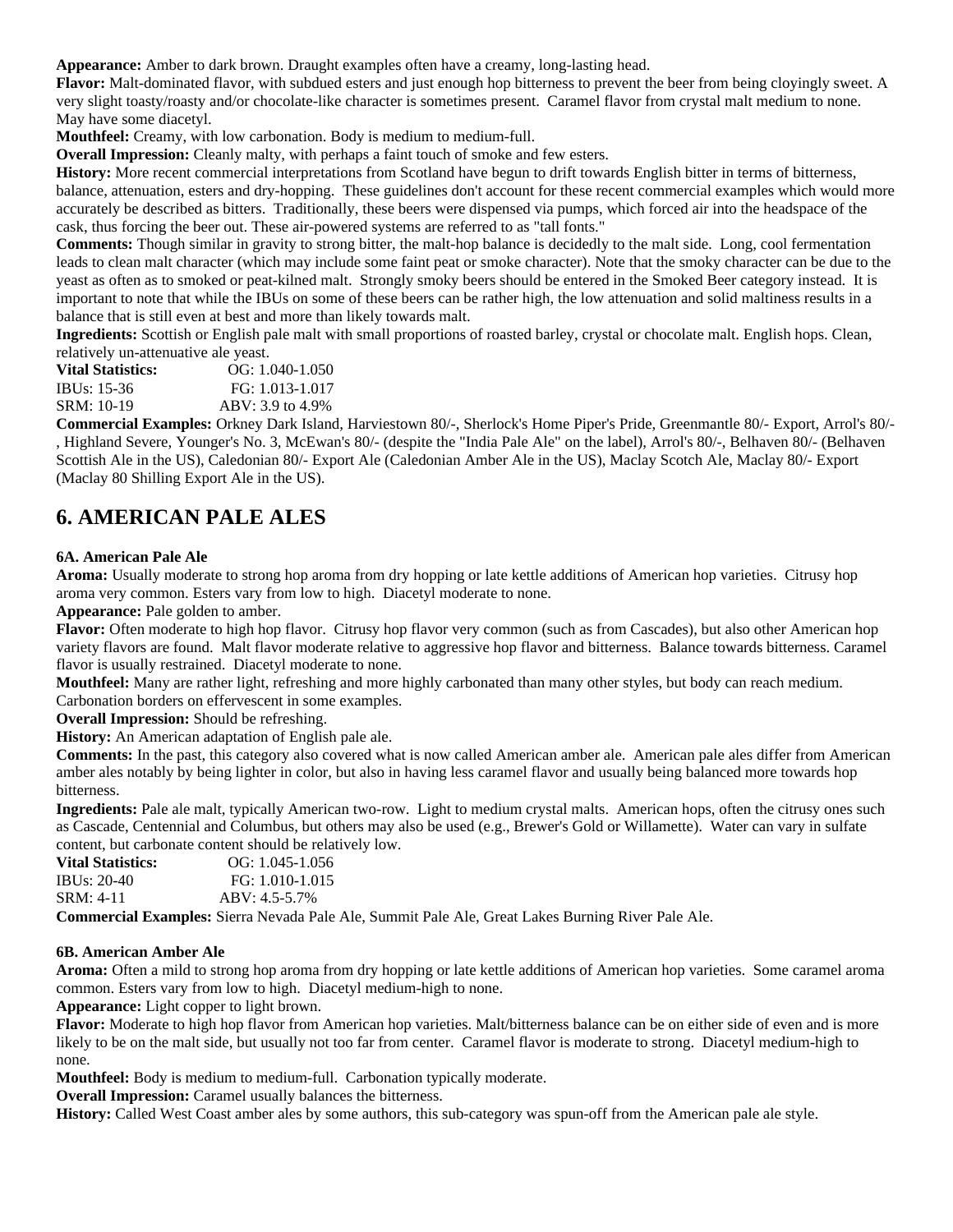**Comments:** In the past, this category used to be part of American pale ale. American amber ales differ from American pale ales not only by being darker in color, but also in having more caramel flavor and usually being balanced more evenly even between malt and bitterness.

**Ingredients:** Pale ale malt, typically American two-row. Medium to dark crystal malts. American hops, such as Cascade, Centennial, Brewer's Gold, Columbus and Willamette, but others may also be used. Water can vary in sulfate and carbonate content.

**Vital Statistics:** OG: 1.045-1.056 IBUs: 20-40 FG: 1.010-1.015

SRM: 11-18 ABV: 4.5-5.7%

**Commercial Examples:** Big Time Atlas Amber, Bell's Amber, Mendocino Red Tail Ale, Rhino Chaser's American Amber Ale, St. Rogue Red Ale, North Coast Red Seal Ale.

#### **6C. California Common Beer**

**Aroma:** May have a pronounced woody or rustic hop aroma (as from Northern Brewer, for example). Restrained fruitiness. May have a moderate toasted malt aroma. Diacetyl low to none.

**Appearance:** Dark gold to copper to medium amber.

**Flavor:** Malty, balanced with a pronounced hop bitterness. Rustic/woody (e.g., Northern Brewer) hop flavor medium to none. May have a toasted (not roasted) malt flavor. Balance is generally about even between malt and hops. Diacetyl low to none. **Mouthfeel:** Medium-bodied. Medium to medium-high carbonation.

**Overall Impression:** A beer with solid malt and hop expression, only mildly fruity and having woody/rustic hop character.

**History:** American West Coast original. Large shallow fermenters are used. Originally, in the absence of handy ice or refrigeration, the locally cool ambient temperatures of the San Francisco peninsula led to a beer that was fermented with lager yeast, but at temperatures that were at the cool end of the ale temperature range.

**Comments:** Similar to American pale ale, although typically less fruity. Hop flavor/aroma is woody rather than citrusy, although a slightly citrusy character has been noted by some in a commercial example back in the mid-1980s.

**Ingredients:** Pale ale malt, American hops (usually woody, such as Northern Brewer, rather than citrusy), small amounts of toasted malt and/or light caramel/crystal malts. Lager yeast, however some strains (often with the mention of "California" in he name) work better than others at the warmer fermentation temperatures (55 to 60oF) used (some German strains produce excessive sulfury character).Water should have relatively low sulfate and low to moderate carbonate levels.

**Vital Statistics:** OG: 1.044-1.055 IBUs: 35-45 FG: 1.011-1.014 SRM: 8-14 ABV: 4-5.5%

**Commercial Examples:** Anchor Steam, Old Dominion Victory Amber.

### **7. INDIA PALE ALE**

**Aroma:** A prominent hop aroma of floral, grassy, or fruity characteristic typical. A caramel-like or toasty malt presence may also be noted, but may be at a low level. Fruitiness, either from esters or hops, may also be detected.

**Appearance:** Color ranges from medium gold to deep copper, with English versions often darker than American ones. Should be clear, although some haze at cold temperatures is acceptable.

**Flavor:** Hop flavor is medium to high, with an assertive hop bitterness. Malt flavor should be low to medium, but should be sufficient to support the hop aspect. Despite the substantial hop character typical of these beers, sufficient malt flavor, body and complexity to support the hops will provide the best balance. Very low levels of diacetyl are acceptable, and fruitiness from the fermentation or hops should add to the overall complexity. Some alcohol warming may be sensed in stronger versions.

**Mouthfeel:** Smooth, medium-bodied mouthfeel without astringency, although it has moderate carbonation combine to render an overall dry sensation in the presence of malt sweetness.

**Overall Impression:** A decidedly hoppy, moderately strong pale ale.

**History:** Brewed to survive the voyage from England to India. The temperature extremes and rolling of the seas resulted in a highly attenuated beer upon arrival.

**Comments:** A pale ale that was brewed to an increased gravity and hop rate.

**Ingredients:** Pale ale malt (well-modified and suitable for single-temperature infusion mashing); English hops were used in the original versions, but American hop varieties have found a place in many modern interpretations. Refined sugar may have been used in some versions also. High sulfate and low carbonate water is essential to achieving a pleasant hop bitterness.

| Vital Statistics: | $OG: 1.050-1.075$ |
|-------------------|-------------------|
| IBUs: 40-60+      | FG: 1.012-1.016   |
| SRM: 8-14         | $ABV: 5-7.8%$     |

**Commercial Examples:** Anchor Liberty Ale, Sierra Nevada Celebration Ale, Brooklyn East India Pale Ale, Tupper's Hop Pocket, Great Lakes Commodore Perry IPA, Samuel Smith's India Ale, Fuller's IPA, Highfalls IPA, Victory Hopdevil, Three Floyds Alpha King.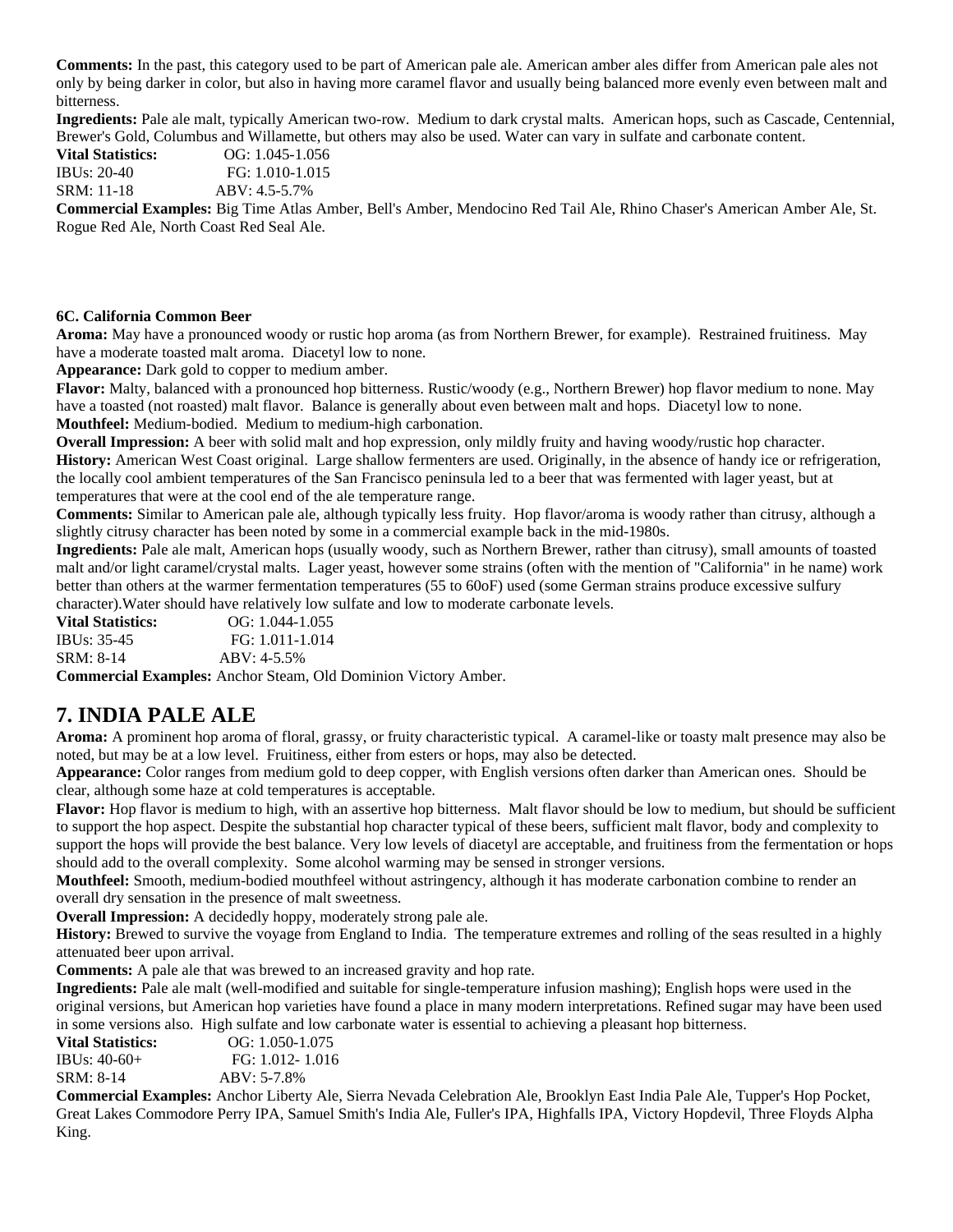# **8. KOELSCH AND ALTBIER**

### **8A. Koelsch-Style Ale**

**Aroma:** Light hop aroma, German noble or Czech Saaz hops, giving a light fruitiness. Maltiness none to low. No diacetyl, as this is a lagered beer resulting in a clean finish with just a hint of fruitiness from primary fermentation at ale temperatures. Low sulfur aroma, similar to that of pale continental lagers, is acceptable, particularly in a young Koelsch.

**Appearance:** Very pale to light gold. Very clear/brilliant. White head lingers as Belgian lace on the sides of the glass.

**Flavor:** Soft, rounded palate; light hop fruitiness and a delicate dryness to slight sweetness in the finish. Clean fermentation with just a little residual fruitiness from ale fermentation temperatures. No diacetyl. Medium-low bitterness. Balanced toward bitterness but malt character should not be completely overshadowed.

**Mouthfeel:** Light side of medium body. Medium carbonation. Smooth, crisp mouthfeel.

**Overall Impression:** A delicately balanced beer with just a hint of flavor/aroma hops and fruitiness that finishes dry to slightly sweet with a crisply refreshing bitterness over a base of smooth, rounded Pils malt flavor.

**History:** As an appellation, the Koelsch name can only be used for beers brewed in Koeln (Cologne), Germany, where it is a native style.

**Comments:** Brewed at ale temperatures, then cold conditioned to reduce fermentation byproducts.

**Ingredients:** European hops only. Pils malt; small amounts of wheat may be used (<25%).

**Vital Statistics:** OG: 1.040-1.048 IBUs: 16-30 FG: 1.008-1.013 SRM: 3.5-5 ABV: 4.0-5.0%

**Commercial Examples:** Available in Koeln only: Malzmuehle, Hellers, PJFrueh, Paeffgen, Sion, Kueppers. In the US: Hollywood Blonde.

### **8B. Duesseldorf Altbier**

**Aroma:** Munich malt aroma, with a restrained fruitiness. Hop aroma may vary from low to moderate.

**Appearance:** Orange-copper to brown color, with brilliant clarity. Thick, persistent head.

Flavor: Assertively bitter, with intense Munich malt-derived flavor to support. Fruity esters should be restrained; some chocolatey notes are often present. Hop flavor should be low to medium.

**Mouthfeel:** Medium-bodied, with moderate carbonation. Some commercial examples have a dry finish resulting from a combination of high bitterness, higher attenuation, and moderate sulfate in the water.

**Overall Impression:** Bitterness is very high, especially in relation to the (moderate) gravity. Munich malt character lends balance, resulting in a bittersweet character. Very smooth from fermentation at the lower end of the temperature range for ales, followed by a period of lagering.

**History/Comments:** A very bitter beer with a pronounced Munich malt character. Ingredients, fermentation at low temperature (for an ale), and a lagering period combine to lend a cleaner palate than for most ales. Predates the isolation of bottom fermenting yeast strains, though it approximates many characteristics of lager beers. Many Northern German Altbiers are lagers.

**Ingredients:** German Munich malt is essential to obtaining the necessary depth of malt character. Hops are traditionally Spalt, though other German varieties are often used.

| <b>Vital Statistics:</b> | $OG: 1.040-1.055$                   |
|--------------------------|-------------------------------------|
| IBUs: 40-60              | FG: 1.012-1.019                     |
| SRM: 11-19               | $ABV: 5-5.5\%$                      |
|                          | $\alpha$ $\cdots$ $\alpha$ $\alpha$ |

**Commercial Examples:** Zum Uerige, Zum Schluessel, Im Fuchschen, Widmer Ur-Alt, Schumacher.

### **8C. Northern German Altbier**

**Aroma:** Little aroma; malt should dominate to the extent that any aroma is discernible.

**Appearance:** Copper to brown color; very clear. Good head retention.

**Flavor:** Assertively bitter yet balanced. Munich malt-derived flavor, along with a chocolate-like malt aspect, supports the bitterness. Esters are restrained, and hop flavor should be low to medium.

**Mouthfeel:** Medium body, with an overall balanced impression.

**Overall Impression:** A very clean and relatively bitter beer, balanced by Munich malt character. Less intense than the Duesseldorf version of Altbier.

**Comments:** Most Altbiers produced outside of Duesseldorf are of the Northern German style. Many are simply moderately bitter brown lagers.

**Ingredients:** Typically made with a Pils base and colored with roasted malt or some dark color syrup. May include Munich malt. Hops are traditionally Spalt, though other German varieties may be substituted.

**Vital Statistics:** OG: 1.040-1.055

IBUs: 25-40 FG: 1.012-1.019

SRM: 11-19 ABV: 5-5.5%

**Commercial Examples:** DAB Dark, Diebels Alt, Alaskan Amber, Grolsch Autumn Amber.

# **9. GERMAN AMBER LAGER**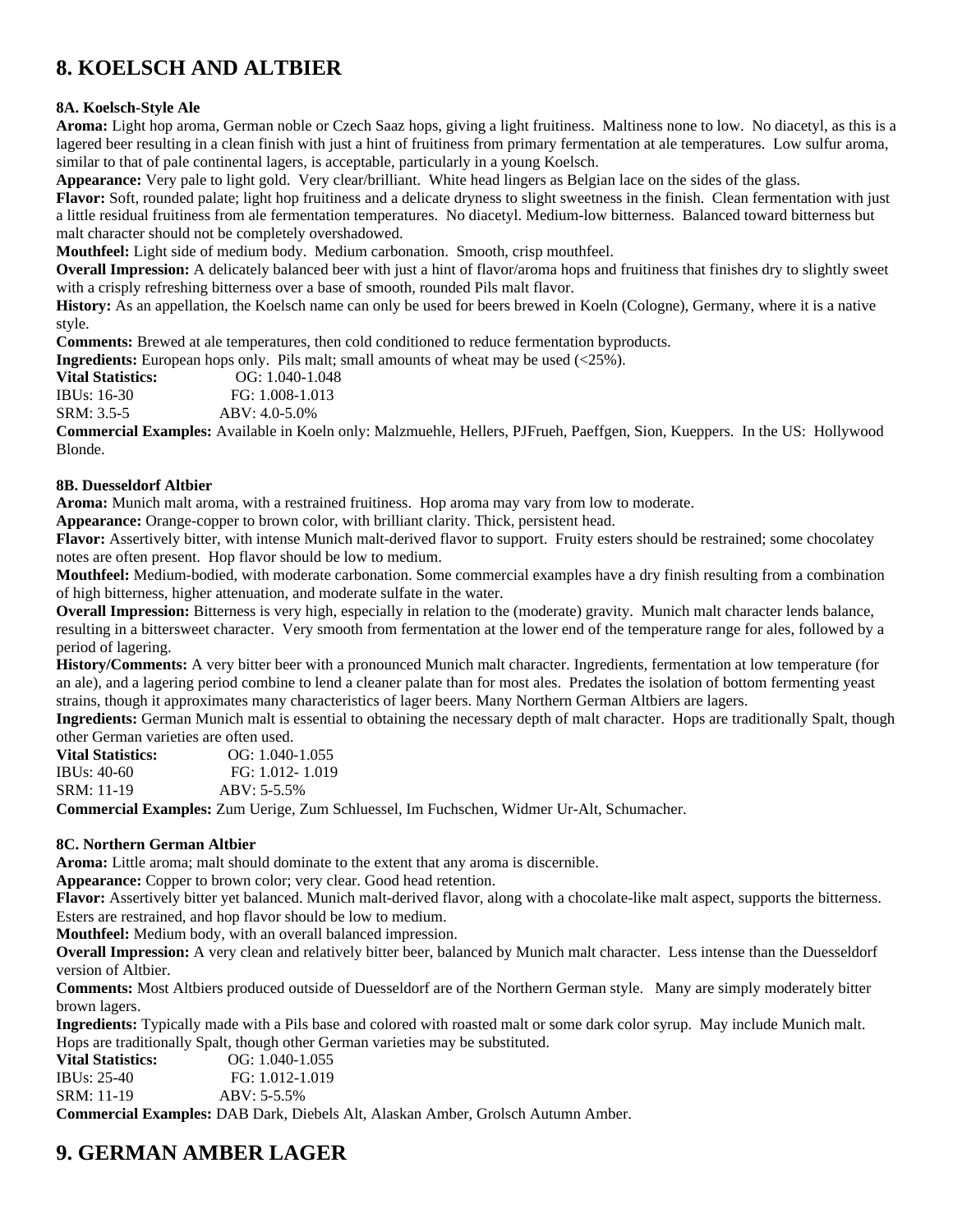#### **9A. Oktoberfest/Maerzen**

**Aroma:** German (Vienna or Munich) malt aroma. A light toasted malt aroma may be present. No fruitiness, diacetyl, or hop aroma. **Appearance:** Dark gold to reddish amber color. Bright clarity, with solid foam stand.

**Flavor:** Distinctive and complex maltiness may include a toasted aspect. Hop bitterness is moderate, and hop flavor is low to none. Balance is toward malt, though the finish is not sweet.

**Mouthfeel:** Medium body, with a creamy texture and medium carbonation.

**Overall Impression:** Smooth and rather rich, with a depth of malt character. This is one of the classic malty styles, with a maltiness that is often described as soft, complex, and elegant but never cloying.

**History:** Origin is credited to Gabriel Sedlmyer, based on an adaptation of the Vienna style developed by Anton Dreher around 1840, shortly after lager yeast was first isolated. Typically brewed in the spring, signaling the end of the traditional brewing season and stored in cold caves or cellars during the warm summer months. Served in autumn amidst traditional celebrations.

**Ingredients:** German Vienna malt (slightly lighter than Munich malt) should be the backbone (if not entirety) of the grain bill, with some Munich malt and possibly some crystal malt. All malt should derive from the finest quality two-row barley. Continental hops, especially noble varieties, are most authentic. Somewhat alkaline water (up to 300 PPM), with significant carbonate content is

welcome.<br>Vital Statistics: **Vital Statistics:** OG: 1.050-1.064 IBUs: 20-30 FG: 1.012-1.016 SRM: 7-14 ABV: 4.8-6.5%

**Commercial Examples:** Spaten Ur-Maerzen, Ayinger Oktoberfest-Maerzen, Paulaner Oktoberfest, Wuerzburger Oktoberfest, Hacker-Pschorr Oktoberfest.

#### **9B. Vienna Lager**

**Aroma:** Dark German (Vienna or Munich) malt aroma. A light toasted malt aroma may be present. Similar, though less intense than Oktoberfest.

**Appearance:** Reddish amber to light brown color. Bright clarity and solid foam stand.

**Flavor:** Soft, elegant malt complexity is in the forefront, with a firm enough hop presence to provide a balanced finish. Some toasted character

from the use of Vienna malt.

**Mouthfeel:** Light to medium body, with a gentle creaminess. Medium carbonation.

**Overall Impression:** Characterized by soft, elegant maltiness that dries out in the finish to avoid becoming overly sweet.

**History/Comments:** The original amber lager developed by Anton Dreher shortly after the isolation of lager yeast. Nearly extinct in its area of origin. The style owes much of its character to the method of malting (Vienna malt). Lighter overall than Oktoberfest, yet still decidedly balanced toward malt.

**Ingredients:** Vienna malt provides a lightly toasty and complex, melanoidin-rich malt profile. As with Oktoberfests, only the finest quality malt should be used, along with Continental hops (preferably noble varieties). Moderately hard, carbonate-rich water.

**Vital Statistics:** OG: 1.046-1.052 IBUs: 18-30 FG: 1.010-1.014 SRM: 8-12 ABV: 4.6-5.5%

**Commercial Examples:** Negra Modelo, Portland Lager, 150 Jahre, Augsburger Red, Leinenkugel Red.

### **10. BROWN ALE**

#### **10A. Mild**

**Aroma:** Slight mild malt/brown malt aroma, with some fruitiness. No hop aroma.

**Appearance:** Medium to dark brown or mahogany color. A few light brown examples exist. May have very little head due to low carbonation.

**Flavor:** Malty, though not roasty, with a lightly nutty character. Flavors may include: vinous, licorice, plum or raisin, or chocolate. Usually fairly well balanced, though some are sweetly malt-oriented.

**Mouthfeel:** Light to medium body. Low carbonation and relatively high residual sweetness contribute to a full mouthfeel relative to the gravity.

**Overall Impression:** A light-flavored, malt-accented beer that is readily suited to drinking in quantity. Refreshing, yet flavorful.

**History:** May have evolved as one of the elements of early porters. In modern terms, the name "mild" refers to the relative lack of hop bitterness, Originally, the "mildness" may have referred to the fact that this beer was young and did not yet have the moderate sourness that aged batches had.

**Ingredients:** English mild/brown malt, or a combination of English pale and darker malts should comprise the grist. English hop varieties would be most suitable, though their character is muted.

| Vital Statistics: | $OG: 1.030-1.038$ |
|-------------------|-------------------|
| IBUs: 10-20       | FG: 1.008-1.013   |
| SRM: 10-25        | $ABV: 2.5-4.0\%$  |

**Commercial Examples:** Brain's Dark, Banks's Mild, Highgate Mild, Fuller's Hock, McMullin AK, Robinson's Best Mild.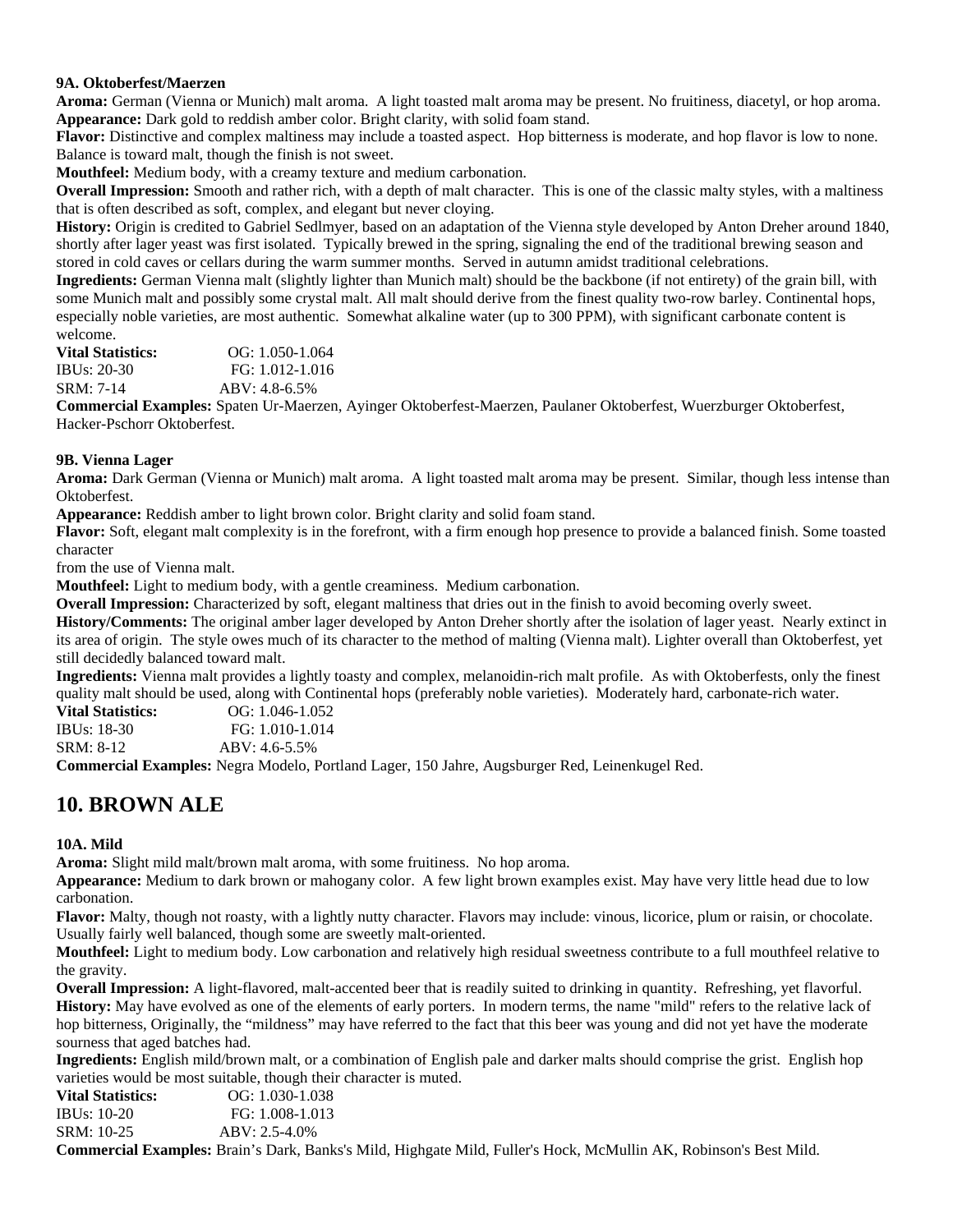#### **10B. Northern English Brown Ale**

**Aroma:** Restrained fruitiness; little to no hop aroma. May have a caramel aspect to the malt character.

**Appearance:** Dark golden to light brown color.

**Flavor:** Gentle to moderate sweetness, with a nutty character. Balance is nearly even, with hop flavor low to none. Some fruity esters should be present; low diacetyl is acceptable.

**Mouthfeel:** medium-light to medium body, with a dry finish.

**Overall Impression:** Drier and more hop-oriented that southern English brown ale, with a nutty character rather than caramel. **History/Comments:** English brown ales are generally split into sub-styles along geographic lines.

**Ingredients:** English mild ale or pale ale malt base with caramel malts. May also have scant amounts darker malts. English hop varieties are most authentic. Moderate carbonate water.

| <b>Vital Statistics:</b> | $OG: 1.040-1.050$ |
|--------------------------|-------------------|
| IBUs: 15-30              | FG: 1.010-1.013   |
| SRM: 12-30               | $ABV: 4-5.0\%$    |

**Commercial Examples:** Newcastle Brown Ale, Samuel Smith Nut Brown Ale, Adnams' Nut Brown Ale.

#### **10C. Southern English Brown**

**Aroma:** Malty and moderately fruity, with some mild malt, brown malt character common.

**Appearance:** Dark brown, almost opaque.

**Flavor:** Gentle, moderate sweetness. Malt dominates the balance, but hop bitterness is sufficient to prevent an overly sweet impression. Hop flavor is low to non-existent. Malt flavor will be present, but sharp or roasty flavors are inappropriate. **Mouthfeel:** Low to medium body, with a caramel impression.

**Overall Impression:** A malt-oriented version of brown ale, with a caramel, dark fruit complexity of malt flavor.

**History:** English brown ales are generally split into sub-styles along geographic lines.

**Comments:** Increasingly rare.

**Ingredients:** English pale ale malt as a base with a healthy proportion of caramel malts and often some darker malts. Moderate to high carbonate water would appropriately balance the dark malt acidity. English hop varieties are most authentic, though with low flavor and bitterness almost any type could be used.

| <b>Vital Statistics:</b> | $OG: 1.040-1.050$ |
|--------------------------|-------------------|
| IBUs: 15-24              | FG: 1.011-1.014   |
| SRM: 20-35               | $ABV: 3.5-5.0\%$  |
|                          |                   |

**Commercial Examples:** Mann's Brown Ale, Oregon Nut Brown Ale.

### **10D. American Brown Ale**

**Aroma:** Hop aroma, often citrusy, is mild to strong. Esters and dark malt aspects are mild to moderate.

**Appearance:** Dark amber to dark brown color.

**Flavor:** Hop bitterness and flavor dominate the malty richness that is a characteristic of brown ales. Slightly drier than English versions, with assertive hop presence (bitterness, flavor, and aroma).Although malt flavor plays a supporting role, some toasty malt character(or even restrained roastiness) should be evident.

**Mouthfeel:** Medium body, with a dry, resiny impression contributed by the high hop bitterness.

**Overall Impression:** A bigger, hoppier, dryer version of brown ale, typically including the citrus-accented hop presence that is characteristic of American varieties.

**History/Comments:** A strongly flavored, hoppy brown beer, originated by American home brewers.

**Ingredients:** Well-modified pale malt, either American or Continental, plus crystal and darker malts should complete the malt bill. American hops should be used in generous quantity. Moderate to high carbonate water would appropriately balance the dark malt acidity.

| Vital Statistics: | $OG: 1.040-1.060$ |
|-------------------|-------------------|
| IBUs: 25-60       | FG: 1.010-1.017   |
| SRM: 15-22        | $ABV: 4-6.0\%$    |

**Commercial Examples:** Pete's Wicked Ale, Brooklyn Brown Ale, Hart's Pacific Crest Ale, Smuttynose Old Brown Dog, Il Vicino Tenderfoot Brown, Shipyard Moose Brown.

# **11. ENGLISH AND SCOTTISH STRONG ALE**

#### **11A. Old Ale**

**Aroma:** Malty, with complex fruity esters. Some oxidative notes are acceptable, akin to those found in port or sherry. Hop aromas not usually present, due to extended age.

**Appearance:** Medium amber to very dark red-amber color.

**Flavor:** Malty and usually sweet, with abundant fruity esters. The nutty malt sweetness yields to a finish that may vary from dry to somewhat sweet. Extended aging may contribute oxidative flavors similar to a fine old port or Madiera wine. Alcoholic strength should be evident, though not overwhelming.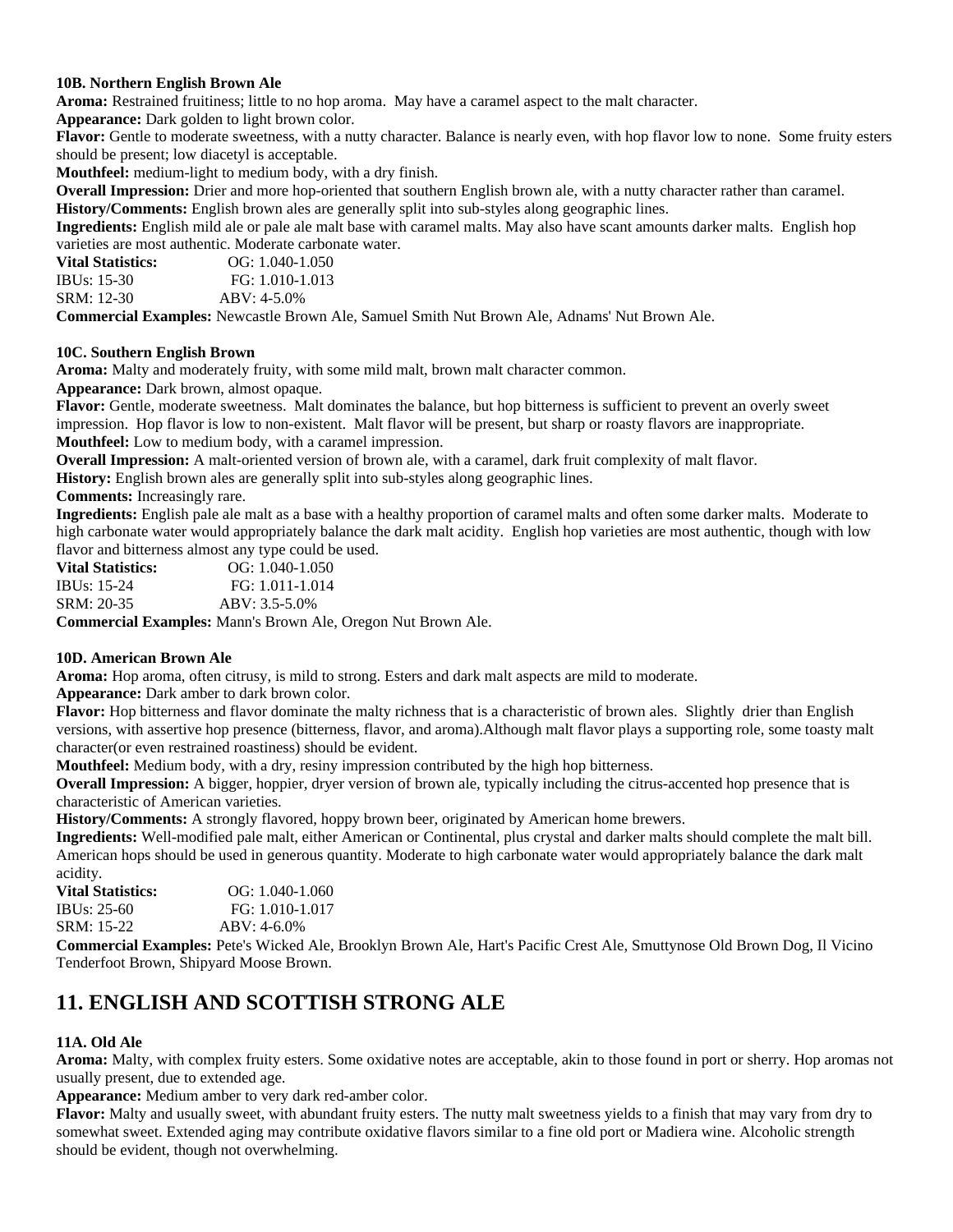**Mouthfeel:** Medium to full body; alcohol should contribute some warmth.

**Overall Impression:** An ale of significant alcoholic strength, though usually not as strong or rich as barleywine. Usually tilted toward a sweeter, more malty balance.

**History/Comments:** Often regarded as winter warmers, and often released as seasonal beers.

**Ingredients:** Generous quantities of well-modified pale malt (generally English in origin, though not necessarily so), along with judicious quantities of caramel malts. Some darker examples suggest that dark malts may be appropriate, though sparingly so as to avoid roast character. Adjuncts (such as molasses or dark sugar) may also be utilized. Hop variety is not as important, as the relative balance and aging process negate much of the varietal character.

| <b>Vital Statistics:</b> | $OG: 1.060-1.090+$ |  |  |
|--------------------------|--------------------|--|--|
| IBUs: $30-60$            | $FG: 1.015-1.022+$ |  |  |
| SRM: 12-16               | $ABV: 6-9+%$       |  |  |

**Commercial Examples:** Theakston Old Peculier, Young's Winter Warmer, Marston Owd Roger.

#### **11B. Strong Scotch Ale (Wee Heavy)**

**Aroma:** Deeply malty, with caramel apparent. Roasty or even smoky secondary aromas may also be present, adding complexity. Moderate diacetyl character is also acceptable.

**Appearance:** Dark amber to dark brown color, often with ruby highlights.

**Flavor:** Intensely malty with kettle caramelization apparent. Hint of roasted malt or smoky flavor may be present, as may some buttery diacetyl or nutty character. Hop flavors are low, so malt impression should be dominant.

**Mouthfeel:** Full-bodied, with a thick, chewy viscosity. Alcoholic warmth should also be present.

**Overall Impression:** Rich and malty, reminiscent of a dessert. Complex secondary malt flavors prevent a one-dimensional impression.

**History/Comments:** Fermented at cooler temperatures than most ales, and with lower hopping rates, resulting in clean, intense malt flavors. Well suited to the region of origin, with abundant malt and cool fermentation and aging temperature. Hops, which are not native to Scotland and formerly expensive to import, were kept to a minimum.

**Ingredients:** Well-modified pale malt, with some crystal and perhaps a dash of darker malt or even roasted barley. A small proportion of smoked malt may add depth, though smoky character may also originate from the yeast. Hop presence is minimal, although English varieties are most authentic. Low-to-medium sulfate and medium carbonate/bicarbonate water is most appropriate.

**Vital Statistics:** OG: 1.072-1.088+ IBUs: 20-40 FG: 1.019-1.025+ SRM: 10-47 ABV: 6.9-8.5+

**Commercial Examples:** Traquair House, MacAndrew's Scotch Ale, McEwan's Scotch Ale, Belhaven Wee Heavy, Scotch du Silly, Vermont Pub and Brewery Wee Heavy.

# **12. BARLEYWINE AND IMPERIAL STOUT**

#### **12A. English-style Barleywine**

**Aroma:** Moderate to intense fruitiness; presence of hops (English varieties) may range from mild to assertive. A caramel-like aroma is often present.

**Appearance:** Color may range from rich gold to very dark amber or even brown. Often has ruby highlights. May have low head retention.

**Flavor:** Fruity, with a great intensity of malt. Hop bitterness may range from just enough for balance to a firm presence; balance therefore ranges from malty to bitter. Some oxidative flavors may be present, and alcohol should be evident.

**Mouthfeel:** Full-bodied, with a slick, viscous texture. Gentle smooth warmth from alcohol should be present.

**Overall Impression:** The richest and strongest of the English Ales.

**History/Comments:** Usually the strongest ale offered by a brewery, and often vintage-dated. Normally aged significantly prior to release. Often associated with the winter or holiday season. Although a hoppy beer, the English Barleywine places less emphasis on hop character than the American Barleywine and features English hops.

**Ingredients:** Well-modified pale malt should form the backbone of the grist, with judicious amounts of caramel malts. Dark malts should be used with great restraint, if at all, as most of the color arises from a lengthy boil. English hops such as Northdown, Target, East Kent Goldings and Fuggles.

| <b>Vital Statistics:</b>                 | $OG: 1.080-1.120+$                          |
|------------------------------------------|---------------------------------------------|
| IBUs: 50-100                             | $FG: 1.020-1.030+$                          |
| SRM: 10-22                               | $ABV: 8-12+%$                               |
| $\sim$ $\sim$<br>$\cdot$ $\cdot$ $\cdot$ | $\sqrt{1}$ $\sqrt{1}$ $\sqrt{1}$ $\sqrt{1}$ |

**Commercial Examples:** Anchor Old Foghorn, Young's Old Nick, Fuller's Golden Pride.

#### **12B. American-Style Barleywine**

**Aroma:** Moderate to intense fruitiness; presence of hops (typical American varieties) may range from moderate to dominant. A caramel-like aroma is often present.

**Appearance:** Color may range from rich gold to very dark amber or even brown. Often has ruby highlights. May have low head retention.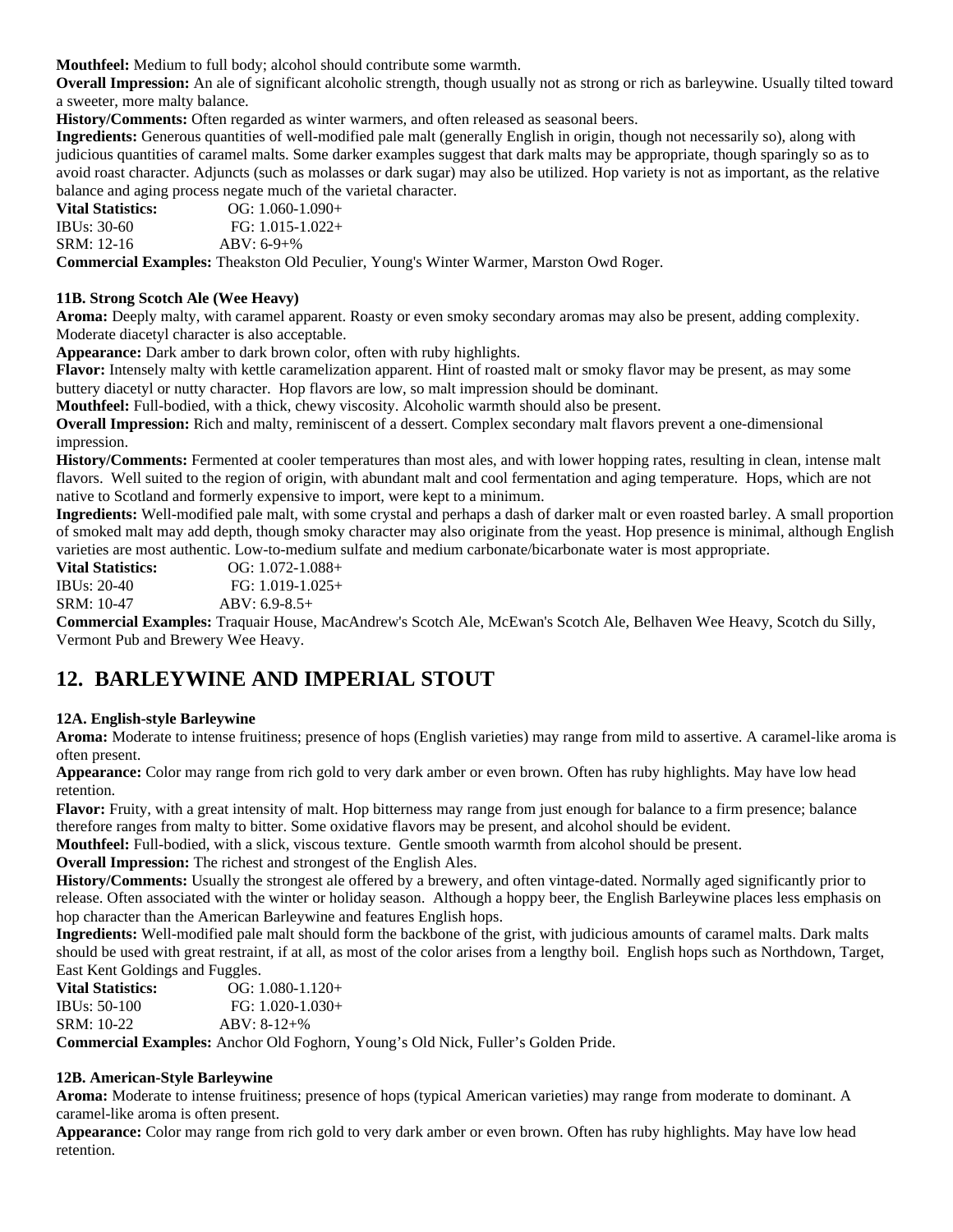**Flavor:** Fruity, with a great intensity of malt. Hop bitterness may range from just enough for balance to a firm, resiny dominance; balance therefore ranges from slightly malty to intensely bitter. Some oxidative flavors maybe present, and alcohol should be evident. **Mouthfeel:** Full-bodied, with a slick, viscous texture. Gentle smooth warmth from alcohol should be present.

**Overall Impression:** A well-hopped American interpretation of the richest and strongest of the English ales.

**History/Comments:** Usually the strongest ale offered by a brewery, and often vintage-dated. Normally aged significantly prior to release. Often associated with the winter or holiday season. The American version of the Barleywine tends to have a greater emphasis on hop bitterness, flavor and aroma than the English Barleywine, featuring American hop varieties.

**Ingredients:** Well-modified pale malt should form the backbone of the grist, with judicious amounts of caramel malts. Dark malts should be used with great restraint, if at all, as most of the color arises from a lengthy boil. American hops such as Cascades and Centennial.

| <b>Vital Statistics:</b> | $OG: 1.080-1.120+$ |
|--------------------------|--------------------|
| IBUs: 50-100             | $FG: 1.020-1.030+$ |
| SRM: 10-22               | $ABV: 8-12+%$      |

**Commercial Examples:** Sierra Nevada Bigfoot, Rogue Old Crustacean, Victory Old Horizontal.

### **12C. Russian Imperial Stout**

**Aroma:** Fruity esters, reminiscent of dark fruit, merged with intense roastiness and maltiness. Hop aroma is usually also present. **Appearance:** Very dark reddish-black color; opaque.

**Flavor:** Intensely fruity and malty, backed up by balancing roastiness and prominent hop bitterness and flavor. A "burnt currant" character may be present, along with a suggestion of cocoa or strong coffee. Alcoholic strength should be evident, along with a deep, complex malt flavor. The finish can vary from relatively dry to moderately sweet, usually with some lingering roastiness and warming character.

**Mouthfeel:** Very full-bodied and rich, with intense flavors and perceptible alcohol presence. Carbonation is relatively low. **Overall Impression:** An intensely flavorful beer. Roasty, fruity, and bittersweet, with a notable alcohol presence. Dark fruit melds with roasty, burnt, almost tar-like sensations.

**History:** Said to be popular with the Russian Imperial Court.

**Comments:** Brewed to high gravity and hopping level in England for export to the Baltic States and Russia.

**Ingredients:** Well-modified pale malt, with generous quantities of roasted grain. Flavor and aroma hops should include English varieties for authenticity. Alkaline water would balance the abundance of acidic roasted grain in the grist.

**Vital Statistics:** OG: 1.075-1.095+ IBUs: 50-90+ FG: 1.018-1.030+ SRM: 20-40 ABV: 8-12+%

**Commercial Examples:** Samuel Smith Imperial Stout, Courage Imperial Stout, Brooklyn Black Chocolate Stout, Rogue Imperial Stout, North Coast Old Rasputin Imperial Stout, Victory Storm King.

# **13. EUROPEAN DARK LAGER**

#### **13A. Munich Dunkel**

**Aroma:** Munich malt aroma, with sweetish notes or hints of chocolate and toffee also acceptable. No fruity esters or diacetyl should be detected, but slight hop aroma is acceptable.

**Appearance:** Medium amber to dark brown, often with a red or garnet tint. Creamy light tan head, clear.

**Flavor:** Dominated by the rich and complex flavor of Munich malt. May be slightly sweet from residual extract, but should not have a pronounced crystal or caramel malt flavor. Burnt or bitter flavors from roasted malts should not be perceived. Hop bitterness is low but perceptible, with the balance tipped firmly towards maltiness. Hop flavor should be at the very edge of perception if perceived at all. Aftertaste remains malty, although the hop bitterness may become more apparent in this last phase of flavor perception. **Mouthfeel:** Medium to medium-full mouthfeel, providing a firm body without being heavy.

**Overall Impression:** Characterized by depth and complexity of Munich malt and the accompanying melanoidins.

**History:** The classic lager style of Munich which developed as a malt-accented beer in part due to the moderately carbonate water. **Comments:** Versions from the Kulmbach region of Franconia are brewed from a bit higher gravity with a more intense flavor profile. **Ingredients:** Grist is primarily made up of German Munich malts, up to 100% in some cases or supplemented with German Pilsner malt. Small amounts of crystal malt can add to the malt complexity but should not compete with the Munich malt. Very slight additions of roasted malts may be used to improve color but should not add any flavor. Noble German hop varieties and German lager yeast strains should be used. Moderately carbonate water. Often decoction mashed to showcase the malt flavors.

| Vital Statistics: | $OG: 1.046-1.058$ |
|-------------------|-------------------|
| IBUs: 20-28       | FG: 1.012-1.017   |
| SRM: 12-28        | $ABV: 4.3-5.6%$   |
|                   |                   |

**Commercial Examples:** Ayinger Altbairisch Dunkel, Hacker-Pschorr Alt Munich Dark, Paulaner Alt Muenchner Dunkel, Tabernash Munich Dark, Weeping Radish Dunkel.

**13B. Schwarzbier (Black Beer)**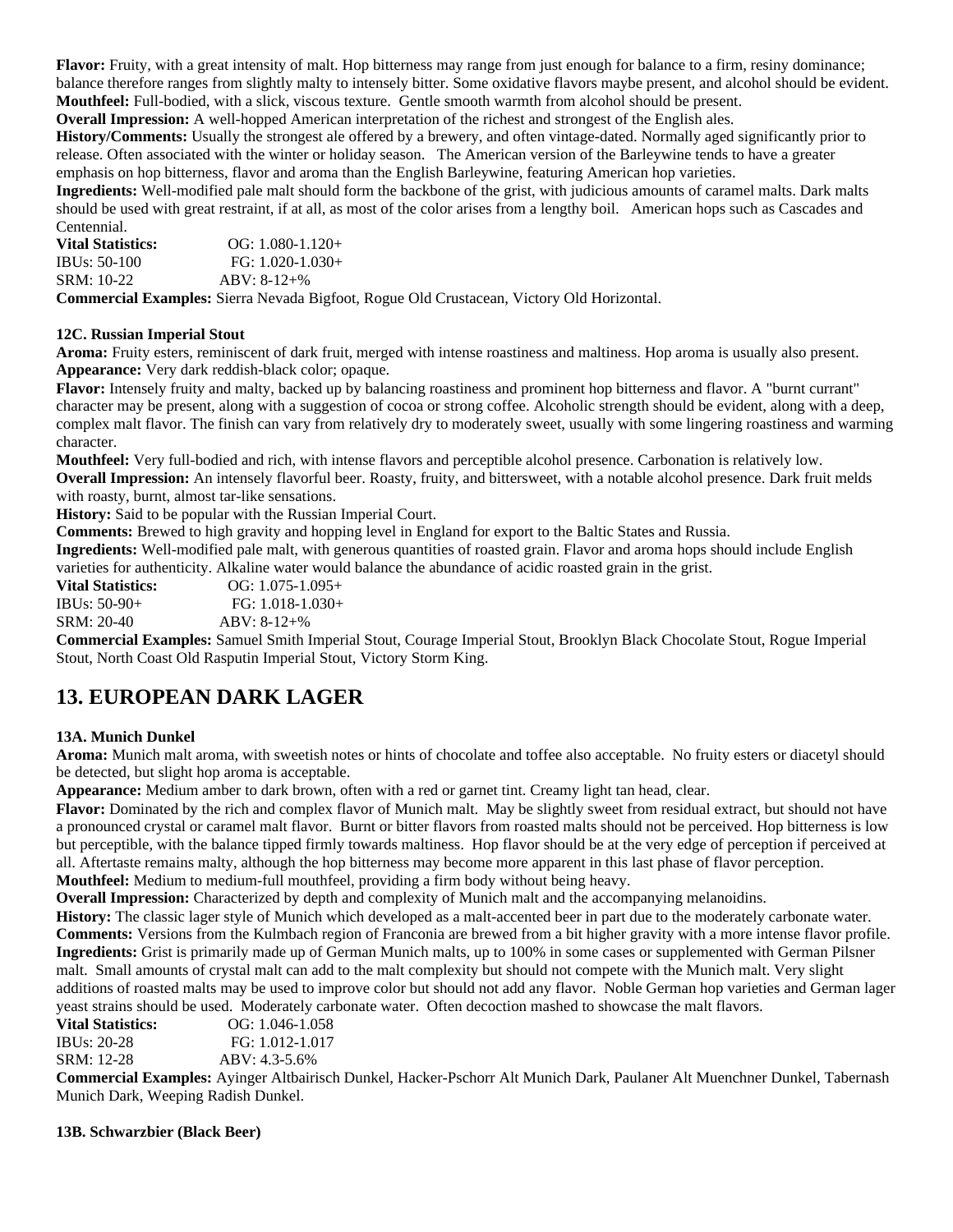**Aroma:** Primarily malty, with low aromatic sweetness and/or hints of roast malt often apparent. Low hop aroma may be perceived. No fruity esters or diacetyl.

**Appearance:** Deep brown to black in color. Clarity is generally irrelevant in such a dark beer but if the beer is not opaque, it should be quite clear, as the beer is a lager. Head retention should be moderate to good.

**Flavor:** Rich, full malt flavor balanced by moderate bitterness from both hops and roasted malt, providing a bitter-chocolate palate without being particularly dry. Low hop flavor and some residual sweetness are acceptable. Aftertaste tends to dry out slowly and linger, featuring hop bitterness with a complementary subtle roastiness in the background. No fruity esters or diacetyl. **Mouthfeel:** Low to medium body.

**Overall Impression:** A beer that balances rich dark malt flavors with a perceptible bitterness from hops and roasted malts. **History:** In previous centuries in Germany, drinkers sometimes sweetened the initial product with sugar, and for some time, the Koestritzer brewery produced two versions, an original, dryer product and another version with added sucrose. The current Ur-Koestritzer product splits the difference between the two previous versions.

**Comments:** In comparison with a Munich Dunkel, usually darker in color, drier on the palate and with a noticeable (but not high) roasted malt edge to balance the malt base.

**Ingredients:** German Munich malt and Pilsner malts for the base, supplemented by a small amount of roasted malts for the dark color and subtle roast flavors. Noble-type German hop varieties and a clean (preferably German) lager yeast are preferred.

**Vital Statistics:** OG: 1.044-1.054 IBUs 25-35 FG: 1.010-1.016 SRM 20-40+ ABV: 4.2-5.4%

**Commercial Examples:** Kulmbacher Moenchschof Kloster Schwarz-Bier, Ur-Koestritzer Schwarzbier.

## **14. BOCK**

### **14A. Traditional Bock**

**Aroma:** Strong aroma of malt. Virtually no hop aroma. Some alcohol may be noticeable. Diacetyl or esters should be low to none. **Appearance:** Deep amber to dark brown color. Lagering should provide good clarity despite the dark color. Head retention may be impaired by higher-than-average alcohol content.

**Flavor:** Rich and complex maltiness is dominated by the grain and caramel flavors of Munich and Vienna malts. A touch of roasty character may be present but is rare. No hop flavor. Hop bitterness is generally only high enough to balance the malt flavors to allow moderate sweetness in the finish.

**Mouthfeel:** Medium to full bodied. Low to moderate carbonation.

**Overall Impression:** A dark, strong, malty lager beer.

**History:** Can be thought of as a strong version of Munich Dunkel. A Bavarian specialty that is most closely associated with serving in winter and spring seasons.

**Comments:** Decoction mashing may enhance the caramel and melanoidin flavor aspects of the malt.

**Ingredients:** Munich and Vienna malts, rarely any dark roasted malts, never any non-malt adjuncts. Continental European hop varieties are used, for bittering only. Lager yeast. Water hardness can vary.

| <b>Vital Statistics:</b> | $OG: 1.064-1.072$ |
|--------------------------|-------------------|
| IBUs: 20-35              | FG: 1.013-1.020   |
| SRM: 14-30               | $ABV: 6-7.5%$     |
|                          |                   |

**Commercial Examples:** Aass Bock, Hacker-Pschorr Dunkeler Bock, Dunkel Ritter Bock, Einbecker Ur-Bock.

#### **14B. Helles Bock/Maibock**

**Aroma:** Moderate to strong malt aroma. Hop aroma should be low to none. Aromas such as diacetyl or fruity esters should be low to none. Some alcohol may be noticeable.

**Appearance:** Golden to amber in color. Lagering should provide good clarity. Head retention may be impaired by higher-thanaverage alcohol content.

**Flavor:** The rich flavor of continental European pale malts dominates. Little or no hop flavor. Hop bitterness is generally only high enough to balance the malt flavors to allow moderate sweetness in the finish. Perception of hops may be more apparent than in darker Bocks.

**Mouthfeel:** Medium-bodied. Moderate carbonation.

**Overall Impression:** A relatively pale, strong, malty lager beer.

**History:** Can be thought of as a strong version of Munich Helles. The serving of Maibock is specifically associated with springtime and the month of May.

**Comments:** A pale type of Bock beer.

**Ingredients:** Pale lager malts. No non-malt adjuncts. Continental, European hops. Water hardness varies. Lager yeast.

| Vital Statistics: | $OG: 1.064-1.072$ |
|-------------------|-------------------|
| IBUs: 20-35       | FG: 1.011-1.020   |
| SRM: 4 – 10       | $ABV: 6-7.5%$     |

**Commercial Examples:** Ayinger Maibock, Spaten Premium Bock, Pschorr Maerzenbock, Wuerzburger Maibock, Hacker-Pschorr Maibock, Augustiner Hellerbock, Fieders Bock Im Stein, Forschungs St. Jacobus Bock.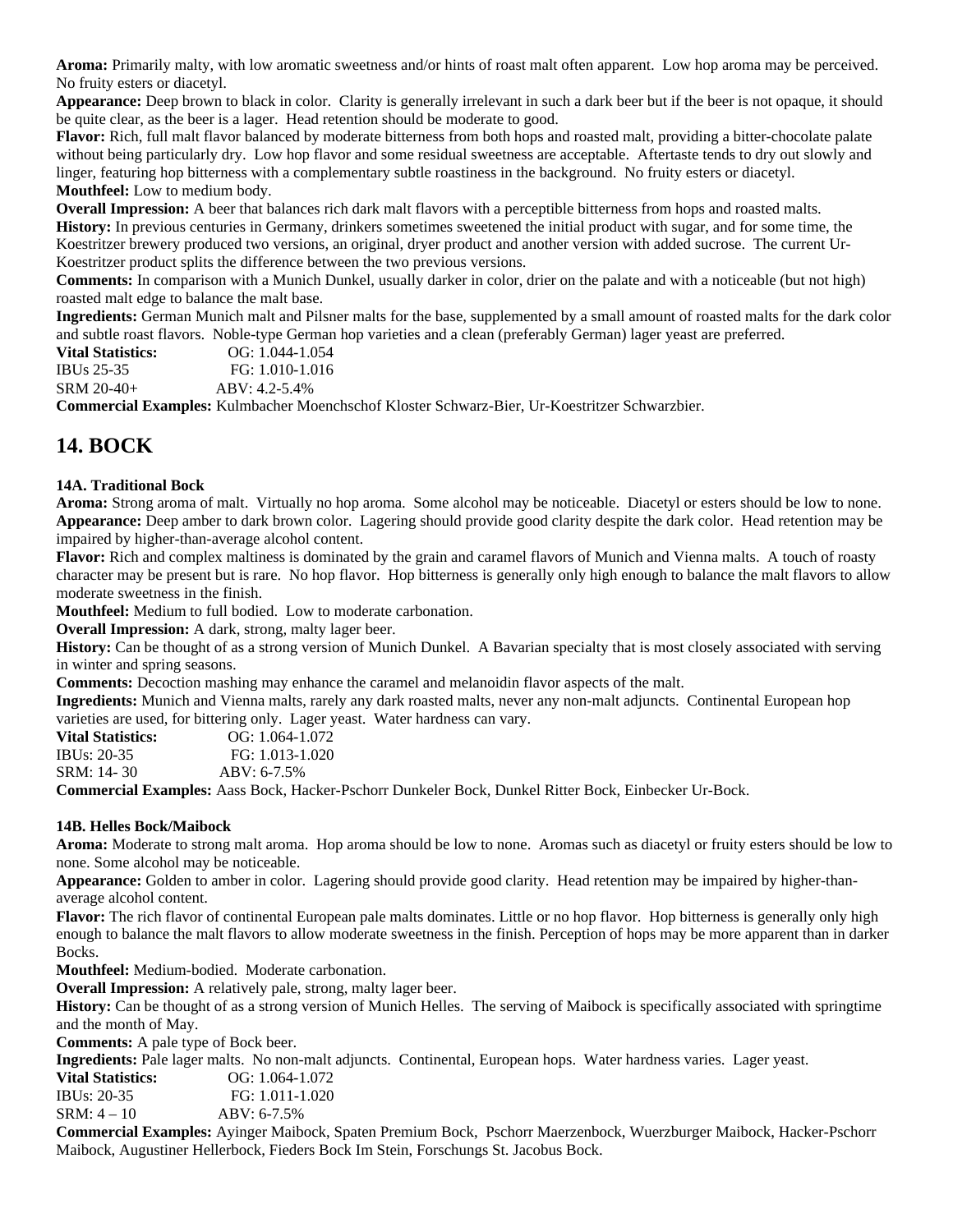### **14C. Doppelbock**

**Aroma:** Intense maltiness. Virtually no hop aroma. While diacetyl or esters should be low to none, a fruity aspect to the aroma often described as prune, plum or grape may be present due to reactions between malt, the boil, and aging. A very slight roasty aroma may be present in darker versions.

**Appearance:** Gold to dark brown in color. Lagering should provide good clarity. Head retention may be impaired by higher-thanaverage alcohol content.

**Flavor:** Very rich and malty, infrequently a touch of roastiness. Invariably there will be an impression of alcoholic strength, but this should be smooth and warming rather than harsh or burning. Presence of higher alcohols (fusel oils) should be very low to none. Little to no hop flavor. Hop bitterness varies from moderate to low but always allows malt to dominate the flavor.

**Mouthfeel:** Full-bodied. Low carbonation.

**Overall Impression:** A very strong, rich, lager beer.

**History:** A Bavarian specialty invented in Munich by the brothers of St. Francis of Paula. Historical versions were less well attenuated than modern interpretations, with consequently higher sweetness and lower alcohol levels.

**Comments:** Most versions are dark colored and may display the caramelizing and melanoidin effect of decoction mashing, but pale versions have also been made.

**Ingredients:** Pale lager malt for pale versions, Munich and Vienna malts for darker ones and occasionally a small fraction of darkroasted(burnt) malt in those. Continental European hops. Water hardness will vary. Lager yeast.

**Vital Statistics: OG:** 1.073-1.120 IBUs: 20-40 FG: 1.018-1.030 SRM: 12-30 ABV: 7.5-12%

**Commercial Examples:** Paulaner Salvator, Ayinger Celebrator, Spaten Optimator, Tucher Bajuvator, Augustiner Maximator, EKU Kulminator "28," Loewenbraeu Triumphator, Hacker-Pschorr Animator, Old Dominion Dominator.

#### **14D. Eisbock**

**Aroma:** Dominated by malt. Definite alcohol presence. No hop aroma. No diacetyl or esters.

**Appearance:** Deep gold to dark brown in color. Lagering should provide good clarity. Head retention may be impaired by higherthan-average alcohol content.

**Flavor:** Rich malt and concentrated alcohol. No hop flavor. Hop bitterness just balances the malt sweetness to avoid a cloying character. No diacetyl or esters.

**Mouthfeel:** Full-bodied. Carbonation low.

**Overall Impression:** An extremely strong lager beer.

**History:** A Kulmbach specialty traditionally brewed by freezing a Bock or Doppelbock and removing the water ice to concentrate the flavor and alcohol content.

**Comments:** The process of concentrating the alcohol content by freezing may impart significant smoothness to the flavor. The effective OG range due to the freezing effect is 1.092-1.150.

**Ingredients:** Pale lager malt for pale versions, Munich and Vienna malts for darker ones and occasionally a small fraction of darkroasted malt in those. Continental European hops for bitterness only. Lager yeast. Water hardness will vary.

**Vital Statistics:** OG: 1.064-1.120 IBUs: 25-50 FG: 1.023-1.035 SRM: 18-50 ABV: 8.6-14.4% **Commercial Examples:** Niagara Eisbock.

### **15. PORTER**

#### **15A. Robust Porter**

**Aroma:** Roast malt or grain aroma, often coffee-like or chocolate-like, should be evident. Hop aroma moderate to low. Fruity esters, and diacetyl, are moderate to none.

**Appearance:** Dark brown to black color, may be garnet-like. Clarity may be difficult to discern in such a dark beer. Head retention should be moderate to good.

**Flavor:** Malt flavor usually features coffee-like or chocolate-like roasty dryness. Overall flavor may finish from medium sweet to dry, depending on grist composition, hop bittering level, and attenuation. May have a sharp character from dark roasted grains. Hop flavor varies widely. Diacetyl moderate to none.

**Mouthfeel:** Medium to medium-full bodied. Low to moderate carbonation.

**Overall Impression:** A substantial dark ale with complex roasty malt, hop and fermentation characteristics.

**History:** Originating in England, Porter developed as a blend of beers or gyles known as "Entire." A precursor to stout. Said to have been favored by porters and other physical laborers.

**Comments:** Although a rather variable style, it may be distinguished from closely-related Stout as lacking the Stout's roasted barley character.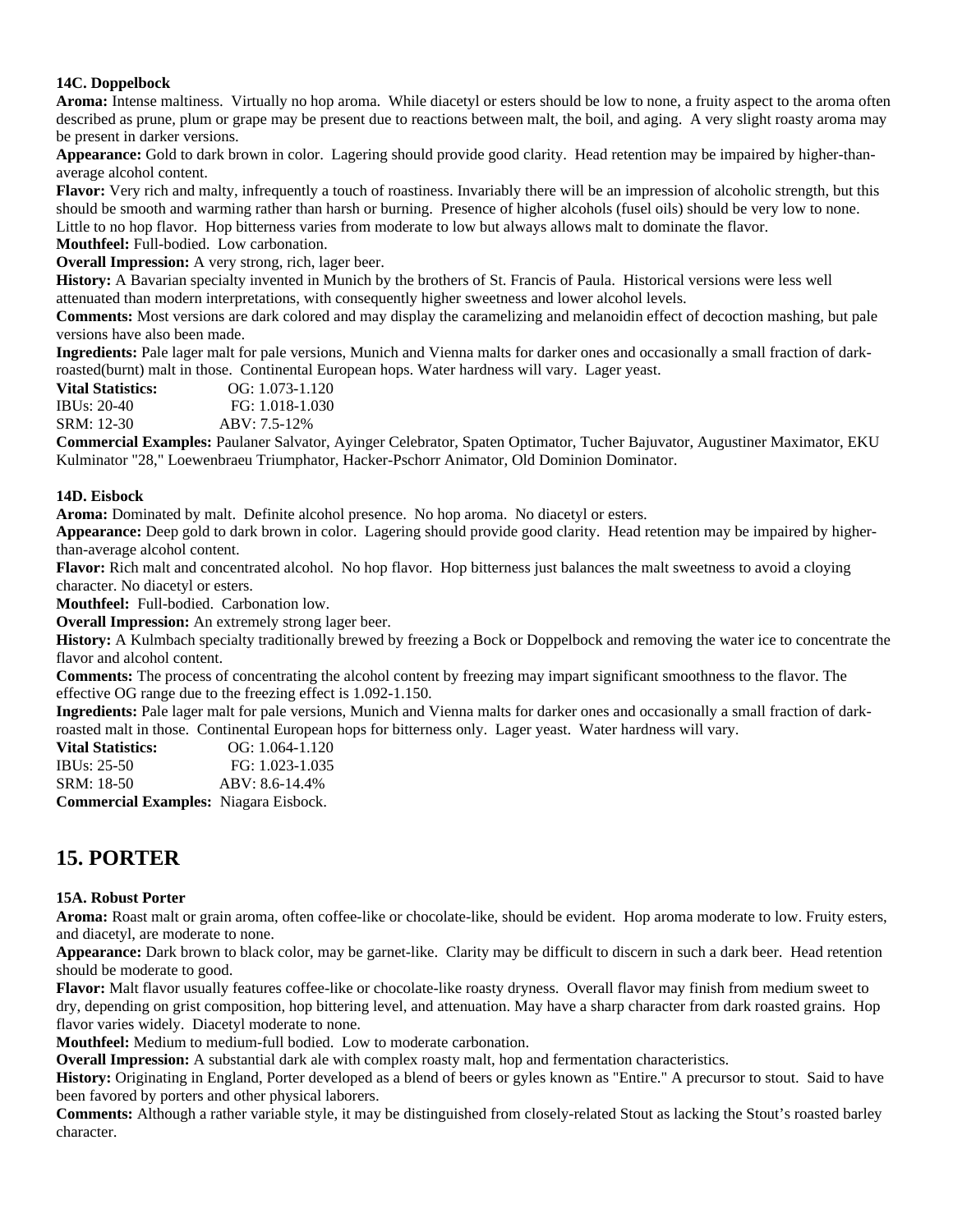**Ingredients:** May contain several malts, prominently dark roasted malts and grains, which often include black malt. Hops are used for bittering, flavor and/or aroma. Water must have significant carbonate hardness. Ale yeast is most common.

**Vital Statistics:** OG: 1.050- 1.065 IBUs: 25-45 FG: 1.012-1.016

SRM: 30+ ABV: 4.8-6.0%

**Commercial Examples:** Sierra Nevada Porter, Anchor Porter, Great Lakes Edmund Fitzgerald Porter.

#### **15B. Brown Porter**

**Aroma:** Malt aroma with mild roastiness should be evident. Hop aroma may be moderate to low. Esters and diacetyl may be moderate to none.

**Appearance:** Medium brown to dark brown in color. Clarity and head retention should be fair to good.

**Flavor:** Malt flavor will include mild to moderate roastiness. Hop flavor low to none. Hop bittering will vary the balance from slightly malty to slightly bitter. Diacetyl, and sourness or sharpness from dark grains, should be low to none.

**Mouthfeel:** Medium-light to medium bodied. Low to moderate carbonation.

**Overall Impression:** A fairly substantial dark ale with some roasty characteristics.

**History:** Originating in England, porter evolved from a blend of beers or gyles known as "Entire." A precursor to stout. Said to have been favored by porters and other physical laborers.

**Comments:** Softer flavors, lower gravities, and usually less alcohol than robust porter. More substance and roast than brown ale. Some versions are fermented with lager yeast. Balance tends toward malt more than hops.

**Ingredients:** May contain several malts, including dark roasted malts and grains. Hops are used chiefly for bitterness. Water should have significant carbonate hardness. Ale yeast, or occasionally lager yeast, is used.

**Vital Statistics:** OG: 1.040-1.050 IBUs: 20-30 FG: 1.008-1.014

SRM: 20-35 ABV: 3.8-5.2%

**Commercial Examples:** Samuel Smith Taddy Porter, Bateman Salem Porter, Shepherd Neame Original Porter, Yuengling Porter, Fuller's London Porter.

### **16. STOUT**

#### **16A. Dry Stout**

**Aroma:** Coffee-like roasted barley and roasted malt aromas are prominent. Esters low to medium. Diacetyl moderate to none. Hop aroma low to none.

**Appearance:** Deep garnet to black in color. Clarity is irrelevant in such a dark beer. A thick, creamy, long-lasting head is characteristic.

**Flavor:** Moderate acidity/sourness and sharpness from roasted grains, and medium to high hop bitterness, provide a dry finish. Balancing factors may include some creaminess, moderate to low fruitiness, and medium to no diacetyl.

**Mouthfeel:** Medium-light to medium body, with a creamy character. Low to moderate carbonation.

**Overall Impression:** A very dark, roasty, bitter, creamy ale.

**History:** The style evolved from attempts to capitalize on the success of London porters, but originally reflected a fuller, creamier, more "stout" body. Modern versions are brewed from a lower OG and no longer reflect a fuller body than porters.

**Comments:** This is the draught version of what is otherwise known as Irish stout. Bottled versions are typically brewed from a significantly higher OG and may be considered foreign extra stouts.

**Ingredients:** The dryness comes from the use of roasted unmalted barley in addition to pale malt, moderate to high hop bitterness, and good attenuation. Flaked unmalted barley may also be used to add a creaminess. A small percentage of soured beer is sometimes added for complexity. Water should have high carbonate hardness.

| <b>Vital Statistics:</b> | $OG: 1.035-1.050$  |
|--------------------------|--------------------|
| IBUs: $30-50$            | FG: 1.007-1.011    |
| $SRM: 35+$               | $ABV: 3.2 - 5.5\%$ |
|                          |                    |

**Commercial Examples:** Guinness Draught Stout (also canned), Murphy's Stout, Beamish Stout.

#### **16B. Sweet Stout**

**Aroma:** Mild roasted grain aromas. Fruitiness can be low to high. Diacetyl medium to none. Hop aroma low to none.

**Appearance:** Very dark amber to black in color, which makes clarity essentially unimportant. Creamy head.

**Flavor:** Dark roasted grains and malts dominate the flavor as in dry stout, though there is medium to high sweetness. Hopping is moderate and tends to be lower than in dry stout, emphasizing the malt sweetness.

**Mouthfeel:** Full-bodied and creamy. Carbonation low to moderate.

**Overall Impression:** A very dark, sweet, full-bodied, slightly roasty ale.

**History:** An English style of stout.

**Comments:** Gravities are low in England, higher in the exported product.

**Ingredients:** Lactose is sometimes added to provide additional residual sweetness. High carbonate water is all but essential. **Vital Statistics:** OG: 1.035-1.066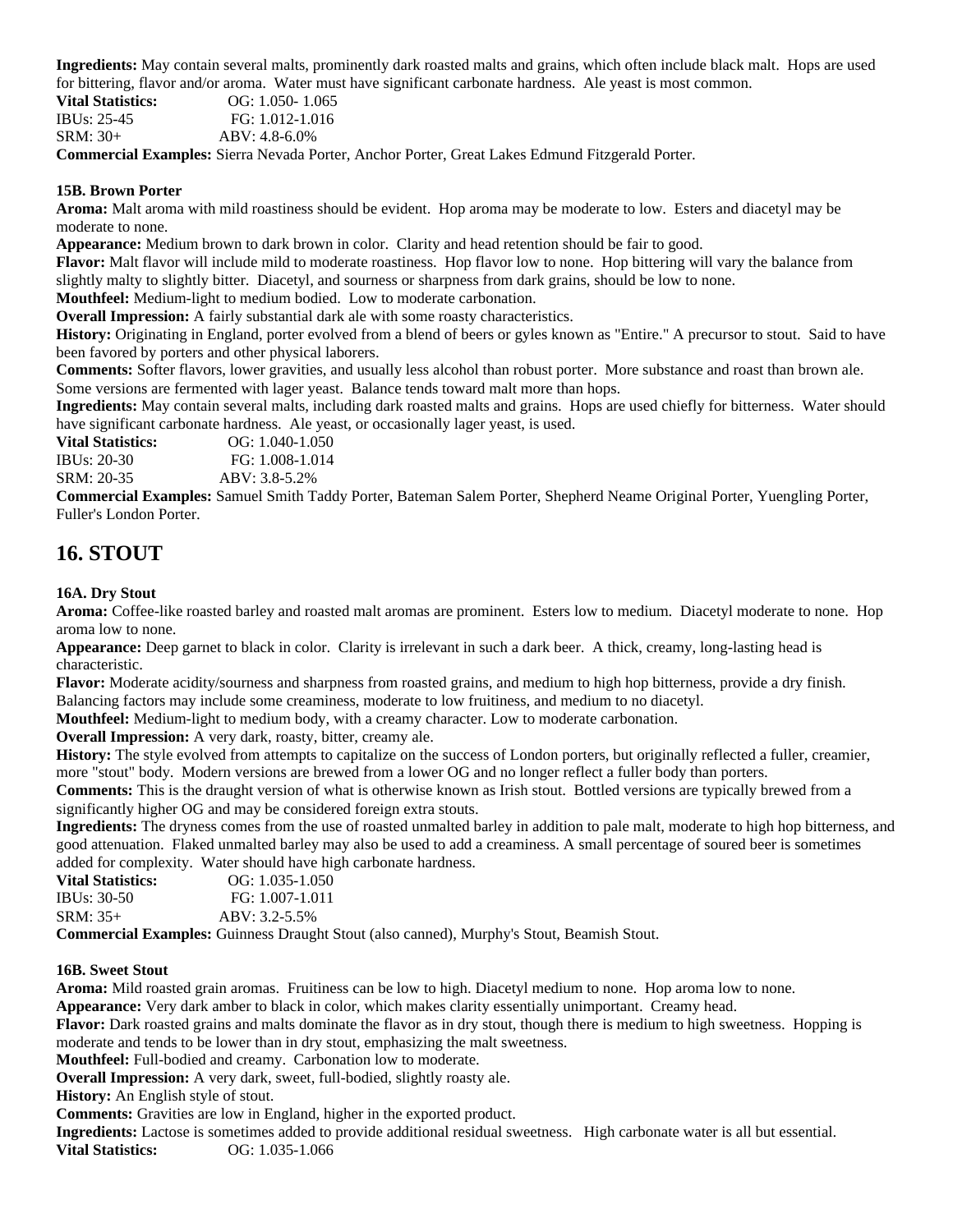#### **16C. Oatmeal Stout**

**Aroma:** Mild roasted grain aromas. Fruitiness should be low to medium. Diacetyl medium to none. Hop aroma low to none. **Appearance:** Black in color. Thick creamy head. Dark color will likely obscure any clarity.

**Flavor:** Medium sweet to medium dry, with the complexity of dark roasted grains prominent. Medium hop bitterness with the balance toward malt. Diacetyl low to medium. May have a slight nuttiness.

**Mouthfeel:** Full bodied, smooth, silky, with an oily or even mealy texture from the oatmeal.

**Overall Impression:** A very dark, full-bodied, roasty, malty ale.

**History:** A variation of sweet stout that is usually less sweet than the original.

**Comments:** Between sweet and dry stouts in sweetness.

**Ingredients:** Pale, caramel and dark roasted malts and grains. Oatmeal used to enhance fullness of body and complexity of flavor. Hops for bitterness only. Ale yeast. Water source should have some carbonate hardness.

**Vital Statistics:** OG: 1.035-1.060 IBUs: 20-50 FG: 1.010-1.018 SRM: 35+ ABV: 3.3-6.0%

**Commercial Examples:** Samuel Smith Oatmeal Stout, Young's Oatmeal Stout, Brew Moon Eclipse.

#### **16D. Foreign Extra Stout**

**Aroma:** Roasted grain aromas prominent. Fruitiness medium to high. Diacetyl low to medium. Hop aroma low to none. Occasionally has the aroma of alcohol.

**Appearance:** Very deep brown to black in color. Clarity usually obscured by deep color.

**Flavor:** Can range from sweet to dry, with roasted grain character obvious but not sharp. Fruitiness can be low to high, diacetyl medium to none. Hop bitterness can be medium to high.

**Mouthfeel:** Medium full body, creamy character. May give a warming impression.

**Overall Impression:** A very dark, moderately sweet, strong, roasty ale.

**History:** Originally high-gravity stouts brewed for tropical markets. Some bottled export versions of dry or sweet stout may also fit this profile.

**Comments:** These beers possess a stronger alcohol content than other stouts except the Imperial Stout.

**Ingredients:** Pale and dark roasted malts and grains. Hops for bitterness. Ale yeast.

| <b>Vital Statistics:</b> | $OG: 1.050-1.075$ |
|--------------------------|-------------------|
| IBUs: 35-70              | FG: 1.010-1.017   |
| SRM: 35+                 | $ABV: 5-7.5%$     |
|                          |                   |

**Commercial Examples:** ABC Stout, Guinness Foreign Extra Stout (bottled).

# **17. WHEAT BEER**

#### **17A. Bavarian Weizen**

**Aroma:** Vanilla and clove-like phenols and fruity esters of banana are common. Hop aroma ranges from low to none. No diacetyl. Some aroma of wheat may be present.

**Appearance:** Pale straw to dark reddish-gold in color. A very thick, long-lasting head is characteristic. High protein content of wheat may impair clarity in an unfiltered beer, and clarity can be deliberately cloudy in a Hefe-Weizen from suspended yeast sediment. The filtered Krystal version is quite clear.

**Flavor:** The soft, grainy flavor of wheat is essential. Hop flavor is low to none and hop bitterness is very low. A tart character from yeast and high carbonation may be present. Spicy clove phenols and fruity esters, most prominently banana, are often present. No diacetyl.

**Mouthfeel:** The texture of wheat imparts the sensation of a fluffy, creamy fullness that may progress to a surprisingly light finish. A high carbonation level is typical.

**Overall Impression:** A pale, spicy, fruity, wheat-based ale.

**History:** A traditional wheat-based ale from Southern Germany that is a specialty for summer consumption.

**Comments:** These are refreshing, fast-maturing beers that are lightly hopped. The Hefe-Weizen version is served with yeast sediment stirred into it. The Krystal version is filtered for excellent clarity.

**Ingredients:** A high percentage of malted wheat is used which typically constitutes 50% or more of the grist, the remainder being pale barley malt. Weizen ale yeast produces the typical spicy and fruity essences during a relatively warm fermentation. Hops are used for a small amount of bittering only. Water character will vary.

**Vital Statistics:** OG: 1.040-1.056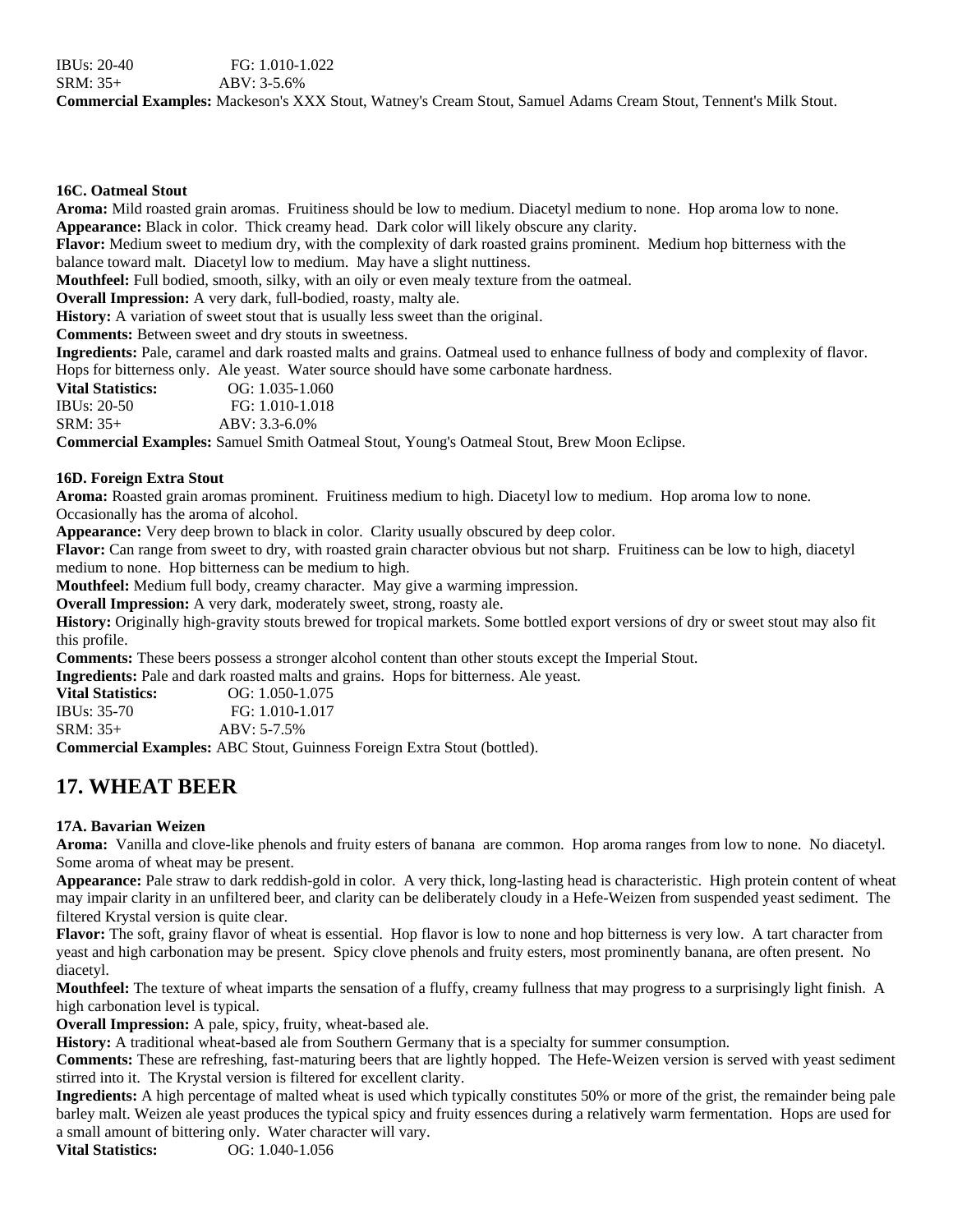#### **17B. Bavarian Dunkelweizen**

**Aroma:** Gentle aroma of Munich malt supported by fruity, notably banana, and clove-spice aromas. No hop aroma. No diacetyl. **Appearance:** Light amber to light brown in color. A thick, long-lasting head is characteristic. High protein content of wheat may impair clarity in an unfiltered beer.

**Flavor:** Melanoidins and caramel character of Munich and Vienna-type malts is prominent, along with some wheat flavor. There may be some spicy, fruity flavor as well. Roasty character is rare and very restrained if present. Low hop bitterness. No hop flavor. No diacetyl.

**Mouthfeel:** The texture of wheat imparts the sensation of a fluffy, creamy fullness that may progress to a lighter finish. However, the presence of Munich and Vienna-type malts provides its own sense of fullness. A moderate to high carbonation level is typical. **Overall Impression:** A dark, malty, spicy, wheat-based ale.

**History:** A dark version of Bavarian Weizen.

**Comments:** The presence of Munich and Vienna-type barley malts gives this style a deeper and richer barley malt character than Bavarian Weizen. Often, there is less of the tart quality as well.

**Ingredients:** Wheat malt typically makes up 50% or more of the grist, the remainder being Munich or Vienna-type high-kilned barley malts. Some dark wheat malts may be used. Dark roasted malts are rarely used and then only in very small concentrations. Hops provide a mild bitterness only. Weizen ale yeast is used. Water character will vary.

| <b>Vital Statistics:</b> | $OG: 1.040-1.056$ |
|--------------------------|-------------------|
| IBUs: $10-20$            | FG: 1.010-1.014   |
| SRM: 10-23               | $ABV: 4.3-5.6%$   |

**Commercial Examples:** Pschorr-Brau Dunkel Weiss, Franziskaner Dunkel-Weizen, Schneider Dunkel Weiss.

#### **17C. Berliner Weisse**

**Aroma:** Slightly fruity; a sour aspect may be quite noticeable. On occasion a mild *Brettanomyces* yeast aroma may be present. No hop aroma. No diacetyl.

**Appearance:** Very pale straw in color. Clarity ranges from fair to cloudy. Despite high carbonation, head retention can vary from moussy to low.

**Flavor:** Lactic sourness dominates and can be quite strong, but some wheat flavor should be noticeable. Hop bitterness is very low. Mild *Brettanomyces* yeast character may be detected occasionally. No hop flavor. No diacetyl.

**Mouthfeel:** Light body. High carbonation.

**Overall Impression:** A very pale, sour, refreshing, low-alcohol wheat ale.

**History:** A regional specialty of Berlin; referred to by Napoleon's troops in 1809 as "the Champagne of the North" due to its lively and elegant character.

**Comments:** Often served with the addition of sugar syrups flavored with raspberry or woodruff to counter the substantial sourness. Has been described by some as the most purely refreshing beer in the world.

**Ingredients:** Wheat malt content is typically well under 50% of the grist, the remainder being pale barley malt. *Lactobacillus delbruckii* culture and fermentation provides the sharp sourness, which may be enhanced by blending of beers of different ages during fermentation and by extended cool aging. Ale yeast ferments to a low alcohol level. Hop bitterness is extremely low. Water may have significant hardness.

| <b>Vital Statistics:</b> | $OG: 1.026-1.036$ |
|--------------------------|-------------------|
| <b>IBUs: 3-8</b>         | FG: 1.006-1.009   |
| SRM: 2-4                 | $ABV: 2.8-3.6%$   |

**Commercial Examples:** Schultheiss Berliner Weisse, Berliner Kindl Weisse.

#### **17D. Weizenbock**

**Aroma:** A powerful aroma of ripe fruit is very common. Aroma of alcohol is also common. Some clove-spice aroma may be present. No hop aroma. No diacetyl.

**Appearance:** Light amber to dark brown in color. High alcohol level may impair what would otherwise be a thick, long-lasting head. Wheat protein content may impair clarity.

**Flavor:** Concentrated wheat flavor is dominant. Malty complexity, including smoky or raisin-like essences, may be present in darker versions. A fruity character is common, and some clove-spice flavor may occur. Well-aged examples may show some sherry-like oxidation as a point of complexity. Hop bitterness is well controlled to allow wheat and malt flavors to dominate the balance. No hop flavor. No diacetyl.

**Mouthfeel:** Full-bodied. A creamy sensation is typical, as is the warming sensation of substantial alcohol content. Moderate carbonation.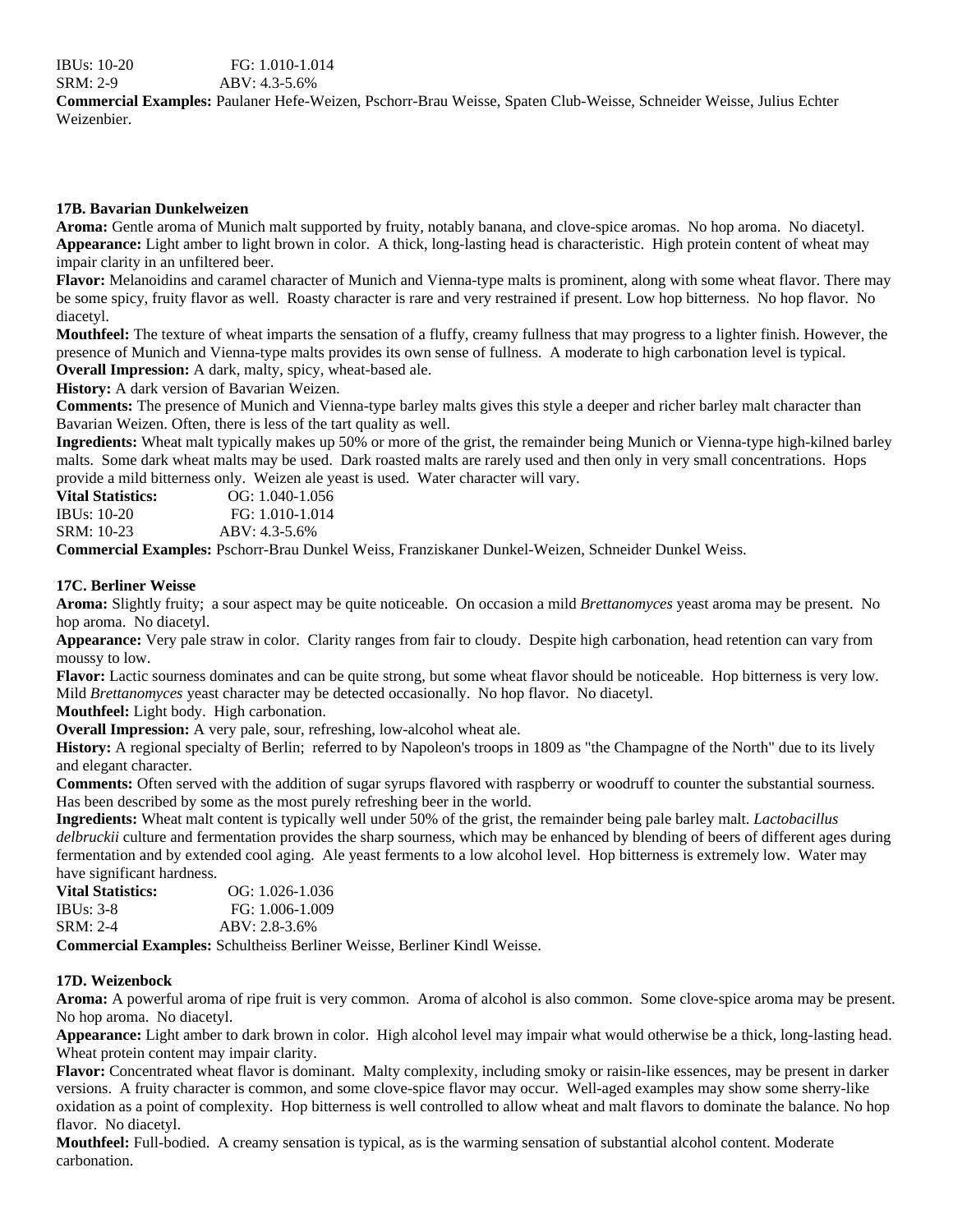**Overall Impression:** A strong, malty, fruity, wheat-based ale.

**History:** A Bavarian specialty first introduced by Schneider in 1907 under the Aventinus name.

**Comments:** A Bock among Bavarian Weizen beers.

**Ingredients:** Wheat malt is typically 50% or more of the grist, the remainder barley malts. Hops provide mild bitterness only. Weizen ale yeasts are used. Water character can vary.

| Vital Statistics:         | $OG: 1.066-1.080+$          |
|---------------------------|-----------------------------|
| IBUs: 15-30               | FG: 1.015-1.022             |
| SRM: 7-25                 | $ABV: 6.5-8.0%+$            |
| $\sim$ $\sim$<br>$\cdots$ | $\sim$ $\sim$ $\sim$ $\sim$ |

**Commercial Examples:** Schneider Aventinus, Erdinger Pikantus, Pyramid Weizenbock.

# **18. STRONG BELGIAN ALE**

#### **18A. Dubbel**

**Aroma:** Rich malt aromas are typical; many dubbels have raisiny and other fruity ester aromas. No roasted malt aroma. Some higher alcohol aromas (peppery, spicy) are common. Mild to moderate clove-spice aromas may be present. Hop aroma is faint to none. No diacetyl.

**Appearance:** Dark amber-brown in color. Clarity is usually fair to good. Head retention may be adversely affected by alcohol content in stronger versions.

**Flavor:** Rich malty and fruity flavors bring the balance toward malt throughout. Some commercial examples are malty, yet dry; raisin flavors are common. A slight to moderate clove spiciness may be present. Hop flavor is low to none. No diacetyl. **Mouthfeel:** Medium-full to full body. Warming mouthfeel from alcohol.

**Overall Impression:** A dark, rich, malty, moderately strong ale.

**History:** Originated at monasteries in the Middle Ages, and was revived in the mid-1800s after the Napoleonic era.

**Comments:** By Belgian law, to be called a Trappist Ale, it must be brewed at a Trappist monastery. Home brewed and secular equivalents should be called abbey ales.

**Ingredients:** Yeast strains prone to production of higher alcohols, esters, and clove-spice aroma and flavor are most commonly used. Dark(caramelized) candi sugar is a common and significant addition for color and flavor contributions.

| <b>Vital Statistics:</b> | $OG: 1.040-1.080$ |
|--------------------------|-------------------|
| <b>IBUs: 20-35</b>       | FG: 1.012-1.018   |
| SRM: 10-20               | ABV: 3.2-7.8%     |
| $\sim$<br>.              | $\frac{1}{2}$     |

**Commercial Examples:** Westmalle Dubbel, LaTrappe Dubbel, Affligem Dubbel, Steenbrugge Dubbel, Celis Dubbel, Westvletteren 4.

### **18B. Tripel**

**Aroma:** Complex aroma of malt and fruity esters, which may have a "citrus-like" essence, and often a mild to moderate clove-spice character. Hop aroma may be moderate to none. No diacetyl.

**Appearance:** Pale gold to deep gold in color. Clarity should be fair to good. Head retention may be quite good, or may be adversely affected by alcohol content in some versions.

**Flavor:** Crisp and moderately fruity. Malty sweetness is balanced by restrained hop bitterness and high carbonation to provide a dry finish to the palate and a sweet aftertaste. Clove-like spiciness is apparent in many examples. The best examples have subtle alcohol undertones, while others may have very noticeable alcohol presence. Hop flavor may be moderate to none. No diacetyl.

**Mouthfeel:** Medium body, although a light impression (thanks to the candi sugar) given the often substantial original gravity. High alcohol content adds a warming sensation. Carbonation is very high and effervescent in character, yet ideally does not disturb the beer's smoothness.

**Overall Impression:** A pale, moderately fruity, spicy, very strong ale.

**History:** Originally developed at the Trappist monastery at Westmalle.

**Comments:** Alcoholic, but the best examples do not taste strongly of alcohol. By Belgian law, to be called a Trappist ale it must be brewed at a Trappist monastery. Home-brewed and secular equivalents should be called abbey ales.

**Ingredients:** Yeast strains prone to higher alcohol and clovey aroma production are usually used. Small amounts of spices are sometimes added. Pale Pilsner malts are used and up to 25% white candi sugar (sucrose) is often added.

**Vital Statistics: OG:** 1.065-1.095 IBUs: 20-35 FG: 1.013-1.020 SRM: 3.5-6 ABV: 6.3-10%

**Commercial Examples:** Westmalle Tripel, Affligem Tripel, Grimbergen Tripel, Corsendonk Monk's Pale Ale, Bruggse Tripel, New Belgium Trippel[sic].

#### **18C. Belgian Strong Golden Ale**

**Aroma:** Fruity esters are common, and the malt character is light. Some clove-spice character may be present, from either warm fermentation or actual spice additions. A spicy hop aroma is sometimes found. No diacetyl.

**Appearance:** Pale yellow to golden in color. Good clarity. Long-lasting foam stand resulting in characteristic Belgian lace on the glass.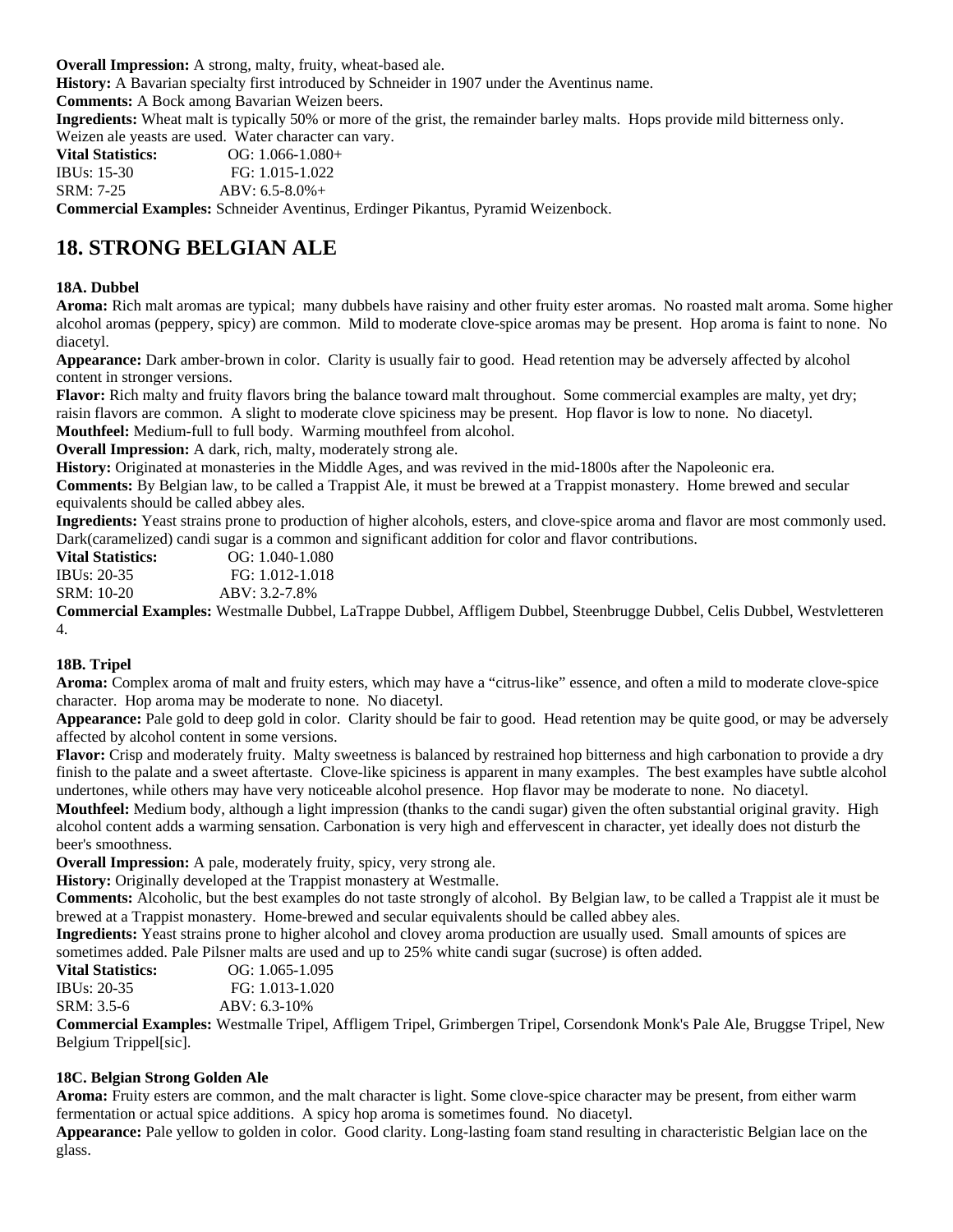**Flavor:** Full of fruity, hoppy, alcoholic complexity, supported by a soft malt character. A slight presence of spices, from either warm ferment or actual spice additions, may be present as a point of complexity. Hop bitterness is typically restrained. Substantial carbonation may lend a dry flavor to the palate despite a sweet aftertaste. No diacetyl.

**Mouthfeel:** Medium body gives a light impression despite the often substantial original gravity and alcohol content. Usually effervescent, yet with a smooth finish.

**Overall Impression:** A very pale, effervescent, complex, strong ale.

**History:** Most versions reflect the unique products of individual breweries.

**Comments:** References to the devil are included in the names of many commercial examples of this style. The best examples are elegant, complex, and balanced.

**Ingredients:** The light color and relatively light body for a beer of this strength are the result of using very pale malt and up to 20% white candi sugar (sucrose). Some versions include the use of spices for subtle complexity.

| <b>Vital Statistics:</b> |  | $OG: 1.065-1.080$                                     |  |  |  |
|--------------------------|--|-------------------------------------------------------|--|--|--|
| IBUs: $25-35$            |  | FG: 1.014-1.020                                       |  |  |  |
| $SRM: 3.5-5.5$           |  | $ABV: 7-9%$                                           |  |  |  |
| $\sim$ $\sim$<br>.       |  | $\mathcal{D}$ if it is $\mathcal{D}$ if $\mathcal{D}$ |  |  |  |

**Commercial Examples:** Duvel, Lucifer, La Chouffe, Moinette, Celis Grand Cru.

#### **18D. Belgian Strong Dark Ale**

**Aroma:** The intermingling aromas of Munich-type malt, alcohol and fruity esters are typical, along with spicy phenols which may be contributed by warm yeast fermentation and/or actual spice additions. Hop aroma may vary from moderate to none. Typically there is no strong dark(roast) malt aroma. No diacetyl.

**Appearance:** Deep burgundy to dark brown in color. Clarity may be fair to good. Head retention may be quite good or may be adversely affected by high alcohol content.

**Flavor:** Ripe fruit flavors, including raisin and plum, are common. Malt usually dominates, but some examples are balanced slightly toward bitterness. Some spicy phenols, from ferment or actual spices, may be present. Hop flavor can range from moderate to none. Some sweetness is contributed by alcohol. No diacetyl.

**Mouthfeel:** Medium to full body, creamy and warming.

**Overall Impression:** A dark, very rich, complex, very strong ale.

**History:** Most versions are unique in character reflecting the characteristics of individual breweries.

**Comments:** Some beers of this type are brewed at or in association with monasteries, and some are not. In comparison to Dubbel, these are typically significantly stronger beers of a wider variety.

**Ingredients:** Dark candi sugar is a frequently-used additive and may contribute as much or more color and flavor as dark Munich or caramel malts. Spices are sometimes added for complexity. Yeasts prone to production of higher alcohols, esters and spicy phenols are commonly employed.

| Vital Statistics: | $OG: 1.065-1.098+$ |
|-------------------|--------------------|
| IBUs: 25-40+      | $FG: 1.014-1.024+$ |
| SRM: 7-20         | $ABV: 7-12+%$      |

**Commercial Examples:** Pawel Kwak, Gouden Carolus, Scaldis (a.k.a. Bush), Rochefort 10, Chimay Grand Reserve.

### **19. BELGIAN AND FRENCH ALE**

#### **19A. Belgian Pale Ale**

**Aroma:** Prominent but soft-edged aroma of malt, accented by small amounts of phenols, higher alcohols in some versions, and spices in some versions. Hop aroma low to none. No diacetyl.

**Appearance:** Golden to copper in color. Clarity is fair to good. Good head retention.

**Flavor:** Fruity and lightly to moderately spicy, with a soft and smooth malt character. Higher alcohols may contribute complexity in some examples, but not harshness. Hop flavor is relatively low. Hop bitterness is moderate, though some examples with high bitterness exist.

**Mouthfeel:** Light to medium in body, with a smooth quality and moderate carbonation.

**Overall Impression:** A fruity, slightly spicy, smooth, copper-colored ale.

**History:** Although produced by breweries with roots as far back as the mid-1700s, most well-known products were perfected after the Second World War with some influence from Britain including yeast strains.

**Comments:** Best known as a draught beer, and most often encountered in the Belgian province of Antwerp.

**Ingredients:** Candi sugar may be used as an additive. Yeasts prone to production of higher alcohols and spiciness may or may not be used. On occasion spices are used for subtle uniqueness.

| <b>Vital Statistics:</b> | $OG: 1.040-1.055$ |
|--------------------------|-------------------|
| IBUs: 20-35              | FG: 1.008-1.013   |
| SRM: 3-14                | ABV: 3.9-5.6%     |

**Commercial Examples:** Celis Pale Bock, De Koninck, Special Palm Ale, Ginder Ale.

**19B. Witbier**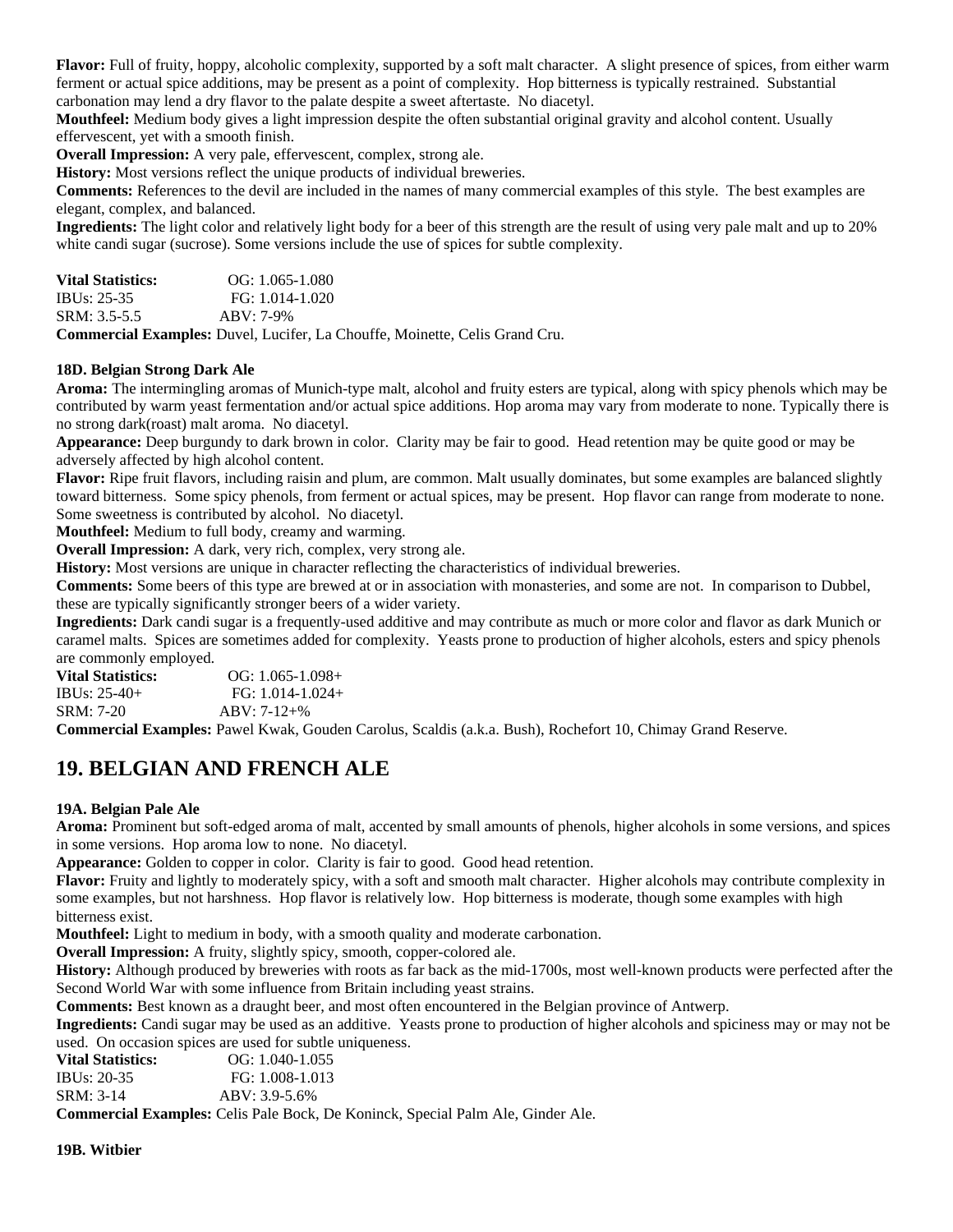**Aroma:** A sweet and occasionally honey-like character with prominent citrus (notably orange), herbal and spice aromas is characteristic, and is often followed by a mild phenolic aroma. Hop aroma is low to none. No diacetyl.

**Appearance:** Very pale straw to very light gold in color, and generally cloudy. Head retention should be quite good and of a moussy character.

**Flavor:** The flavor of unmalted wheat is typically noticeable. Coriander, citrus and mild phenolic flavors contribute to a complex and elegant character. A very slight lactic acidity resulting from a limited *Lactobacillus* fermentation is present in some examples, providing a refreshing quality, and is absent in others. Hop flavor is low to none. Hop bitterness is typically restrained, and some bitterness may also be contributed by bitter orange peel. No diacetyl.

**Mouthfeel:** Light to medium body. Effervescent character of high carbonation. Refreshing acidity.

**Overall Impression:** A refreshing, elegant, complex, wheat-based ale.

**History:** A 400-year-old beer style that died out in the 1950s, it was revived by Pierre Celis in the 1960s to steadily growing popularity thereafter.

**Comments:** The presence and degree of spicing and lactic sourness vary from one brand or brewery to another.

**Ingredients:** About 50% unmalted hard red winter wheat and 50% pale barley malt constitute the grist; in some versions a small percentage of raw oats is used as well. Spices of freshly-ground coriander and dried orange peel complement the sweet aroma and are quite characteristic; other spices may be used for complexity but are much less prominent. Ale yeast prone to production of mild, clovey/spicey flavors are very characteristic. In some instances a very limited *Lactobacillus* fermentation, or actual addition of lactic acid, is done.

| <b>Vital Statistics:</b> | $OG: 1.042-1.055$  |
|--------------------------|--------------------|
| <b>IBUs: 15-22</b>       | FG: 1.008-1.012    |
| SRM: 2-4                 | $ABV: 4.2 - 5.5\%$ |
|                          |                    |

**Commercial Examples:** Celis White, Hoegaarden Wit, Steendonk Witbier, Brugs Tarwebier, Blanche de Bruges.

#### **19C. Biere de Garde**

**Aroma:** Malt is prominent in the aroma, which is otherwise complex with a slight level of fruity esters, little or no hop aroma, and often a musty/woody character. Higher alcohols may be detected. Diacetyl low to none.

**Appearance:** Color can vary from full gold, to copper-colored (most common), to a dark reddish-brown. Clarity and head retention are generally good.

**Flavor:** A medium to high malt flavor often characterized by toffee or caramel aspects is typical. A slight musty or woody character may be present. Hop bitterness is often modest, though subtle and restrained hop flavors may occur. Diacetyl low to none.

**Mouthfeel:** Medium body, which in the best examples has a very smooth, silky character to it. Alcohol level is medium to strong and gives a warming sensation. Moderate carbonation.

**Overall Impression:** A rich, complex, malty, moderately strong ale.

**History:** A farmhouse style from northeastern France which reflects the "March beer" tradition of a stronger beer brewed at the end of the cool season to last through the warm months. Its revival began in the 1970's after nearly disappearing in the aftermath of World War II.

**Comments:** The name means "beer for keeping," denoting a beer that is strong enough to be stored for quite a while.

**Ingredients:** Typically made from pale malts and a Vienna or Munich type. Crystal malt plays a prominent role in some examples. A variety of continental hops displaying very subtle floral or spicy aromas and flavors may be used. Some examples are now brewed with lager yeast fermented at higher temperatures. Water is generally soft and imparts a smooth flavor profile.

**Vital Statistics:** OG: 1.060-1.080 IBUs: 20-35 FG: 1.014-1.022 SRM: 5-18 ABV: 4.5-8%

**Commercial Examples:** Jenlain, Castelain, Trois Mont, Septante Cinq, Brasseurs Biere de Garde.

#### **19D. Saison**

**Aroma:** Fruity esters dominate the aroma. Complexity is often contributed by hop aroma, complex higher alcohols, herbs and spices, and phenols. Generally the malt aroma is low. No diacetyl.

**Appearance:** Distinctive pale orange color with a dense, rocky head. Clarity is generally good.

**Flavor:** Bitter but not assertively so, providing a refreshing character. The hoppy, fruity flavors typical of this style may include citric notes, and often the addition of several spices and herbs. Hop bitterness is moderate, and hop flavor may be moderate to high but should not overwhelm fruity esters, spices, and malt. Malt character is light but provides sufficient structure for the other complex flavors which may include a quenching tartness. No diacetyl.

**Mouthfeel:** Light to medium body. Very high carbonation with an effervescent quality. Alcohol level can be medium to high. **Overall Impression:** A fruity, hoppy, highly carbonated, moderately strong, refreshing ale.

**History:** The style has origins in the traditions of the "March beer" brewed at the end of the cool season to last through the warmer months. It is now brewed year-round.

**Comments:** A seasonal summer style produced in Wallonia, the French-speaking part of Belgium.

**Ingredients:** Pale malt dominates the grist, and a very small fraction of Vienna or Munich malt contributes a touch of color. Hop bitterness and flavor may be more noticeable than in many other Belgian styles, and Saison is often dry-hopped. A number of different spices and herbs may be used to add complexity, interest, and uniqueness to each brewery's products.

**Vital Statistics:** OG: 1.055-1.080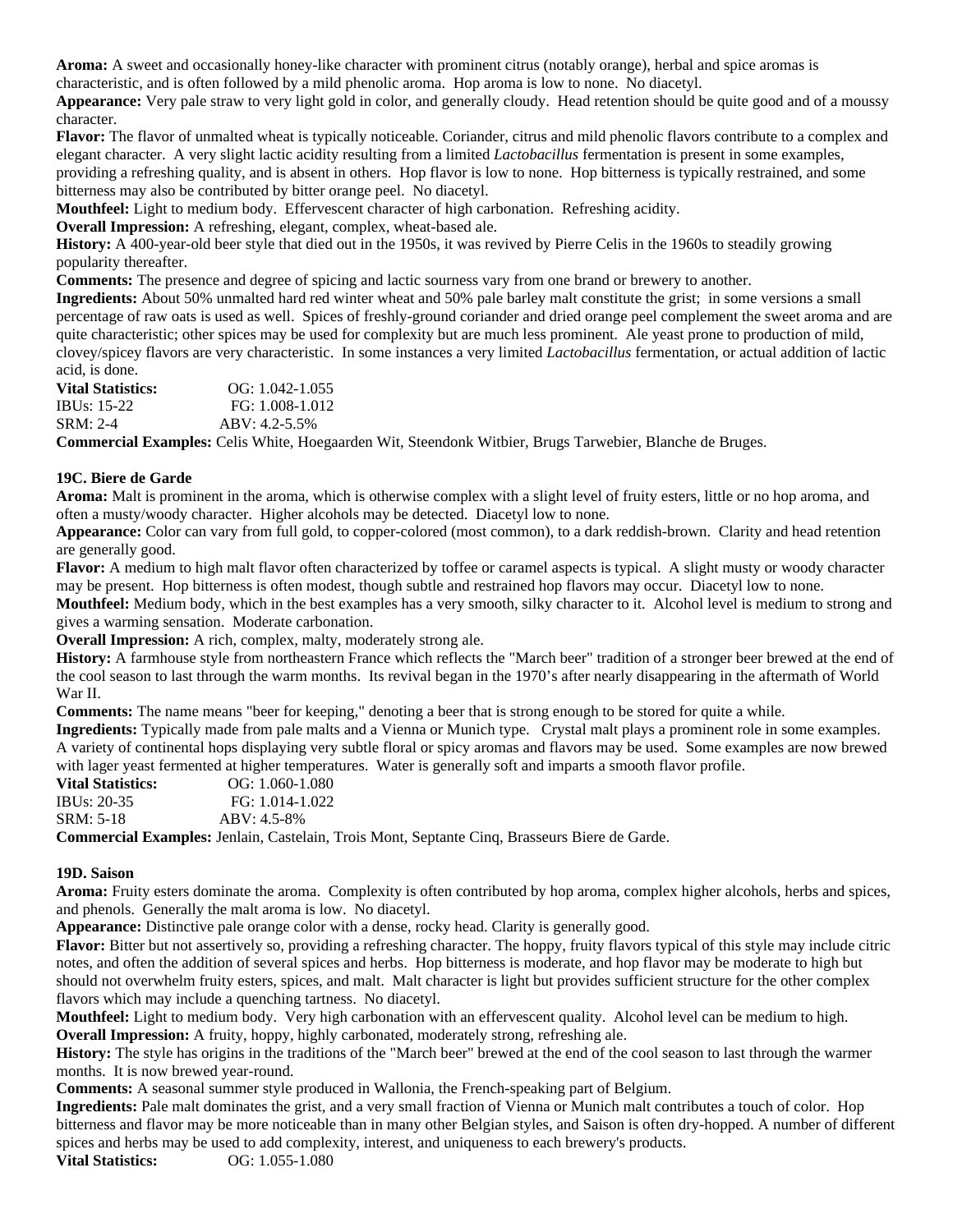#### **19E. Belgian Specialty Ale**

**Aroma:** Most exhibit varying amounts of fruity esters, spicy phenols, and other yeast-borne aromatics; some may include very slight aromas of *Brettanomyces* and other microflora. Hop aroma may be low to moderate. Malt aroma may be low to high and may include essences of grains other than barley, such as wheat or rye. No diacetyl.

**Appearance:** Color varies considerably, from pale gold to medium amber. Clarity may be poor to good. Head retention is usually good.

**Flavor:** A great variety of flavor is found in these beers. Maltiness may be light to quite rich, hop flavor and bitterness generally increase along with the depth of malt quality, and spicy flavors may be imparted by yeast and/or actual spice additions.

**Mouthfeel:** Most are well-attenuated, thus fairly light-bodied (for their original gravity), and well-carbonated. A warming sensation from alcohol may be present in stronger examples.

**Overall Impression:** This category encompasses a wide variety of Belgian-style ales that typify the imaginative products often necessary to attract customers in the world's most competitive beer market, Belgium.

**History:** Unique beers of small independent Belgian breweries that have come to enjoy local popularity, but may be far less wellknown outside of their own regions.

**Comments:** A category for the myriad unusual and distinctive Belgian ales which don't fit into any of the other style descriptions for Belgian-style beers contained in these guidelines. These beers run the gamut of aromas, flavors, colors, mouthfeel and alcohol content and are often fermented with unusual and distinctive yeasts and ingredients. Brewer should specify commercial equivalent for entry, if appropriate.

**Ingredients:** May include candi sugar additions, unusual grains and malts, and spices or herbs.

| <b>Vital Statistics:</b> | $OG: 1.040-1.070$ |
|--------------------------|-------------------|
| IBUs: $20-40$            | FG: 1.008-1.016   |
| SRM: 3-8                 | $ABV: 4-8.0\%$    |

**Commercial Examples:** Orval, Kasteel Bier, DeDolle's Oerbier, Arabier, Stille Nacht, Bokrijks Kruikenbier.

## **20. LAMBIC AND BELGIAN SOUR ALE**

### **20A. Straight (Unblended) Lambic-Style Ale**

**Aroma:** The aroma of these beers is a complex blend from a wide variety of microbiota, often described in the following terms: horsey, horse blanket, sweaty, oaky, hay, and sour. Other aromas that are found in small quantities are: enteric, vinegary and barnyard. Lambics can also be very fruity, and a corky or woody character may also be detected on occasion. Typically, no hop aroma or diacetyl are perceived.

**Appearance:** May be cloudy. Head retention is not expected to be very good. Yellow to gold color.

**Flavor:** Young examples are intensely sour from lactic acid and at times some acetic acid. When aged, the sourness is more in balance with the malt and wheat character. Fruit flavors are simpler in young lambics and more complex in the older examples. Some oak or wood flavor is sometimes noticeable. Hop bitterness is low to none. Hop flavor is absent. Typically, no diacetyl is perceived. **Mouthfeel:** Medium to light in body. Bottled lambic ales vary from well-carbonated to not carbonated, and draft lambic is virtually flat.

**Overall Impression:** Complex, sour, pale, wheat-based ales fermented with a variety of microflora.

**History:** Uniquely sour ales from the Senne (Zenne) Valley of Belgium which stem from a farmhouse brewing tradition several centuries old.

**Comments:** Straight lambics have a fruity complexity and intense acidity, and very few are bottled. Blended, aged and bottleconditioned lambics, called gueuze or geuze, tend to have a smoother palate. Lambic is spelled "lambiek" in Flemish.

**Ingredients:** Unmalted wheat (30-40%) and aged hops are used. Traditionally, these beers are spontaneously fermented with naturally occurring yeast and bacteria in oak or in some cases chestnut barrels. Home-brewed and craft-brewed versions are more typically made with pure cultures of yeast, including *Saccharomyces* and *Brettanomyces*, along with *Pediococcus* and *Lactobacillus* bacteria, in an attempt to recreate the effects of the dominant microflora of the Senne/Zenne valley.

| $OG: 1.044-1.056$ |
|-------------------|
| FG: 1.006-1.012   |
| $ABV: 4.7-5.8\%$  |
|                   |

**Commercial Examples:** Very few straight (unblended) lambics are bottled. Most commonly available is Grand Cru Cantillon Bruocsella 1900. In the area around Brussels (Bruxelles), there are specialty cafes that have draught lambics from traditional brewers such as Boon, Cantillon, De Neve, Girardin, Hanssens, Vander Linden and Timmermans.

#### **20B. Gueuze/Geuze-Style Ale**

**Aroma:** The aroma of these beers is a complex blend of aromas from a wide variety of microbiota. These aromas include: horsey, horse blanket, sweaty, oaky, hay, and sour. Other aromas that may be found in small quantities are: enteric, vinegary, and barnyard. There can be a very fruity aroma, and some mustiness may be detected. Typically, no hop aroma or diacetyl are perceived.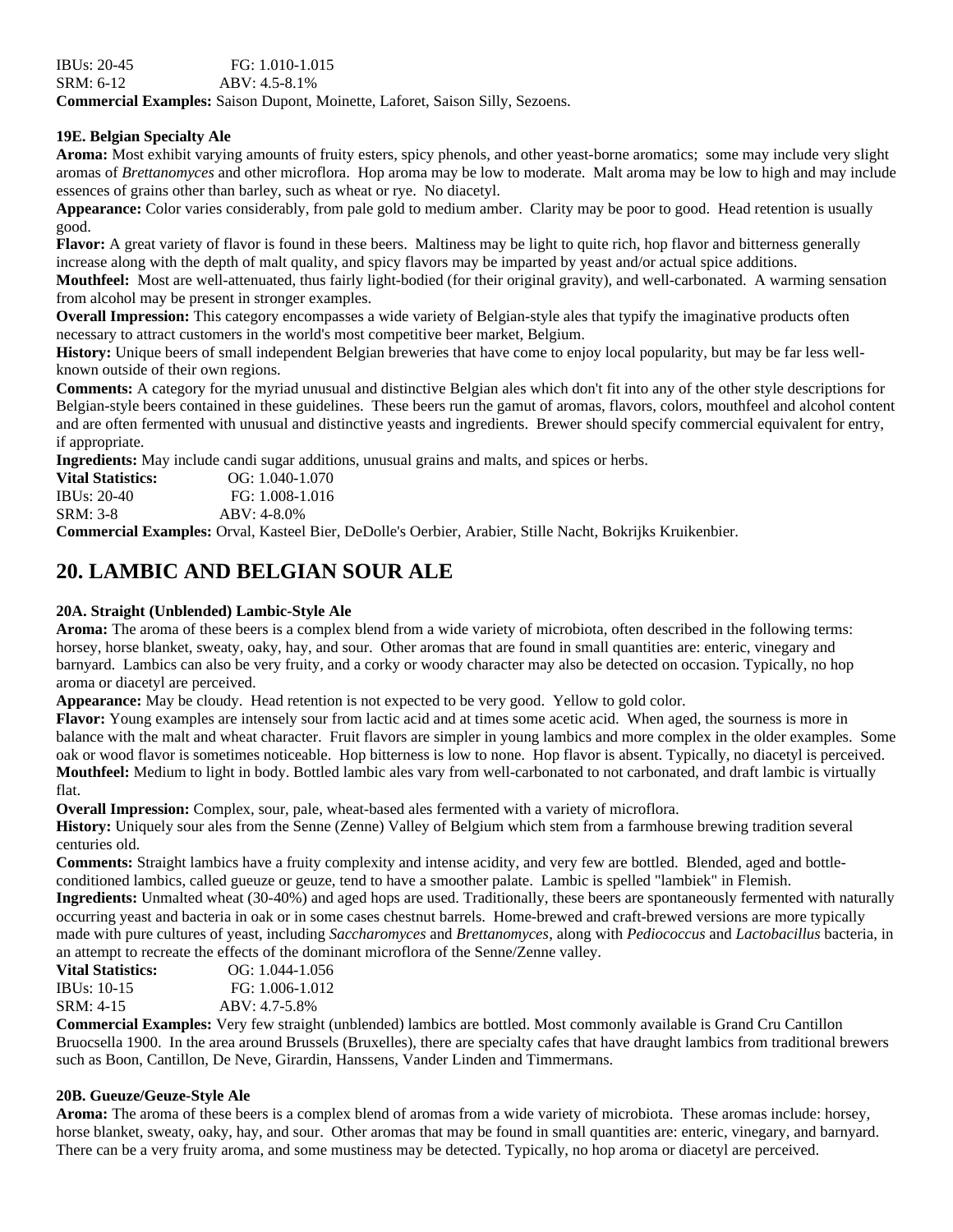**Appearance:** Gold to medium amber color. May be slightly cloudy. Head retention is not expected to be very good.

**Flavor:** Young examples are intensely sour from lactic acid and at times some acetic acid; when aged, the sourness is more in balance with the malt and wheat character. Fruit flavors from esters are simpler in young Gueuze and more complex in the older examples. A slight oak, cork or wood flavor is sometimes noticeable. Typically, no hop flavor or diacetyl are perceived.

**Mouthfeel:** Younger bottles (less than five years old) tend to be sparkling, but older vintages are at times less carbonated. Light to medium-light body. Avery faint astringency is often present, like wine, but no more than a well-aged red wine.

**Overall Impression:** Intensely refreshing, fruity, complex, sour, pale wheat-based ales fermented with a variety of microflora. **History:** Uniquely sour ales from the Senne (Zenne) Valley of Belgium which stem from a farmhouse brewing tradition several centuries old. Gueuze is the French spelling, while geuze is the Flemish spelling.

**Comments:** Gueuze/geuze is traditionally made by blending lambic that ranges in age from three years to less than one year and then bottled. Typically, gueuze/geuze has a smoother palate than straight lambic.

**Ingredients:** Unmalted wheat (30-40%) and aged hops are used. Traditionally, these beers are spontaneously fermented and aged with naturally occurring yeast and bacteria in oak or chestnut barrels. Home-brewed and craft-brewed versions are more typically made with pure cultures of yeast, including *Saccharomyces* and *Brettanomyces*, along with *Pediococcus* and *Lactobacillus* bacteria, in an attempt to recreate the effects of dominant microflora of the Senne/Zenne valley.

| <b>Vital Statistics:</b> | $OG: 1.044-1.056$ |
|--------------------------|-------------------|
| IBUs: $10-15$            | FG: 1.006-1.012   |
| SRM: 4-15                | $ABV: 4.7-5.8\%$  |
|                          |                   |

**Commercial Examples:** Boon, Cantillon, Hanssens, Lindeman's, Boon Mariage Parfait, Girardin, Vandervelden Oud Beersel, DeKeersmaeker.

#### **20C. Fruit Lambic-Style Ale**

**Aroma:** In younger vintages, the fruit with which the beer has been flavored should be the dominant aroma. In old bottles, the fruit aroma typically has faded and other aromas are more noticeable: horsey, horse blanket, sweaty, oaky, hay and sour. Other aromas that maybe found in small quantities are: enteric, vinegary and barnyard. Lambics can be very fruity from esters as well. Typically, no hop aroma or diacetyl are perceived.

**Appearance:** May be slightly cloudy. Head retention is not expected to be very good. The variety of fruit determines the color. **Flavor:** Young examples are intensely sour from lactic acid and at times some acetic acid; when aged, the sourness is more in balance with the fruit, malt and wheat character. Fruit flavors are simpler and more one-dimensional in young lambics (the fruit added being dominant) and more complex in the older examples. A slight oak, cork or wood flavor is sometimes noticeable. Typically, no hop flavor or diacetyl are perceived.

**Mouthfeel:** Younger bottles (less than five years) tend to be sparkling, older vintages are sometimes less carbonated. Light to medium-light body. A very faint astringency is acceptable, like wine, but no more than a well-aged red wine.

**Overall Impression:** Intensely refreshing, fruit-flavored, complex, sour, pale, wheat-based ales fermented with a variety of microflora.

**History:** Uniquely sour ales from the Senne (Zenne) Valley of Belgium which stem from a farmhouse brewing tradition several centuries old. The addition of fruit for flavoring may be a relatively recent post-World War II innovation, however.

**Comments:** Commonly made by blending two- or three-year-old straight lambic with young (less than 1-year-old) straight lambic, after which fruit is added for further fermentation and aging before bottle-conditioning with very young straight lambic.

**Ingredients:** A blend of older and younger straight lambics is used as a base. Fruits commonly used for flavoring are cherries (Kriek) and raspberries (Framboise), although more recent commercial examples include peaches (Peche), grapes (Vigneronne or Muscat) and black currants (Cassis). Entrant must specify the type of fruit used in making the entry.

| <b>Vital Statistics:</b> | OG: 1.044-1.056 (plus the fruit) |
|--------------------------|----------------------------------|
| <b>IBUs: 10-15</b>       | FG: 1.006-1.012                  |
| SRM: 4-15                | ABV: 4.7-5.8%                    |
|                          |                                  |

**Commercial Examples:** Cantillon Rose de Gambrinus, Cantillon Kriek, Cantillon Gueuze Vigneronne, Drie Fontainen Kriek, Hanssens Kriek; Boon Kriek Mariage Parfait, Framboise Marriage Parfait.

#### **20D. Oud Bruin**

**Aroma:** Deep complexity of fruity esters and Munich-type malt, including notes of raisins and sherry wine in well-aged examples. A slight sour aroma may be present. Hop aroma is very low to none. Diacetyl is typically medium-low to none.

**Appearance:** Dark reddish-brown to brown color. Good clarity. Average to good head retention.

**Flavor:** Malty, with fruity complexity and some caramelization character. A slight sourness may become more pronounced in wellaged examples, along with some sherry-like character, producing a "sweet-and-sour" profile. Hop flavor is low to none. Hop bitterness is restrained. Diacetyl is medium-low to none.

**Mouthfeel:** Medium body. Some oak character may be present but not to the point of high astringency. The astringency should be like that of a wine, but no more than a well-aged red wine.

**Overall Impression:** A malty, complex, aged, sour brown ale.

**History:** An "old ale" tradition typified by the products of the Liefman's brewery in East Flanders, which has roots dating back to the 1600's. Historically brewed as a "provision beer" which would develop some sourness as it aged.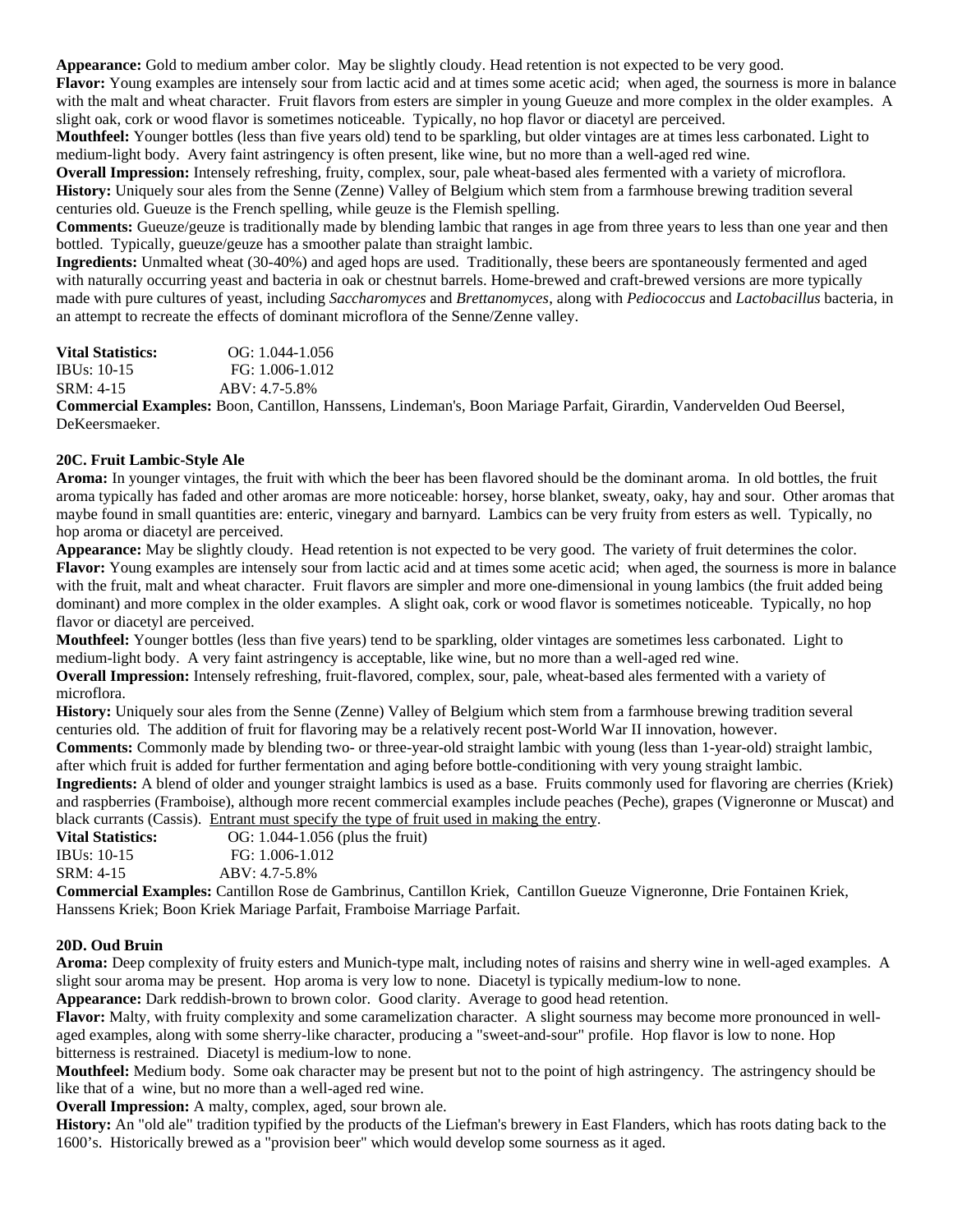**Comments:** Long aging and blending of young and well-aged beer may occur, adding to smoothness and complexity. A deeper malt character and less of the sourness of lactic or acetic acid distinguishes these beers from Flanders red ales.

**Ingredients:** A blend of Vienna and Munich malts are used as the base with smaller amounts of crystal malts also used. Ale yeast, *Lactobacillus* and some acetobacters may all contribute to the ferment and flavor. Water high in sodium bicarbonate is typical of its home region and may buffer the acidity of darker malts and the lactic sourness. As in fruit lambics, Oud Bruin can be used as a base for fruit-flavored beers such as kriek (cherries) or frambozen (raspberries).

**Vital Statistics:** OG: 1.042-1.060 IBUs: 14-25 FG: 1.008-1.016 SRM: 10-20 ABV: 4-5.8% **Commercial Examples:** Liefman's Goudenband, Felix, Roman.

#### **20E. Flanders Red Ale**

**Aroma:** Deep complexity of fruitiness and malt. Sour or vinegary aroma may be present and there is often an oak aroma. No hop aroma. Diacetyl aroma moderately-low to none.

**Appearance:** Deep red to reddish-brown in color. Good clarity. Average to good head retention.

**Flavor:** Malty, with fruity complexity and balanced toward complex sourness/acidity. Hop flavor is low to none. Hop bitterness is restrained. Diacetyl low to none.

**Mouthfeel:** Medium body. Some oak character is typical but not to the point of high astringency. The astringency should be like that of wine, but no more than a well-aged red wine.

**Overall Impression:** A complex, sour, wine-like red ale.

**History:** Typified by the products of the Rodenbach brewery established in 1820 in West Flanders, but reflective of earlier brewing traditions.

**Comments:** Long aging and blending of young and well-aged beer may occur, adding to smoothness and complexity. More wine-like than perhaps any other beer style.

**Ingredients:** A blend of Vienna and Munich malts are used as the base with smaller amounts of crystal malts also used. A complex mix of ale yeast, *Lactobacillus* and acetobacters all contribute to the ferment and flavor.

**Vital Statistics:** OG: 1.042-1.060 IBUs: 14-25 FG: 1.008-1.016 SRM: 10-16 ABV: 4-5.8%

**Commercial Examples:** Rodenbach and Rodenbach Grand Cru, Petrus, Bourgogne des Flandres, Vlaamse Bourgogne.

### **21. FRUIT BEER**

**Aroma:** The character of the particular fruit(s) should be distinctive in the aroma. Overall the aroma should be a balanced combination of malt, hops and the featured fruit(s) as appropriate to the specific type of beer being presented. If the base beer is an ale then general fruitiness and other fermentation byproducts such as diacetyl may be present as appropriate for the warmer fermentation. If the base beer is a lager, then overall less fermentation byproducts would be appropriate. Some malt aroma preferable, especially in dark styles; hop aroma absent or balanced with fruit, depending on the style. The overall aroma should be balanced and harmonious. **Appearance:** Appearance should be appropriate to the base beer being presented and will vary depending on the base beer. For lighter beers with fruits that exhibit distinctive colors, the color should be noticeable.

**Flavor:** The character of the particular fruit(s) should be distinctive in the flavor profile. Hop bitterness, flavor, malt flavors, alcohol content and fermentation byproducts, such as diacetyl, should be appropriate to the base beer and harmonious and balanced with the distinctive fruit flavors present.

**Mouthfeel:** Mouthfeel may vary depending on the base beer selected and as appropriate to that base beer. Body and carbonation levels should be appropriate to the base beer style being presented.

**Overall Impression:** A harmonious marriage of fruit and beer.

**Comments:** Overall balance is the key to presenting a well-made fruit beer. The fruit should complement the original style and not overwhelm it. The brewer should recognize that some combinations of base beer styles and fruits work well together while others do not make for harmonious combinations. The entrant must specify the underlying beer style as well as the type of fruit(s) used. If the base beer is a classic style, the original style should come through in aroma and flavor. Judges should remember that many fruits dry out classic styles.

**Vital Statistics:** OG, FG, IBUs, SRM and ABV will vary depending on the underlying base beer.

**Commercial Examples:** Oxford Raspberry Wheat, Oregon Blackberry Porter, Pyramid Apricot Ale, Rogue 'n' Berry, Brimstone Blueberry Wheat, Oaken Barrel Raspberry Wheat.

# **22. SPICE/HERB/VEGETABLE BEER**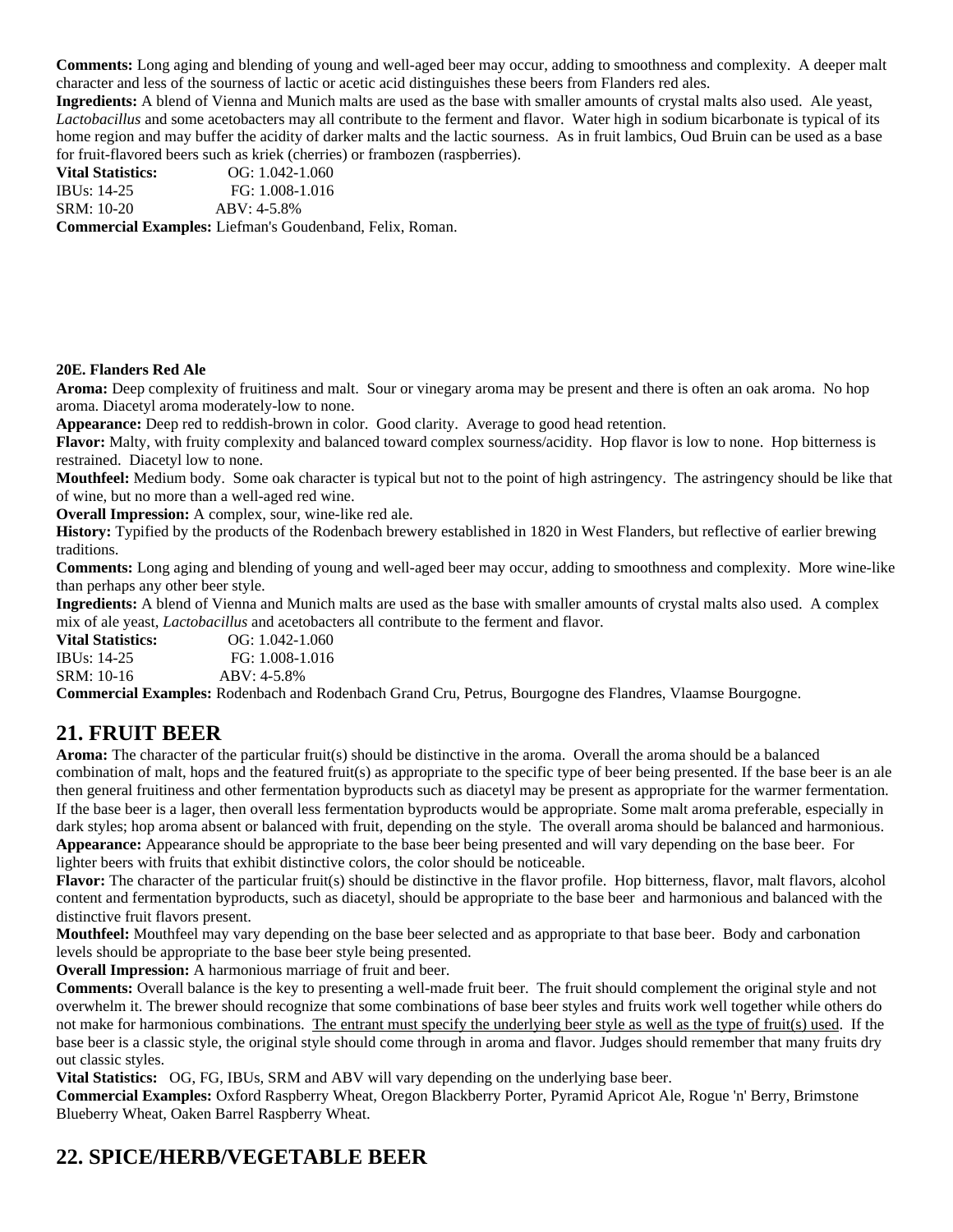**Aroma:** The character of the particular spices, herbs and/or vegetables (SHV) should be distinctive in the aroma. Overall the aroma should be a balanced combination of malt, hops and the featured SHV(s) as appropriate to the specific type of beer being presented. If the base beer is an ale then general fruitiness and other fermentation byproducts such as diacetyl may be present as appropriate for the warmer fermentation. If the base beer is a lager, then overall less fermentation byproducts would be appropriate. Some malt aroma preferable, especially in dark styles; hop aroma absent or balanced with the SHVs used, depending on style. The overall aroma should be balanced and harmonious.

**Appearance:** Appearance should be appropriate to the base beer being presented and will vary depending on the base beer. For lighter beers with spices, herbs or vegetables that exhibit distinctive colors, the colors should be noticeable.

**Flavor:** The character of the particular SHV(s) should be distinctive in the flavor profile. Hop bitterness, flavor, malt flavors, alcohol content, and fermentation byproducts, such as diacetyl, should be appropriate to the base beer and harmonious and balanced with the distinctive SHV flavors present.

**Mouthfeel:** Mouthfeel may vary depending on the base beer selected and as appropriate to that base beer. Body and carbonation levels should be appropriate to the base beer style being presented.

**Overall Impression:** A harmonious marriage of spices, herbs and/or vegetables and beer.

**Comments:** Overall balance is the key to presenting a well-made spice, herb or vegetable (SHV) beer. The SHV should complement the original style and not overwhelm it. The brewer should recognize that some combinations of base beer styles and SHVs work well together while others do not make for harmonious combinations. The entrant must specify the underlying beer style as well as the type of SHV(s) used. If the base beer is a classic style, the original style should come through in aroma and flavor. Additionally, whenever multiple spices, herbs or vegetables are used each should be distinctive in their own way.

**Vital Statistics:** OG, FG, IBUs, SRM and ABV will vary depending on the underlying base beer.

**Commercial Examples:** Harpoon Winter Warmer, Ed's Cave Creek Chili Beer, Buffalo Bill's Pumpkin Ale, Anchor Our Special Ale, Wild Onion Pumpkin Ale.

### **23. SMOKE-FLAVORED BEER**

#### **23A. Classic Rauchbier**

**Aroma:** Smoky aroma may range from faint to assertive. Some malt should be evident in the low- to moderately-smoked examples. Note that the smoke character can vary even among beechwood-smoked malts. Hop aroma should be negligible to very low. This beer is a lager; there should be no diacetyl or fruity aromas. The malt character from the underlying Maerzen/Oktoberfest style should be evident.

**Appearance:** This should be a very clear beer, with a rich creamy head. The color should be amber, copper to dark brown. **Flavor:** Sweetish, maltiness from the underlying Maerzen/Oktoberfest style of beer with smoke flavors ranging from low to high, but balanced with the malt and hop bitterness. The smoke flavor from beechwood kilning tends to be somewhat drier and neutral in character, although it can vary among maltsters, blending well with the sweetness of the malt. This beer will exhibit low to medium hop bitterness, low to no hop flavor, and the clean characteristics of a lager with no fruitiness or diacetyl.

**Mouthfeel:** Medium body with a good, medium level of carbonation. Smooth finish due to lagering.

**Overall Impression:** Maerzen/Oktoberfest-style (see Oktoberfest) beer with a sweet, smoky aroma and flavor.

**History:** In the tradition of the Franconian region of Germany, a Maerzen/Oktoberfest style of beer made with malts kilned over moist beechwood log embers, imparting a smoky flavor and aroma to the beer. This beer is indigenous to Bamberg, Germany.

**Comments:** Examples of other smoked beer styles are available in Germany, such as the Bocks, Helles and Vienna-like beers such as Spezial Lager. Brewers entering these styles should use **Other Smoked Beers** as the entry category.

**Ingredients:** Because of the unique flavored rendered to malts by various smoking materials, beechwood-kilned, not malts smoked with peat, hickory or other woods, should make up 5-50% of the malt bill. German or Czech hops.

| <b>Vital Statistics:</b> | $OG: 1.050-1.064$ |
|--------------------------|-------------------|
| IBUs: $20-30$            | FG: 1.012-1.016   |
| SRM: 7-16                | $ABV: 4.8-6.5%$   |
|                          |                   |

**Commercial Examples:** Schlenkerla Rauchbier, Kaiserdom Rauchbier.

#### **23B. Other Smoked Beer**

**Aroma:** The aroma should be a balance between the expected aroma of the base beer (e.g., robust porter) and the smokiness imparted by the use of smoked malts. Smokiness may vary from low to assertive; however, balance in the overall presentation is the key to well-made examples.

**Appearance:** Varies with the base beer style.

**Flavor:** As with aroma, there should be a balance between smokiness and the expected flavor characteristics of the base beer style. Smokiness may vary from low to assertive. Smoky flavors may range from woodsy to slightly bacony depending on the type of malts used.

**Mouthfeel:** Varies with the base beer style.

**Overall Impression:** This is any beer that is exhibiting smoke as a principle flavor and aroma characteristic other than the Bambergstyle Rauchbier. Balance in the use of smoke, hops and malt character is exhibited by the better examples. If this beer is based on a classic style (e.g., smoked robust porter), then the specific classic style (e.g., robust porter) must be identified. In this case the beer will be judged on its merits as the classic style and how well that smoke flavor and aroma integrate with the beer and are exhibited.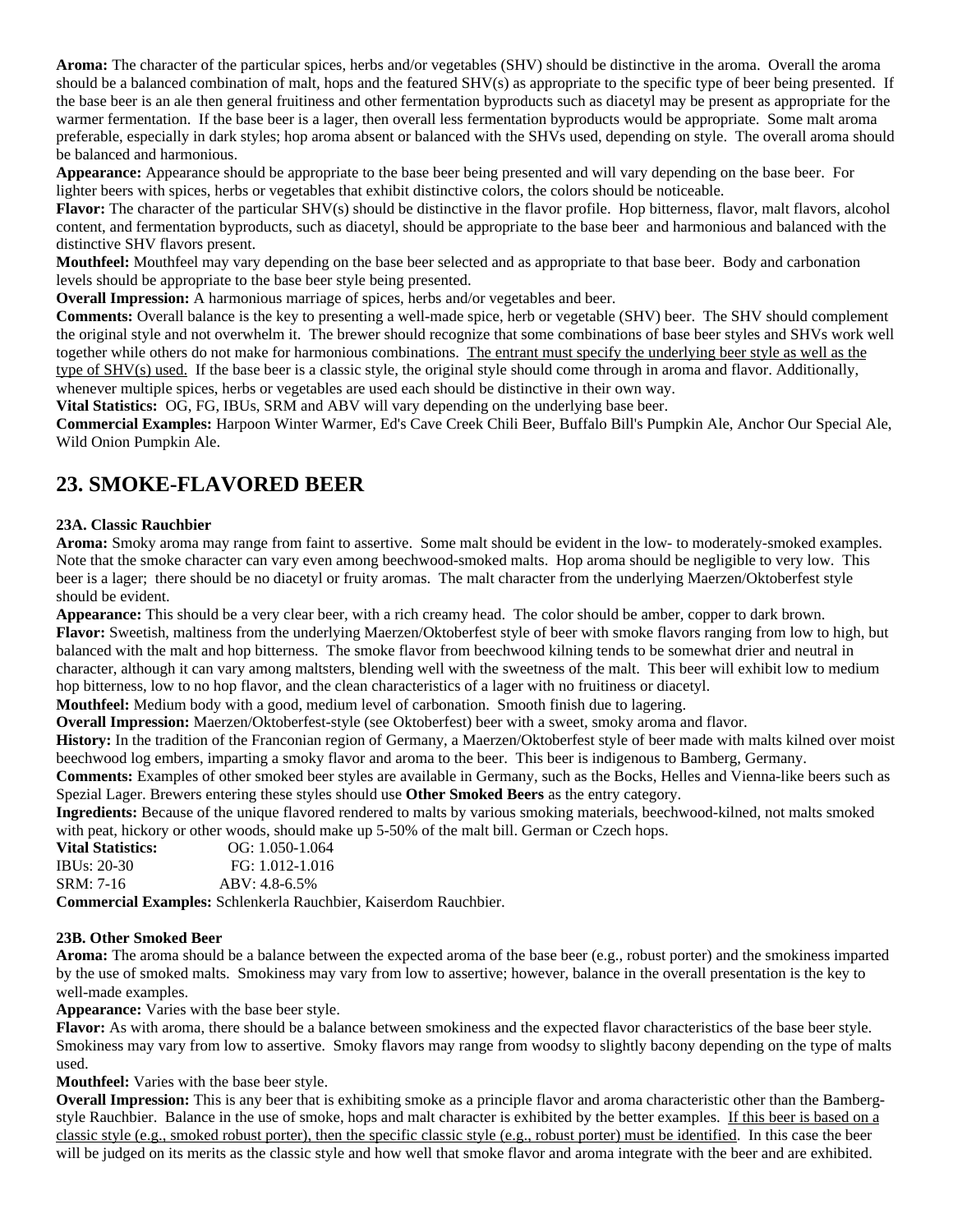**Comments:** The process of using smoked malts more recently has been adapted to other styles, notably porter and Scotch ales. **Ingredients:** Different materials used to smoke malt result in unique flavor and aroma characteristics. Beechwood-, peat- or other hardwood (alder and fruitwoods suggested) smoked malts may be used. Hickory wood often results in a bacon/spare-ribs flavor and aroma, whereas alder wood smoked malt results in a smoked salmon taste. Evergreen wood should never be used since it adds a medicine-like, piney flavor to the malt.

**Vital Statistics:** Varies with the base beer style.

**Commercial Examples:** Vermont Pub and Brewery's Smoked Porter, Otter Creek Hickory-Switched Smoked Amber, Adelscott Peat Smoked Ale, Alaskan Smoked Porter, Spezial Lager.

# **24. SPECIALTY/EXPERIMENTAL/HISTORICAL**

Any ale or lager beer brewed using unusual techniques (hot rocks, etc.), unique fermentables (such as maple syrup, honey, etc.),unique adjuncts (oats, rye, potatoes, etc.), low alcohol, combinations of fruits and spices/herbs/vegetables, or historical beers (Entire, IPA with *Brettanomyces*, Louvain Peeterman, etc.). Experimental beers that do not otherwise meet the other established style categories may be entered here.

**Aroma:** The character of the stated uniqueness should be distinctive in the aroma. Overall the aroma should be a balanced combination of malt, hops and the featured uniqueness as appropriate to the specific type of beer being presented. If the base beer is an ale then general fruitiness and other fermentation byproducts such as diacetyl may be present as appropriate for the warmer fermentation. If the base beer is a lager, then overall less fermentation byproducts would be appropriate. The overall aroma should be balanced and harmonious.

**Appearance:** Appearance should be appropriate to the base beer being presented and will vary depending on the base beer. **Flavor:** The character of the particular ingredient or technique should be distinctive in the flavor profile. Hop bitterness and flavor, malt flavors, alcohol content and fermentation byproducts, such as diacetyl, should be appropriate to the base beer and harmonious and balanced with the distinctive nature of flavors present.

**Mouthfeel:** Mouthfeel may vary depending on the base beer selected and as appropriate to that base beer. Body and carbonation levels should be appropriate to the base beer style being presented.

**Overall Impression:** A harmonious marriage ingredients, processes and beer.

**Comments:** Overall balance is the key to presenting a well-made specialty beer. The distinctive nature of the stated specialty should complement the original style and not overwhelm it. The brewer should recognize that some combinations of base beer styles and ingredients or techniques work well together while others do not make for harmonious combinations. The brewer must specify the underlying beer style as well as the type of unique ingredients used, process utilized or historical beer style being brewed. If the base beer is a classic style, the original style should come through in aroma and flavor. Additionally, whenever multiple fruits, spices, herbs or vegetables are used each should be distinctive in their own way. For historical styles that may not be known to all beer judges, the brewer may provide a copy of the text of references to these beers as an aid to the judges.

**Vital Statistics:** OG, FG, IBUs, SRM and ABV will vary depending on the underlying base beer.

# **25. MEAD**

### **25A. Traditional Mead**

**Aroma:** Honey aroma should dominate, which may be sweet and may express the aroma of flower nectar. Aromas produced during fermentation, such as fruity esters and alcohol, may also be present.

**Appearance:** Clarity may be good to brilliant. Carbonated examples will show active evidence of dissolved gas but no head is expected. Color may range from pale straw to deep amber.

**Flavor:** The flavor of honey should be featured and may include residual sweetness. Any additives, such as acidity or tannin, should enhance the honey flavor and lend balance to the overall character of the mead.

**Mouthfeel:** Smooth texture. Most will be wine-like, with the warming presence of alcohol and sense of medium body. Sensations of a cloying or astringent character should be avoided.

**Comments:** A mead made primarily from honey, water and yeast. Meads which feature the character of a blended honey or a blend of honeys. For meads made from a single variety of money see below "B, Varietal Honey Traditional Mead." While some oxidation of mead is OK and can actually lend useful complexity to the mead, over oxidation as exhibited by sherry-like aroma and/or taste should be avoided. Phenols produced by high temperature fermentation are also to be avoided. Entrants must specify whether the entry is still or sparkling mead. Entrants must also indicate whether the mead is dry, semi-sweet or sweet.

| Effective OG: $1.070 - 1.120 +$ |
|---------------------------------|
| $FG: 0.995-1.025$               |
| $ABV: 7.5-15+%$                 |
|                                 |

### **25B. Varietal Honey Traditional Mead**

**Aroma:** Honey aroma should dominate, which may be sweet and may express the aroma of flower nectar. Aromas produced during fermentation, such as fruity esters and alcohol, may also be present. The particular Varietal honey aroma (such as orange blossoms for orange blossom honey) should be evident.

**Appearance:** Clarity may be good to brilliant. Carbonated examples will show active evidence of dissolved gas but no head is expected. Color may range from pale straw to deep amber.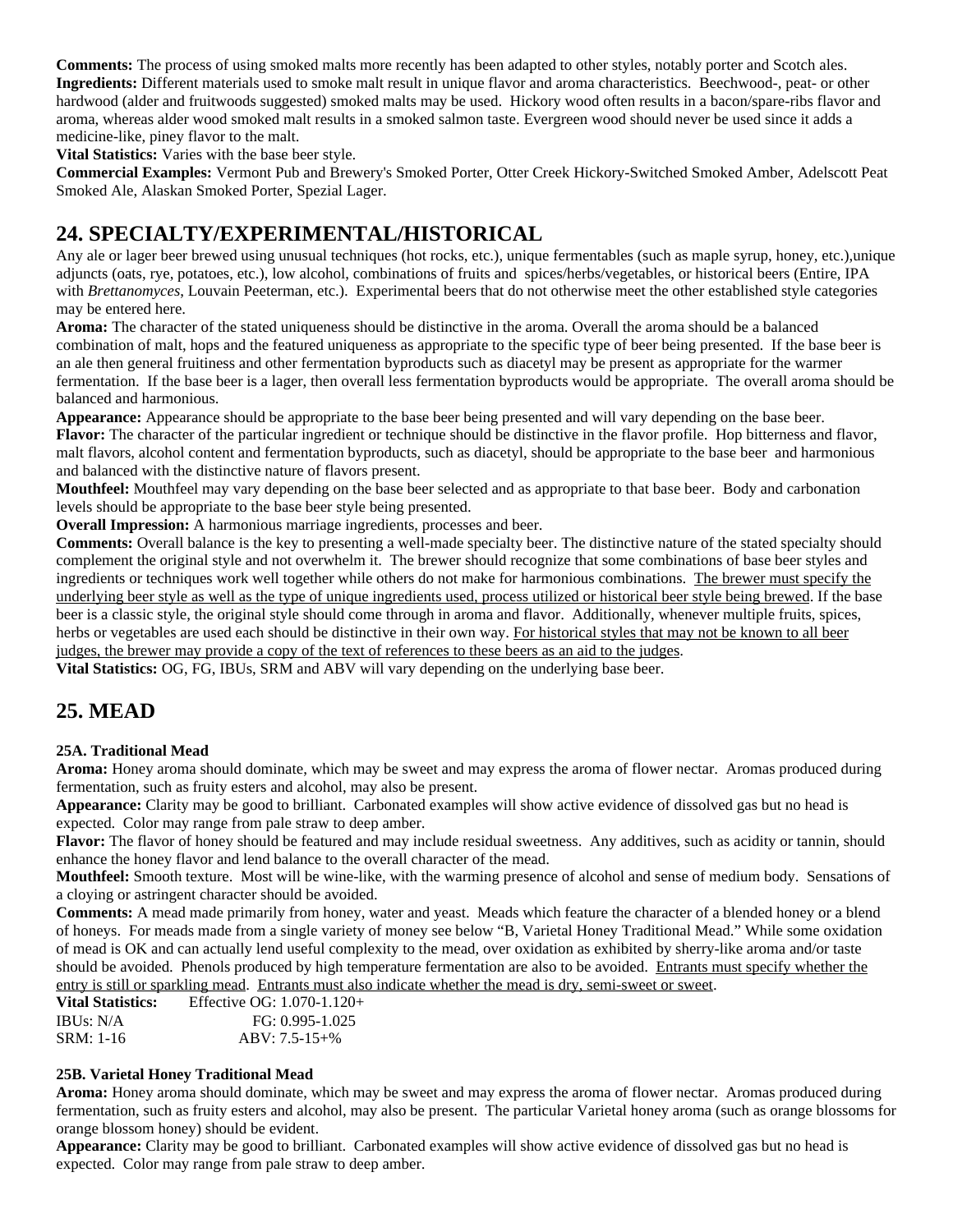**Flavor:** The flavor of honey should be featured and may include residual sweetness. The distinctive taste of the Varietal honey should be showcased. Any additives, such as acidity or tannin, should enhance the honey flavor and lend balance to the overall character of the mead.

**Mouthfeel:** Smooth texture. Most will be wine-like, with the warming presence of alcohol and sense of medium body. Sensations of a cloying or astringent character should be avoided.

**Comments:** Mead made from honey from a particular flower source. The brewer must name the varietal honey. Note that the character of a varietal honey will be identifiable as distinct to the source, but may not resemble the source. Orange-blossom honey has the character of orange blossoms, not oranges. Blackberry honey is only distantly like blackberries, although it is an identifiable character. While some oxidation of mead is OK and can actually lend useful complexity to the mead, over oxidation as exhibited by sherry-like aroma and/or taste should be avoided. Phenols produced by high temperature fermentation are also to be avoided. Entrants must specify whether the entry is still or sparkling mead. Entrants must also specify whether the entry is dry, semi-sweet or sweet.

**Vital Statistics:** Effective OG: 1.070-1.120+ IBUs: N/A FG: 0.995-1.025 SRM: 1-16 ABV: 7.5-15+

#### **25C. Cyser (Apple Melomel)**

A mead made with the addition of apples or apple juice. Traditionally, cysers are made by the addition of honey to apple juice without additional water.

**Aroma:** Should have distinct apple character with a pronounced honey aroma, which may be sweet and may express the aroma of flower nectar. Aromas produced during fermentation, such as fruity esters, low levels of sulfur and alcohol, may also be present. **Appearance:** Clarity may be good to brilliant. Carbonated examples will show active evidence of dissolved gas but no head is expected. Color may range from pale straw to deep amber.

**Flavor:** Should have distinct apple character but should also have a balanced honey character. The Apple character may supply tart acidity to cut the honey sweetness, so one may notice tart acidity first and residual sweetness thereafter. Any additives, such as acidity or tannin, should enhance the honey flavor and lend balance to the overall character of the cyser. In well made examples of the style, the fruit is both distinctive and well-incorporated into the sugar-acid balance of the mead. Some of the best examples have the taste and aroma of an aged Calvados (apple brandy from northern France).

**Mouthfeel:** Smooth texture. Most will be wine-like, with the warming presence of alcohol and sense of medium body. Sensations of a cloying or astringent character should be avoided.

**Comments:** There should be an appealing blend of the fruit and honey character but not necessarily an even balance. Generally a good tannin-sweetness balance is desired, though very dry and very sweet examples do exist. Entrants must specify whether the entry is still or sparkling cyser. Entrants must also specify whether the entry is dry, semi-sweet or sweet.

**Vital Statistics:** Effective OG: 1.070-1.120+ IBUs: N/A FG: 0.995-1.025 SRM: 1-16 ABV: 7.5-15+%

#### **25D. Pyment (Grape Melomel)**

A mead made with the addition of grapes or grape juice. Alternatively, the pyment may be a grape wine sweetened with honey, a mixture of grape juice and honey that is fermented or a mixture of grape wine and mead mixed after fermentation.

**Aroma:** Should have distinct grape or grape-wine character with a pronounced honey aroma, which may be sweet and may express the aroma of flower nectar. Aromas produced during fermentation, such as fruity esters and alcohol, may also be present. **Appearance:** Clarity will be good to brilliant. Carbonated examples will show active evidence of dissolved gas but no head is expected. Color would reflect the grape source, whether white, red or other.

**Flavor:** Should have distinct grape wine character, manifested in acidity, tannin and other grape characteristics, but the honey character should balance the fruit flavors. Grassy white wine character or buttery(diacetyl) Chardonnay character is appropriate in pyment only. In well made examples of the style, the fruit is both distinctive and well-incorporated into the sugar-acid balance of the pyment.

**Mouthfeel:** Smooth texture. Most will be wine-like, with the warming presence of alcohol and sense of medium body. Sensations of a cloying or astringent character should be avoided.

**Comments:** There should be an appealing blend of the fruit and honey character but not necessarily an even balance. Generally a good tannin-sweetness balance is desired, though very dry and very sweet examples do exist. Entrants must specify whether the entry is still or sparkling pyment. Entrants must also specify whether the entry is dry, semi-sweet, or sweet.

**Vital Statistics:** Effective OG: 1.070-1.120+ IBUs: N/A FG: 0.995-1.025 SRM: 1-16 ABV: 7.5-15+%

**25E. Other Fruit Melomel**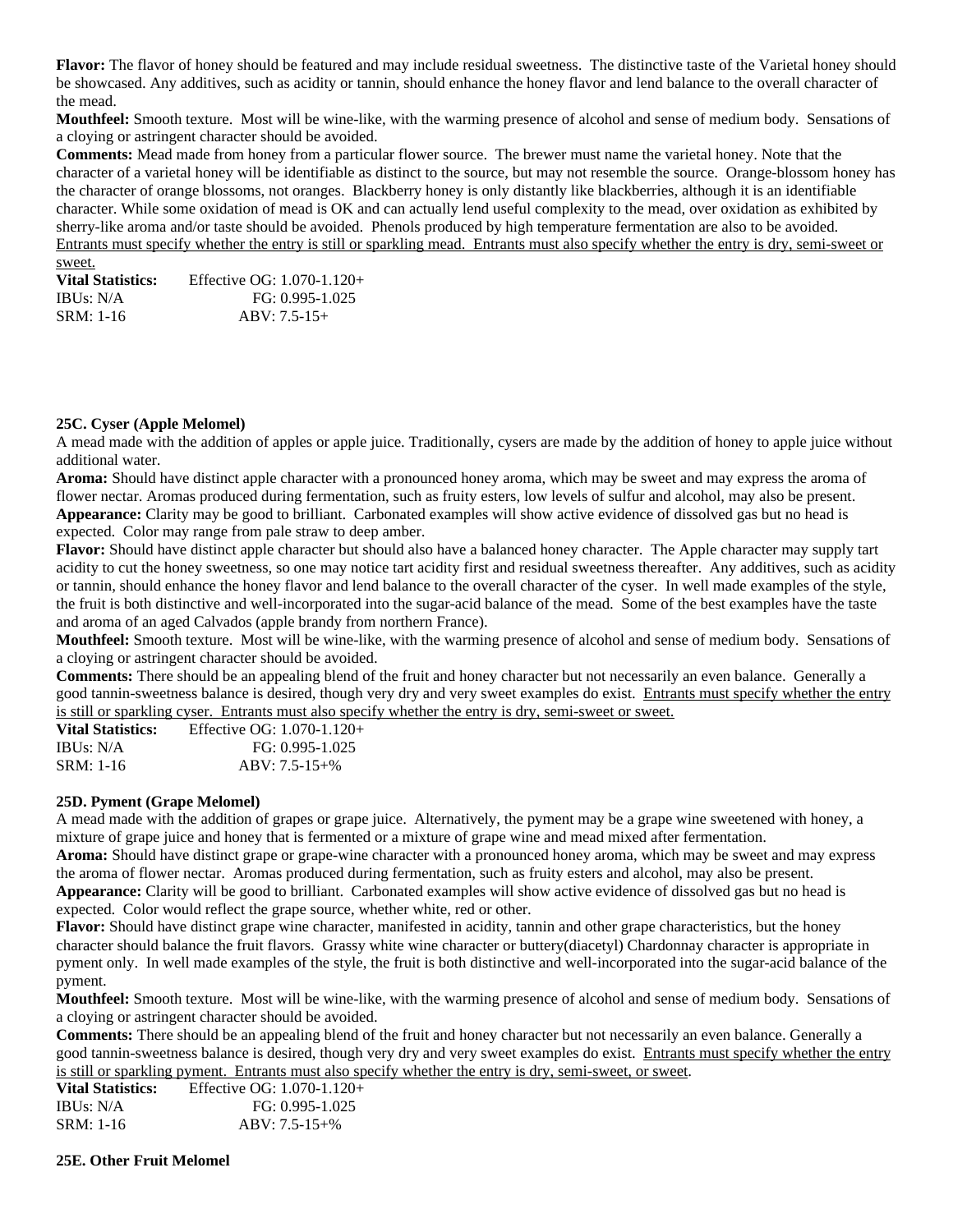A mead made with the addition of other fruit or fruit juices. There should be an appealing blend of the fruit and honey character but not necessarily an even balance.

**Aroma:** Should exhibit the aroma of the fruit(s) present in the mead. In a melomel with a blend of fruits, one fruit may dominate the aroma profile.

**Appearance:** Clarity will be good to brilliant. Carbonated examples will show active evidence of dissolved gas but no head is expected. The particular fruit(s) used may or may not impart color to the mead.

**Flavor:** Fruit flavor contributions to the mead range from subtle acidic notes to intense, instantly recognizable fruit flavors. In a melomel with a blend of fruits, one fruit may dominate the flavor profile. There should be a balanced honey character as well. Some fruits will lend a cloying sweetness to the mead while others add a drying character. In well- made examples of the style, the fruit is both distinctive and well-incorporated into the sugar-acid balance of the mead.

**Mouthfeel:** Smooth texture. Most will be wine-like, with the warming presence of alcohol and sense of medium body. Sensations of a cloying or astringent character should be avoided.

**Comments:** Generally a good tannin-sweetness balance is desired, though very dry and very sweet examples do exist. Some fruits, notably darker ones like Blackberries, may contribute a tannin presence not unlike dark pyments. Some oxidative properties may be appropriate in certain fruit meads, giving them a sherry or port wine character. Entrants must specify whether the entry is still or sparkling mead. Entrants must also specify whether the mead is dry, semi-sweet or sweet.

| <b>Vital Statistics:</b> | Effective OG: $1.070 - 1.120 +$ |
|--------------------------|---------------------------------|
| IBUs: N/A                | FG: 0.995-1.025                 |
| SRM: 1-16                | $ABV: 7.5-15+%$                 |

#### **25F. Metheglin**

A mead made with the addition of spices or herbs.

**Aroma:** The spices/herbs may be expressed in the aroma. Honey characters should appear in the aroma but will vary in intensity depending on the spices/herbs used. Metheglins containing more than one spice should have a good balance among the different spices/herbs, though some spices/herbs will tend to dominate the aroma profile.

**Appearance:** Clarity may be good to brilliant. Carbonated examples will show active evidence of dissolved gas but no head is expected. Color may range from pale straw to deep amber; the color usually won't be affected by the spices or herbs.

**Flavor:** The spices/herbs should be expressed in the flavor but the honey character is still the backbone of the mead and should appear in the flavor but will vary in intensity depending on the spices/herbs used. The spices/herbs should be expressed in the flavor as a distinctive enhancement to the honey flavor, whether harmoniously or by contrast, and should achieve a pleasant balance when a blend of spices/herbs is used. Metheglins containing more than one spice should have a good balance among the different spices/herbs, though some spices/herbs will tend to dominate the flavor profile.

**Mouthfeel:** Smooth texture. Most will be wine-like, with the warming presence of alcohol and sense of medium body. Sensations of a cloying or astringent character should be avoided; however, some spices or herbs may affect mouthfeel particularly by adding astringency.

**Comments:** Often, a blend of spices may give a character greater than the sum of its parts. The better examples of this style use spices/herbs subtly and when more than one are used, they are carefully selected so that they blend harmoniously. Entrants must specify whether the entry is still or sparkling mead. Entrants must also specify whether the mead is dry, semi-sweet or sweet.

| <b>Vital Statistics:</b> | Effective OG: $1.070 - 1.120 +$ |
|--------------------------|---------------------------------|
| IBUs: N/A                | FG: 0.995-1.025                 |
| SRM: 1-16                | $ABV: 7.5-15+%$                 |

#### **25G. Braggot**

Meads made with both honey and malt providing flavor and fermentable extract. Originally, and alternatively, a mixture of mead and ale.

**Aroma:** Aroma of both honey and malt should be apparent and in balance. Hop aroma may be present but is not required.

**Appearance:** Straw to dark brown depending on the type of malt and honey used. Some head retention is expected. Clear, although some chill haze may be present at low temperatures.

**Flavor:** There should be some balance between the beer aspect and the mead aspect of a braggot, especially with regard to maltiness and bitterness versus honey character. Malt character ranges from light pale malt-type flavors to rich caramel flavors, depending on the malt used. Hop bitterness and flavor may be present but are not required.

**Mouthfeel:** Body may vary from light to medium. Smooth mouthfeel without astringency. Carbonation may vary from light to very lively.

**Comments:** The fermentable sugars should come from a balance of malt and honey, otherwise the beverage might better be entered as a Specialty Beer with the addition of honey. As a rule of thumb, the fermentables should consist of no less than 1/3 malt and no more than 2/3 honey. Hopped examples of this style should exhibit the hops distinctly and should have at least 15 IBUs.

| Effective OG: $1.060 - 1.120 +$ |
|---------------------------------|
| FG: 1.004-1.025                 |
| $ABV: 6.5-14%$                  |
|                                 |

#### **25H. Mixed Category Mead**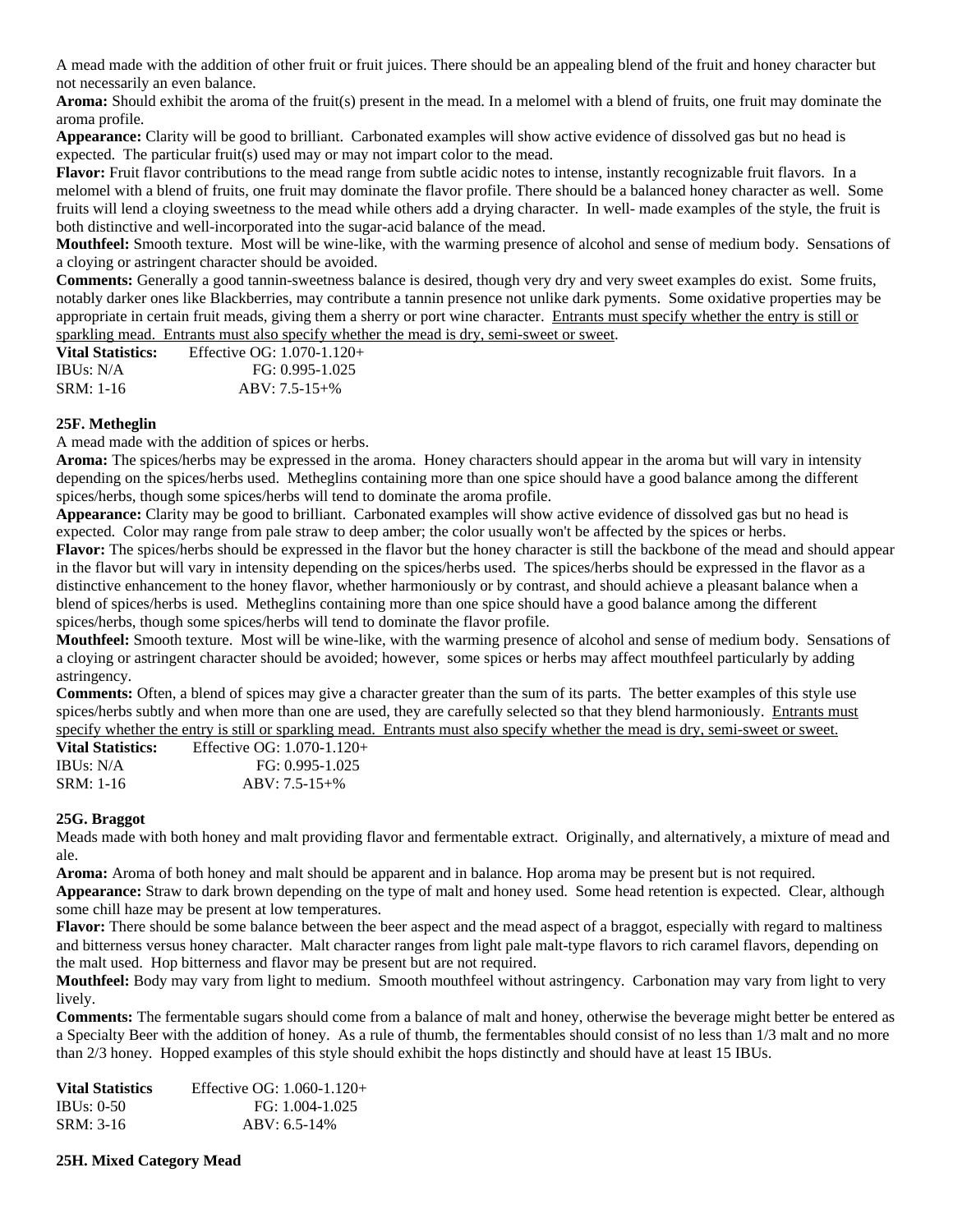A mead that combines ingredients from two or more of the other mead sub-categories.

**Aroma, appearance, flavor** and other characteristics may vary and be combinations of the respective elements of the various subcategories used in this style.

**Comments:** This mead should exhibit the character of all of the ingredients in varying degrees, and should show a good blending or balance between the various flavor elements.

### **26. CIDER**

### **26A. Standard Cider and Perry**

**Aroma:** Apples (pears, if a perry) should be distinctive and dominate. There may be some fermentation byproducts such as esters, alcohols and low levels of sulfur.

**Appearance:** Pale yellow to amber in color. Clear and brilliant. Carbonation may vary from absolutely still to very vigorous, as follows, Entrant must specify still or carbonated (level of carbonation optional):

- Still: No carbonation visible or in the mouthfeel.
- Petillant: Very lightly sparkling, visibly and in the mouth.
- Sparkling: Clearly but not heavily carbonated.

• Spuming or Spumante: Heavily and vigorously carbonated, bordering on gushing, with tight, fine bubbles, champagne-like. **Flavor:** Crisp apple (pear) flavor should be present and distinctive. May be dry to sweet. Some noticeable alcohol character may be present at the upper end of the range (7%). There should be a balance in the acidic character and the residual sweetness.

**Mouthfeel:** Light body. No astringency. No carbonic bite from CO2.

**Comments:** Sugar adjuncts may be used. May be fermented by wine, Champagne, ale, lager or wild yeast. The entrant must also specify whether the entry is a cider or perry; dry, semi-dry or sweet; still or carbonated. If both apple and pear juice are used the entry must be entered as a special cider. Artificial carbonation is allowed. The method of carbonation need not be specified.

**Vital Statistics:** OG: 1.045-1.061 IBUs: NA FG: 0.990-1.012 SRM: 3-12 ABV: 4.5-7%

**Commercial Examples:** Broadoak, Hecks, Dunkerton's, Franklins, Rich's Framhouse Cider (all available only in England), Clos Normand, Herout Fils, Hornsby's Draft Cider (not the "Granny Smith" or "Amber"), Sidra El Gaitero, Kelly's Traditional Irish Premium Hard Cider, Minchew Perry (available only in England), Wyder's Pear Cider.

#### **26B. New England-Style Cider**

**Aroma:** Strong, pronounced apple aroma. The higher level of alcohol,8-14%, will be more noticeable in the aroma. Other fermentation byproducts may also be present.

**Appearance:** Pale to medium yellow. Still or sparkling. Carbonation must be natural. Clear and brilliant.

**Flavor:** Strong apple flavor. Usually dry. No hot alcohol taste. New England-Style cider is distinguished from other styles by its robust and sometimes unsophisticated taste. It is a rustic, homemade product, typically more forceful than delicate. Nevertheless, complexity and structure are often present.

**Mouthfeel:** Medium to full-bodied with some tannins.

**Comments:** Adjuncts may include white and brown sugars, molasses, honey (very sparingly), and/or raisins. Should use wild or wine yeast only. Entrants must specify whether still or sparkling and whether dry, semi-sweet or sweet.

| <b>Vital Statistics:</b> | $OG: 1.061-1.105$   |  |
|--------------------------|---------------------|--|
| IBUs: N/A                | $FG: 0.990 - 1.010$ |  |
| SRM: 3-5                 | $ABV: 7-14%$        |  |
| .                        |                     |  |

**Commercial Examples:** There are no known commercial examples of New England-style cider.

#### **26C. Specialty Cider And Perry**

**Aroma:** Apples (pears) should be distinctive and dominate. There may be some fermentation byproducts such as esters, alcohols and low levels of sulfur. Aromas from identified fruits and spices should also be noticeable as well.

**Appearance:** Carbonation may vary from absolutely still to very vigorous. Pale yellow in color, except where adjuncts such as spices or fruit may introduce a deeper shade or another color. Clear and brilliant.

**Flavor:** Crisp apple (pear) flavor should be present and distinctive. Declared adjuncts must be present in the taste and integrate well with the base cider. May be dry to sweet. Some noticeable alcohol character may be present but the emphasis should be on alcoholic warming, not the taste or harsh bite of alcohol in the mouth. There should be a balance in the acidic character and the residual sweetness.

**Mouthfeel:** Light to full body.

**Comments:** Sugar adjuncts may be used. May be fermented by wine, Champagne, ale, lager or wild yeast. There may be optional ingredients such as fruits and spices in which case the entrant must identify these. The entrant must also specify whether the entry is; dry, semi-dry or sweet; still or carbonated. Artificial carbonation is allowed. The method of carbonation need not be specified. The entrant must be careful in the use of honey as an adjunct; if the honey is the dominant fermentable the entry is a Cyser and must be entered in the Mead competition and not as a cider.